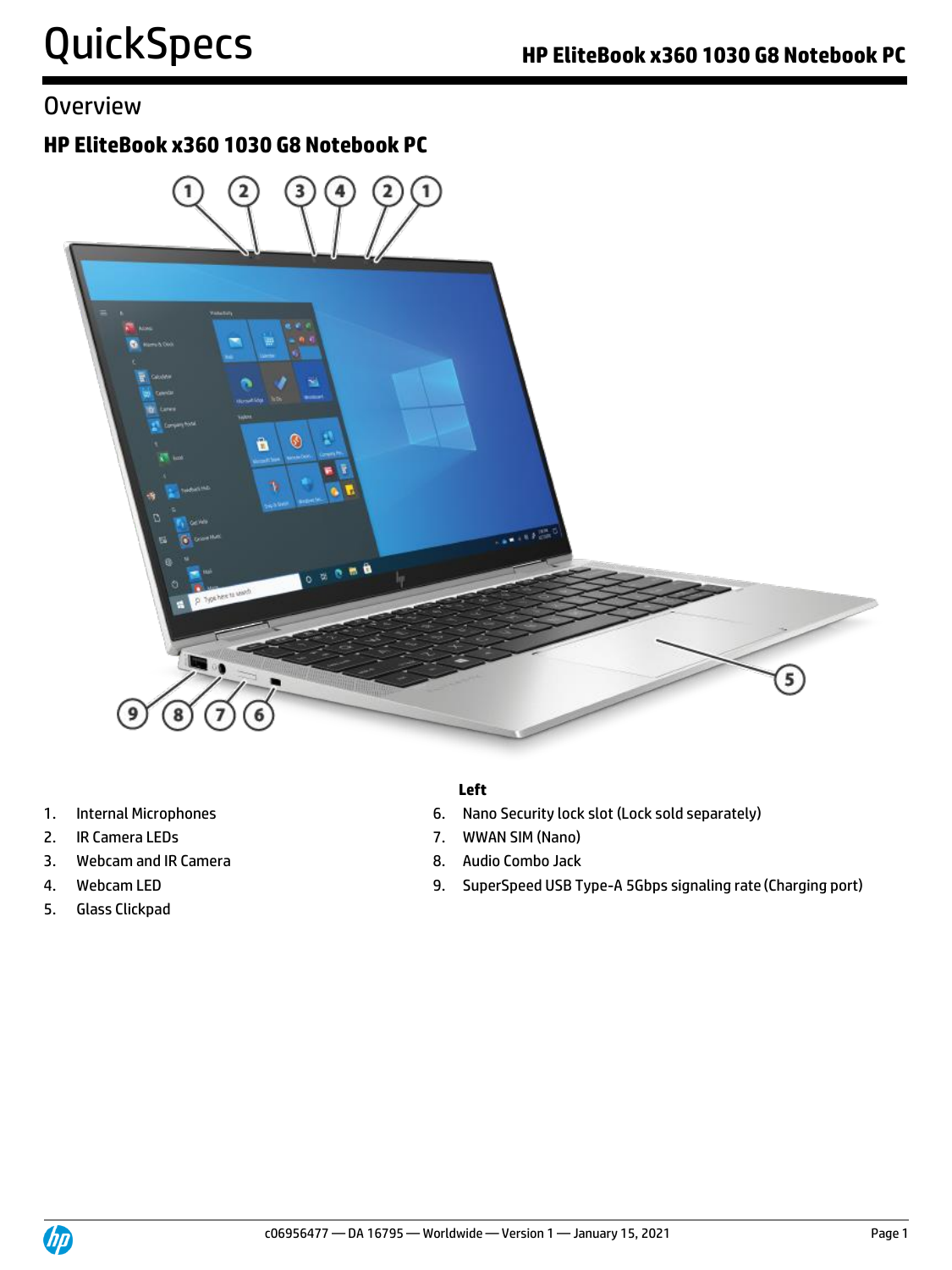# **Overview**



- 
- 2. SuperSpeed USB Type-A 5Gbps signaling rate 5. SuperSpeed USB Type-C® 5Gbps signaling rate
- 3. HDMI 2.0 (Cable not included) 6. Battery LED

#### **Right**

- 1. Power button **1. SuperSpeed USB Type-C<sup>®</sup> 5Gbps signaling rate** 
	-
	-

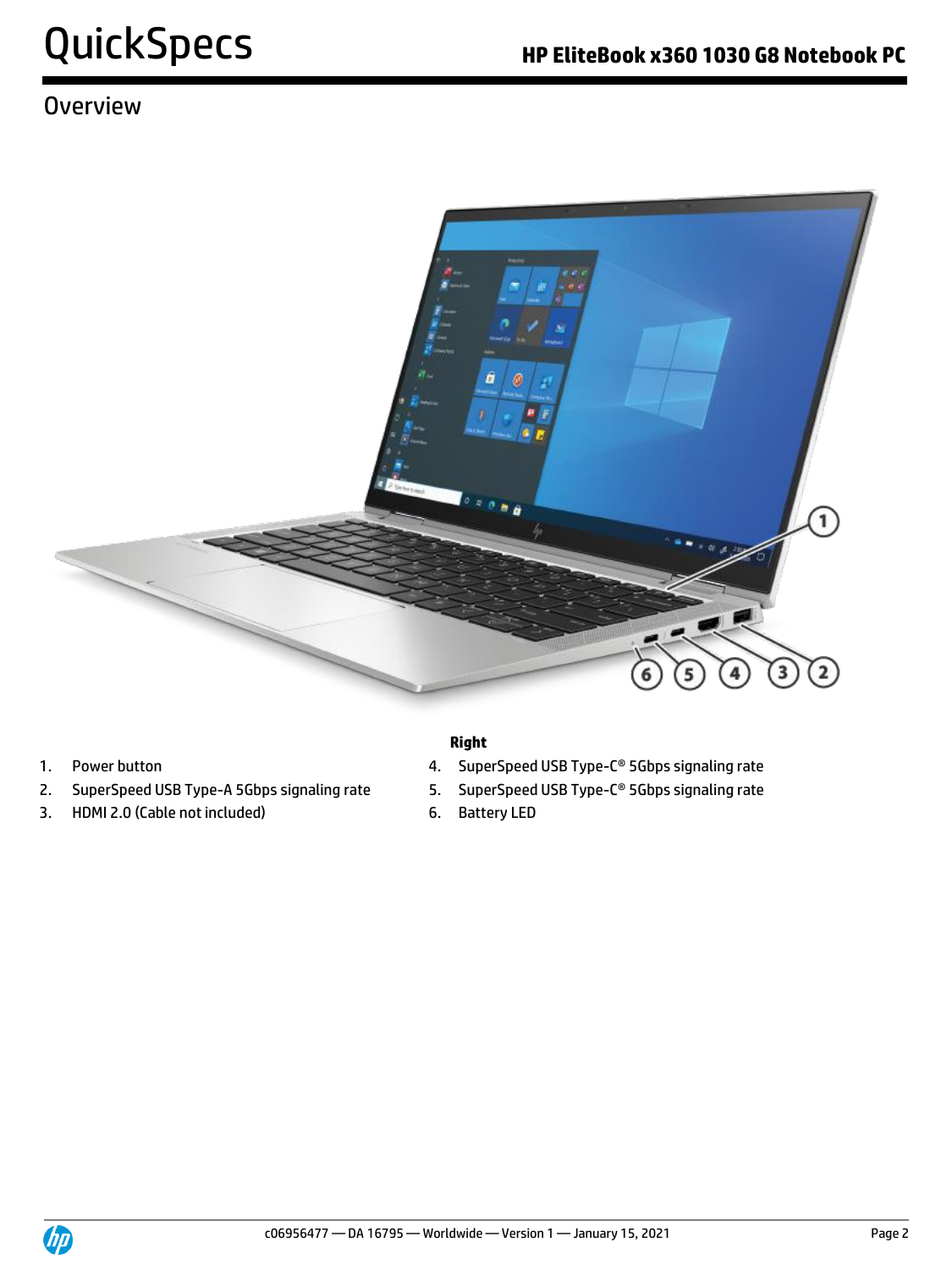### **Overview**

#### **AT A GLANCE**

- An all metal CNC Aluminum chassis that is .6 inches (1.61 cm) thin (at front) and with a starting weight of 2.68 lbs. (1.21 Kg)
- A 360° convertible notebook with 4 usage modes: Laptop mode, Tablet mode, Tent mode, and Media mode
- Choice of 11th Generation Intel® Core™ i5, i7 Processors with integrated Intel® Iris® Xe Graphics
- **Intel**® **EVO configurations available**
- Dual channel LP DDR4X memory up to 32 GB and solid state storage up to 2 TB
- Touch display choices include 33.78 cm (13.3") diagonal IPS FHD displays or immersive UHD OLED display
- Brightness choices up to 1000 Nits. Optional Anti-glare screen available. Get added protection in open or public places with the optional HP Sure View Reflect integrated privacy screen
- Ultimate connectivity with dual Thunderbolt4 Type-C® with USB4 support ports, dual USB 3.1 Gen1 charging ports, and HDMI 2.0
- Stay connected where you need to with a choice of 5G or 4G/LTE WWAN, WLAN and optional Thunderbolt™ Docking (Sold separately)
- Featuring HP Quiet Keyboard with the HP Programmable key. The power button, HP Sure Shutter and the fingerprint sensor are also located on the keyboard
- An optional HP Rechargeable Active Pen 3 with Magnetic Attach and 4096 Levels of pressure
- Never forget your password with your choice of simple authentication methods, including the IR camera for face recognition and Touch Fingerprint Sensor for Windows Hello
- Enterprise grade security with HP Sure Sense, HP Sure Start, HP Sure Shutter, HP Sure View Reflect (optional), HP Sure Run, HP Sure Recover with Embedded Reimaging, HP Sure Click, HP Tamper Lock and Touch Fingerprint sensor
- HP Sure Shutter industry's 1st camera with an electric shutter The on/off button for this shutter is located on the function row of the keyboard
- Battery Life Up to TBD hours (MobileMark2018)
- AI based HP Context Aware to maximize performance when working at a table, comfort when working from your lap, and responsiveness when working on the go
- HP Presence Aware automatically locks your system when you leave and seamlessly seamlessly authenticates with Window's Hello
- HP Dynamic Audio, a new AI-based audio experience, tunes output to speech, music, and movies all while suppressing background noise. (Planned to be available March 2021.)
- HP Sound Calibration to uniquely tune end user headphone audio (Planned to be available March 2021.)
- Passed 19 MIL-STD 810H tests<sup>1</sup>

1. MIL-STD 810H is not intended to demonstrate fitness of U.S. Department of Defense contract requirements or for military use. Test results are not a guarantee of future performance under these test conditions. Accidental damage requires an optional HP Accidental Damage Protection Care Pack.

#### **NOTE: See important legal disclosures for all listed specs in their respective features sections.**

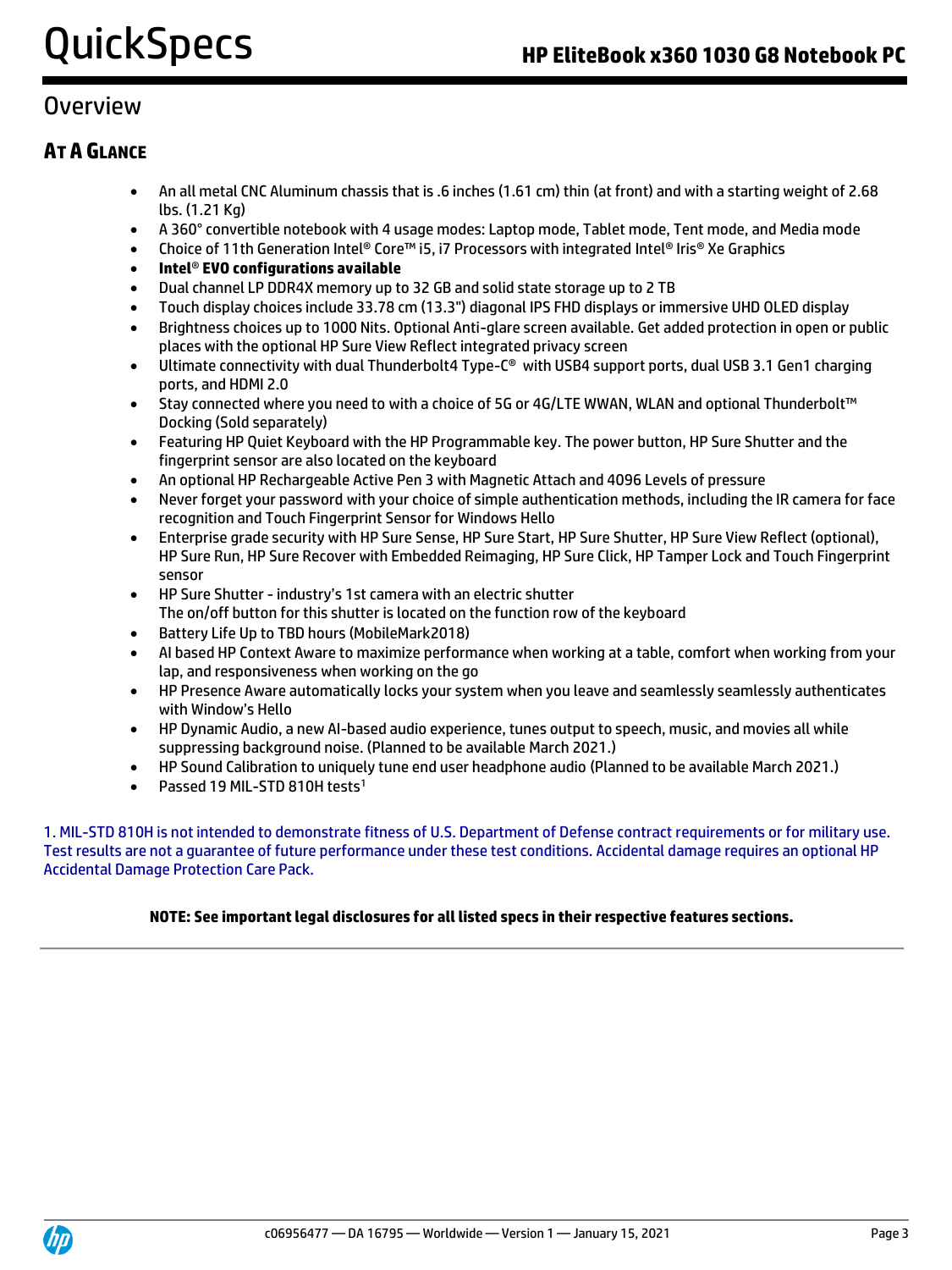#### **PRODUCT NAME**

HP EliteBook x360 1030 G8 Notebook PC

#### **OPERATING SYSTEM**

| Preinstalled | Windows 10 Pro 64 – HP recommends Windows 10 Pro for business $1$<br>Windows 10 Pro 64 (National Academic License) <sup>1,2</sup><br>Windows 10 Home 64 $1$<br>Windows 10 Home Single Language 64 <sup>1</sup><br>Windows 10 Pro (Windows 10 Enterprise available with a Volume Licensing Agreement) <sup>1</sup><br>Windows 10 Enterprise 64 (Web Support) <sup>1</sup><br><b>FreeDOS</b> |
|--------------|--------------------------------------------------------------------------------------------------------------------------------------------------------------------------------------------------------------------------------------------------------------------------------------------------------------------------------------------------------------------------------------------|
|              |                                                                                                                                                                                                                                                                                                                                                                                            |

1. Not all features are available in all editions or versions of Window. Systems may require upgraded and/or separately purchased hardware, drivers, software or BIOS update to take full advantage of Windows functionality. Windows 10 is automatically updated, which is always enabled. ISP fees may apply, and additional requirements may apply over time for updates. See [http://www.windows.com/.](http://www.windows.com/)

2. Some devices for academic use will automatically be updated to Windows 10 Pro Education with the Windows 10 Anniversary Update. Features vary; see https://aka.ms/ProEducation for Windows 10 Pro Education feature information.

NOTE: HP tested Windows 10, version 1809 on this platform. For testing information on newer versions of Windows 10, please see [https://support.hp.com/document/c05195282.](https://support.hp.com/document/c05195282)

#### **PROCESSORS**

Intel® Core™ i7-1185G7 (3.0 GHz base frequency, up to 4.8 GHz frequency with Intel® Turbo Boost Technology, 12 MB L3 cache, 4 cores) supports Intel® vPro® Technology 3,4 5,6

Intel® Core™ i7-1165G7 (2.8 GHz base frequency, up to 4.7 GHz with Intel® Turbo Boost Technology, 12 MB L3 cache, 4 cores) 3,4 5,6,

Intel® Core™ i5-1145G7 (2.6 GHz base frequency, up to 4.4 GHz frequency with Intel® Turbo Boost Technology, 8 MB L3 cache, 4 cores) supports Intel® vPro® Technology 3,4 5,6

Intel® Core™ i5-1135G7 (2.4 GHz base frequency, up to 4.2 GHz with Intel® Turbo Boost Technology, 8 MB L3 cache, 4 cores) 3,4 5,6,

#### **Processor Family**

11th Generation Intel® Core™ i7 processor (i7-1185G7 and 1165G7) <sup>6</sup> 11th Generation Intel® Core™ i5 processor (i5-1145G7 and 1135G7) <sup>6</sup>

3. Multicore is designed to improve performance of certain software products. Not all customers or software applications will necessarily benefit from use of this technology. Performance and clock frequency will vary depending on application workload and your hardware and software configurations. Intel's numbering, branding and/or naming is not a measurement of higher performance.

4. Processor speed denotes maximum performance mode; processors will run at lower speeds in battery optimization mode. 5. Intel® Turbo Boost performance varies depending on hardware, software and overall system configuration. See www.intel.com/technology/turboboost for more information.

6. In accordance with Microsoft's support policy, HP does not support the Windows 8 or Windows 7 operating system on products configured with Intel and AMD 7th generation and forward processors or provide any Windows 8 or Windows 7 drivers on http://www.support.hp.com.

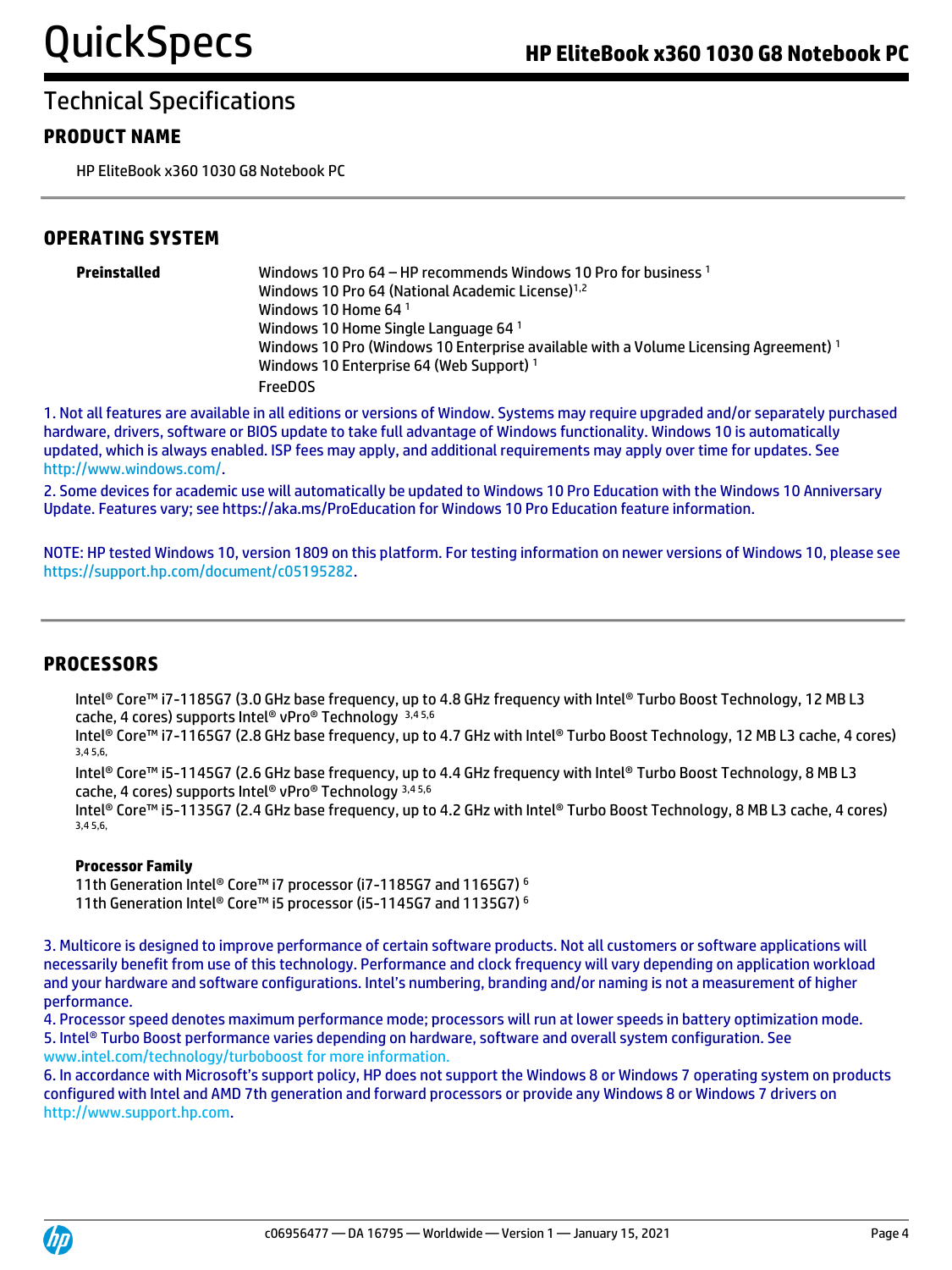#### **CHIPSET**

Chipset is integrated with processor

#### **GRAPHICS**

**Integrated** Intel® Iris® Xᵉ Graphics

**Supports** Support HD decode DX12 HDMI 2.0 <sup>7</sup>

7. HDMI cable sold separately.

#### **DISPLAY**

#### **Touch**

33.8 cm (13.3") diagonal FHD IPS Ultraslim 2.0mm eDP + PSR2 BrightView touch screen with 0.4mm Gorilla® Glass 5 , 400 nits, 72% NTSC (1920 x 1080) 9,10,11

33.8 cm (13.3") diagonal FHD IPS Ultraslim 2.0mm eDP + PSR2 Anti-Glare touch screen with 0.4mm Gorilla® Glass 5, 400 nits, 72% NTSC (1920 x 1080) 9,10,11

33.8 cm (13.3") diagonal UHD OLED IPS Ultraslim 1.21mm eDP + PSR2 BrightView touch screen with 0.4mm Gorilla® Glass 5, 400 nits, 72% NTSC (3840 x 2160) 9,10,11

HP Sure View Reflect Integrated Privacy Screen 33.8 cm (13.3") diagonal FHD IPS Ultraslim 2.0mm eDP + PSR BrightView touch screen with 0.4mm Gorilla® Glass 5, 1000 nits, 72% NTSC (1920 x 1080) 9,10,11,12

HP Sure View Reflect Integrated Privacy Screen 33.8 cm (13.3") diagonal FHD IPS Ultraslim 2.0mm eDP + PSR Anti-Glare touch screen with 0.4mm Gorilla® Glass 5, 1000 nits, 72% NTSC (1920 x 1080) 9,10,11,12

#### **HDMI 2.0 8**

Supports resolutions up to 4K@60Hz

8. HDMI cable sold separately.

9. FHD/HD content required to view FHD/HD images.

10. Resolutions are dependent upon monitor capability, and resolution and color depth settings.

11. Actual brightness will be lower with touchscreen or Sure View.

12. HP Sure View integrated privacy screen is an optional feature that must be configured at purchase and is designed to function in landscape orientation.

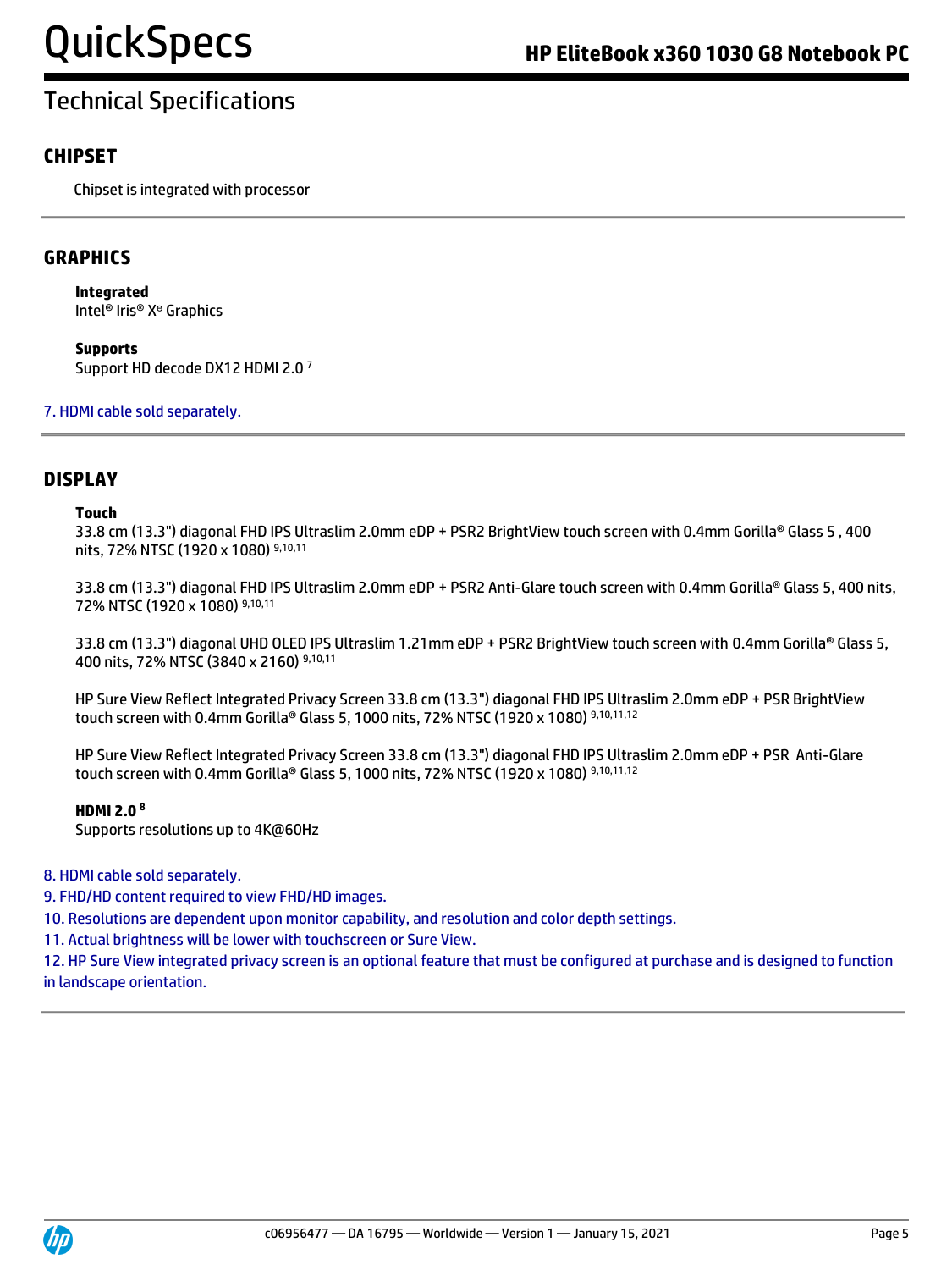#### **STORAGE AND DRIVES**

#### **Primary M.2 Storage**

128 GB PCIe® Gen3x2 NVMe™ M.2 SSD TLC<sup>13</sup> 256 GB PCIe® Gen3x4 NVMe™ M.2 SSD TLC<sup>13</sup> 512 GB PCIe® Gen3x4 NVMe™ M.2 SSD TLC <sup>13</sup> 1 TB PCIe® Gen3x4 NVMe™ M.2 SSD TLC<sup>13</sup> 2 TB PCIe® Gen3x4 NVMe™ M.2 SSD TLC<sup>13</sup>

256 GB PCIe® NVMe™ Value M.2 SSD<sup>13</sup> 512 GB PCIe® NVMe™ Value M.2 SSD<sup>13</sup>

512 GB PCIe®Gen 3x4 NVMe™ M.2 SED TLC OPAL2<sup>13</sup> 256 GB PCIe® Gen3x4 NVMe™ M.2 SED TLC OPAL2<sup>13</sup>

512 Intel® PCIe® NVMe™ QLC M.2 SSD with 32 GB Intel® Optane™ memory H1013,14

13. For storage drives, GB = 1 billion bytes. TB = 1 trillion bytes. Actual formatted capacity is less. Up to 30 GB (for Windows 10) is reserved for system recovery software.

14. Intel® Optane™ H10 memory system acceleration does not replace or increase the DRAM in your system. Requires 8th Gen or higher Intel® Core™ processor, BIOS version with Intel® Optane™ supported, Windows 10 64-bit, and an Intel® Rapid Storage Technology (Intel® RST) driver.

#### **MEMORY**

#### **Maximum Memory**

32 GB LPDDR4X-4266 SDRAM

#### **Memory**

32 GB LPDDR4X-4266 SDRAM <sup>15</sup> 16 GB LPDDR4X-4266 SDRAM <sup>15</sup> 8 GB LPDDR4X-4266 SDRAM <sup>15</sup>

#### **Memory Slots**

Memory soldered down LPDDR4X, System runs at: 4266 Supports Dual Channel Memory

15. All slots are non-accessible / non-upgradeable.

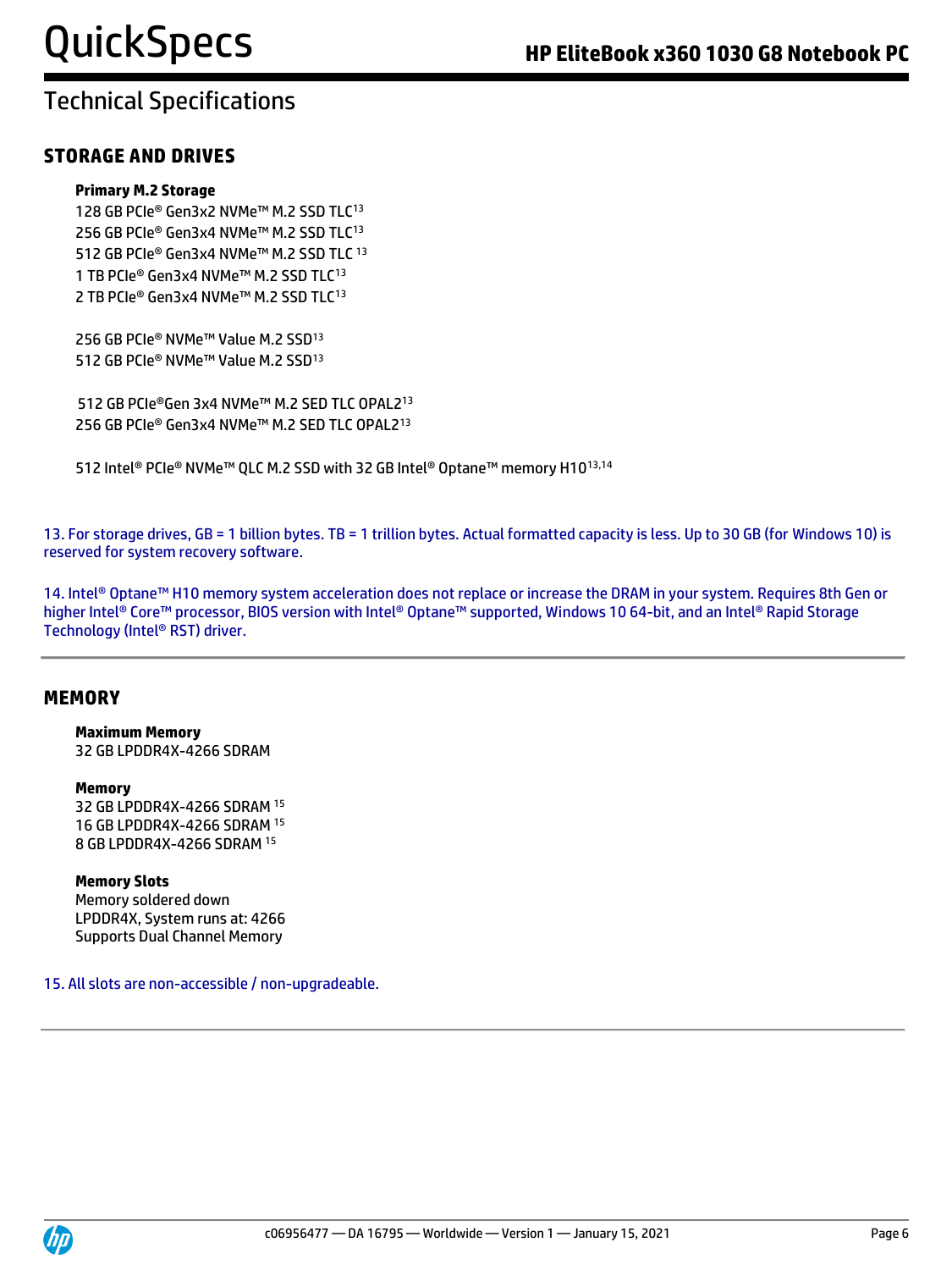#### **NETWORKING/COMMUNICATIONS**

#### **WLAN**

Intel® Dual Band Wireless-AX201 802.11a/b/g/n/ac/ax (2x2) Wi-Fi® 6 and Bluetooth® 5 Combo, vPro® 16 Intel® Dual Band Wireless-AX201 802.11a/b/g/n/ac/ax (2x2) Wi-Fi® 6 and Bluetooth® 5 Combo, non-vPro® 16

#### **WWAN**

Intel® XMM™ 7360 LTE-Advanced Cat 9 <sup>18</sup> Qualcomm® Snapdragon™ X55 5G Modem (5G + LTE CAT 20) <sup>19</sup>

#### **NFC**

NPC300 Near Field Communication Module <sup>20</sup>

#### **Miracast**

Native Miracast Support <sup>21</sup>

16. Wireless access point and internet service required and sold separately. Availability of public wireless access points limited. Wi-Fi 6 is backwards compatible with prior 802.11 specs. The specifications for Wi-Fi 6 (802.11ax) are draft and are not final. If the final specifications differ from the draft specifications, it may affect the ability of the notebook to communicate with other 802.11ax devices.

18. WWAN module is an optional feature, requires factory configuration and requires separately purchased service contract. Check with service provider for coverage and availability in your area. Connection speeds will vary due to location, environment, network conditions, and other factors. LTE not available on all products, in all regions.

19. 5G module is an optional feature that must be configured at purchase. AT&T and T-Mobile networks supported in the U.S. Module designed for 5G networks as carriers deploy Evolved-Universal Terrestrial Radio Access New Radio Dual Connectivity (ENDC) with both 100Mhz of 5G NR and LTE channel bandwidth, using 256QAM 4x4 as defined by 3GPP, requires activation and separately purchased service contract. Check with service provider for coverage and availability in your area. Connection, upload and download speeds will vary due to network, location, environment, network conditions, and other factors. 5G not available on all products, in all regions. Backwards compatible to 4G LTE and 3G HSPA technologies. 5G module planned to be available in select countries, where carrier supported.

20. Sold separately or as an optional feature.

21. Miracast is a wireless technology your PC can use to project your screen to TVs, projectors, and streaming.

#### **AUDIO/MULTIMEDIA**

#### **Audio**

Audio by Bang & Olufsen 4 Premium stereo speakers Microphones (Multi Array including two user facing and two world-facing microphones)

#### **Camera**

Hybrid 720p HD camera with integrated electronic privacy shutter, HP Sure Shutter <sup>22</sup> Note: The on/off button for this shutter is located on the function row of the keyboard.

#### **Sensors**

Accelerometer Magnetometer Gyroscope Ambient light sensor Hall sensor

#### 22. HD content required to view HD images.

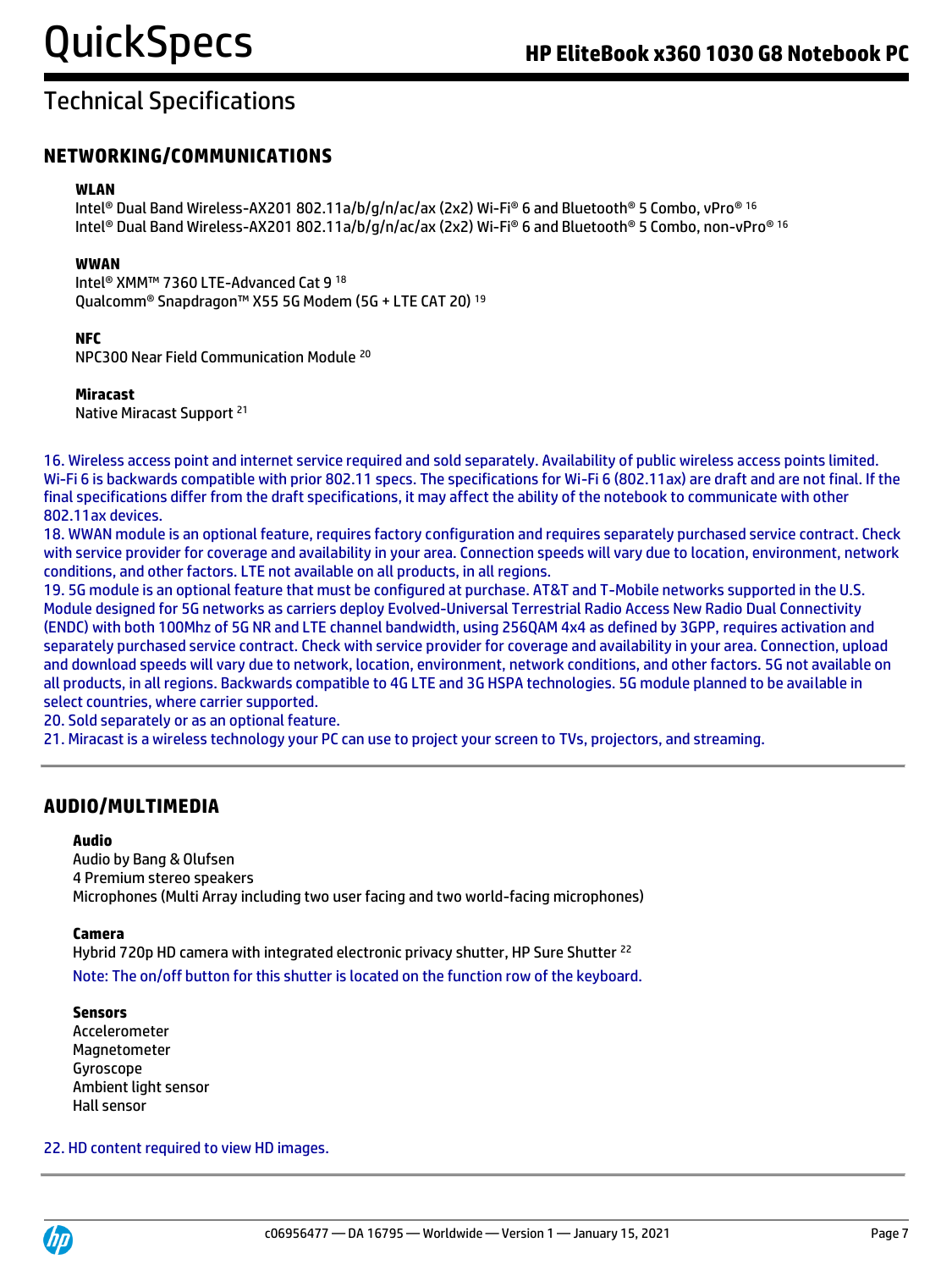#### **KEYBOARDS/POINTING DEVICES/BUTTONS & FUNCTION KEYS**

#### **Keyboard**

HP Quiet Keyboard, spill resistant, Backlit keyboard and Durakeys HP Quiet Keyboard, spill resistant, Backlit keyboard and Durakeys, privacy

#### **Pointing Device**

Glass ClickPad with multi-touch gesture support

#### **Function Keys**

- F1 Display Switching
- F2 Blank or Sure View
- F3 Brightness Down
- F4 Brightness up
- F5 Audio Mute
- F6 Volume Down
- F7 Volume Up
- F8 Mic Mute
- F9 Keyboard Backlight
- F10 Insert
- F11 Airplane Mode
- F12 Programmable Key
- Non-Function Keys HP Sure Shutter Power Button Delete Button

#### **Hidden Function Keys**

Fn+R = Break  $Fn+S = Sys Rq$ Fn+C = Scroll Lock Fn+E = Insert Fn+W = Pause

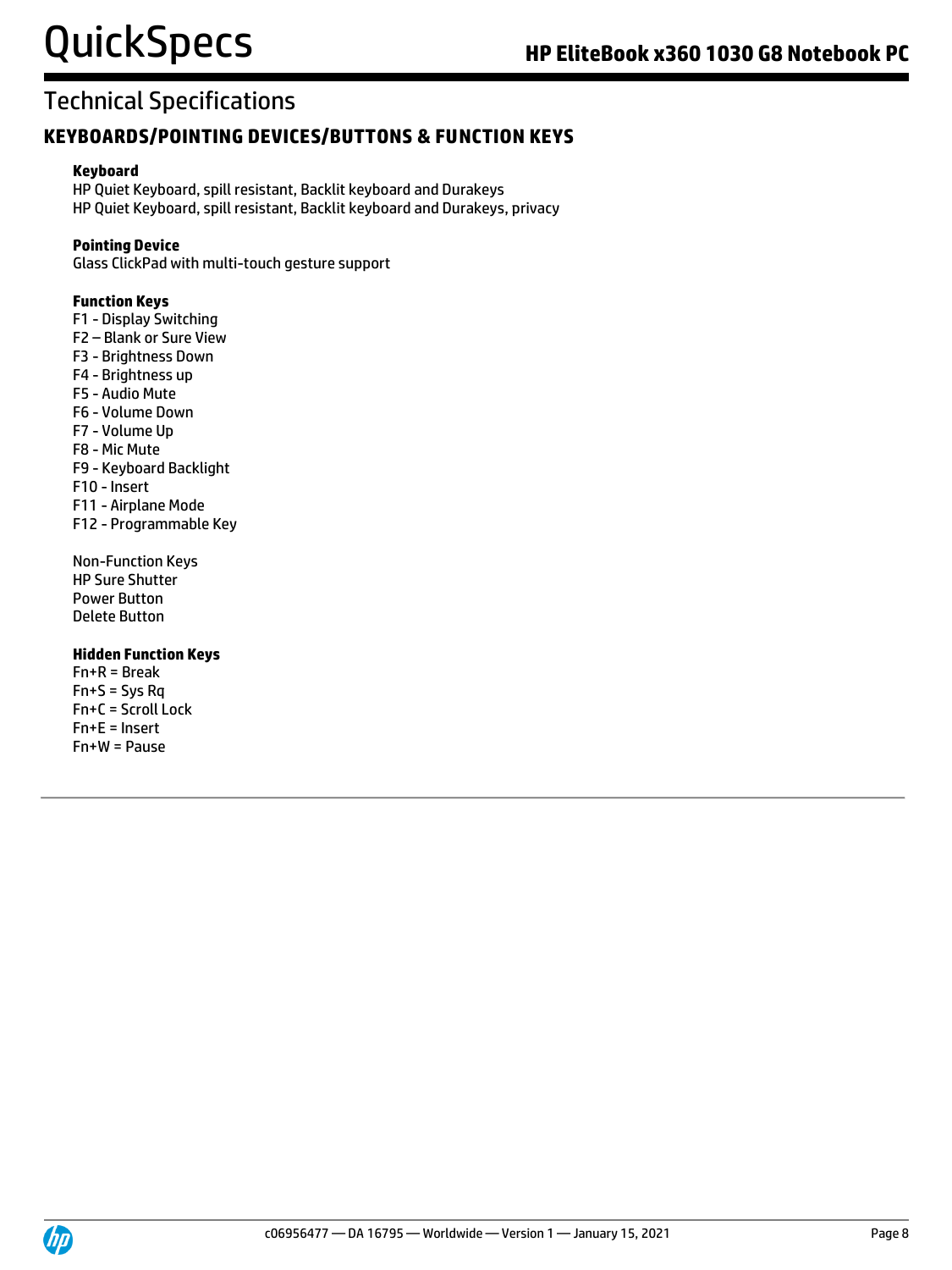#### **SOFTWARE AND SECURITY**

#### **Preinstalled Software BIOS**

HP BIOSphere Gen6 <sup>23</sup> HP Drive Lock & Automatic Drive Lock BIOS Update via Network HP Secure Erase <sup>24</sup> Absolute Persistence Module <sup>25</sup> HP LAN-Wireless Protection USB enable/disable (via BIOS)

#### **Software**

HP Connection Optimizer <sup>26</sup> HP Hotkey Support myHP HP Support Assistant <sup>27</sup> HP OuickDrop<sup>17</sup> HP Noise Cancellation Software Touchpoint Customizer for Commercial HP Notifications HP Privacy Settings HP Wireless Button Driver HP Power Manager HP WorkWell HP PC Hardware Diagnostics Windows Buy Microsoft Office (sold separately) Microsoft Defender <sup>31</sup> Tile App <sup>32</sup>

#### **Manageability Features**

HP Driver Packs (download) <sup>28</sup> HP Manageability Integration Kit Gen4 (download) <sup>29</sup> HP Client Catalog (download) HP Client Management Script Library (download) HP Image Assistant (download)

#### **Security Management**

HP Client Security Manager Gen7 30 HP Fingerprint Sensor HP Pro Security Edition (Select models)<sup>33</sup> HP Sure Click <sup>34</sup> HP Sure Sense <sup>35</sup> HP Sure Start Gen6 <sup>36</sup> HP Sure Admin <sup>37</sup> HP Sure Recover Gen4 38 HP Sure Run Gen4 39 TPM 2.0 Embedded Security Chip (Common Criteria EAL4+ Certified)(FIPS 140-2 Level 2 Certified) <sup>40</sup>

17. HP Quick Drop requires Internet access and Windows 10 PC preinstalled with HP QuickDrop app and either an Android device (phone or tablet) running Android 7 or higher with the Android HP QuickDrop app, and /or an iOS device (phone or tablet) running iOS 12 or higher with the iOS HP QuickDrop app.

23. HP BIOSphere Gen6 is available on select HP Pro and Elite PCs. Features may vary depending on the platform and configurations.

24. HP Secure Erase for the methods outlined in the National Institute of Standards and Technology Special Publication 800-88 "Clear" sanitation method. HP Secure Erase does not support platforms with Intel® Optane™.

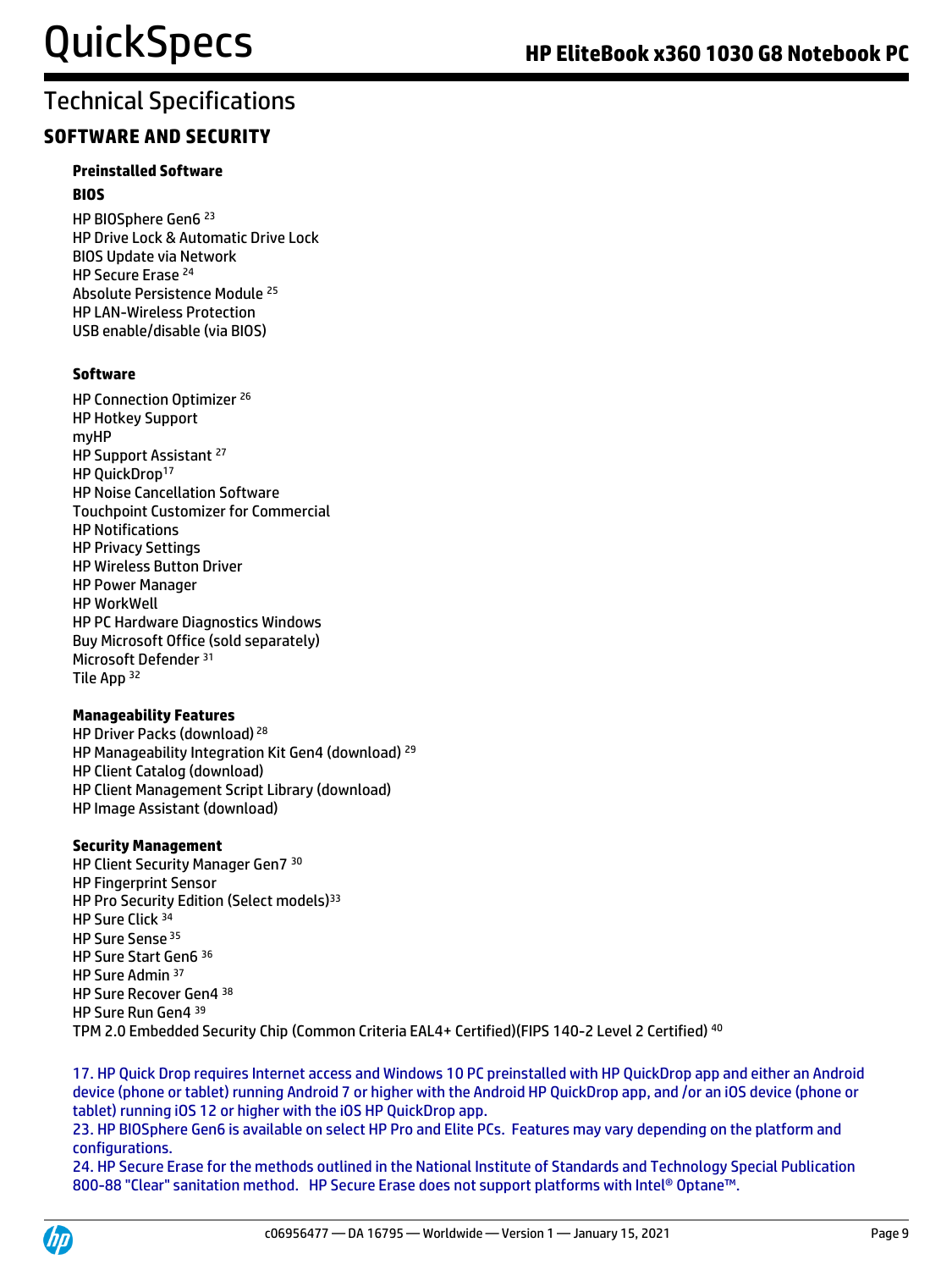25. Absolute firmware module is shipped turned off and can only be activated with the purchase a license subscription and full activation of the software agent. License subscriptions can be purchased for terms ranging multiple years. Service is limited, check with Absolute for availability outside the U.S. Certain conditions apply. For full details visit: <https://www.absolute.com/about/legal/agreements/absolute/>

26. HP Connection Optimizer requires Windows 10.

27. HP Support Assistant requires Windows and Internet access.

28. HP Driver Packs not preinstalled, however available for download at [http://www.hp.com/go/clientmanagement.](http://www.hp.com/go/clientmanagement) 29. HP Manageability Integration Kit can be downloaded from

[http://www8.hp.com/us/en/ads/clientmanagement/overview.html.](http://www8.hp.com/us/en/ads/clientmanagement/overview.html)

30. HP Client Security Manager Gen7 requires Windows and is available on the select HP Elite and Pro PCs.

31. Windows Defender Opt in and internet connection required for updates.

32. Some features require optional subscription to Tile Premium. Tile application for Windows 10 available for download from the Windows Store. Mobile phone app available for download from App Store and Google Play. Requires iOS 11 and greater or Android 6.0 and greater see https://support.thetileapp.com/hc/enus/articles/200424778

for more information. HP Tile will function as long as the PC has battery power.

33. HP Pro Security Edition is available preloaded on skus of select HP PCs and includes HP Sure Click Pro and HP Sure Sense Pro. 3-year license required. The HP Pro Security Edition software is licensed under the license terms of the HP End User License Agreement (EULA) that can be found at:

[https://h30670.www3.hp.com/ecommerce/common/disclaimer.do#EN\\_US](https://h30670.www3.hp.com/ecommerce/common/disclaimer.do#EN_US) as modified by the following: 7. Term. Unless otherwise terminated earlier pursuant to the terms contained in this EULA, the license for the HP Pro Security Edition (HP Sure Sense Pro and HP Sure Click Pro) is effective upon activation and will continue for thirty-six (36) months thereafter ("Initial Term"). At the end of the Initial Term you may either (a) purchase a renewal license for the HP Pro Security Edition from HP.com, HP Sales or an HP Channel Partner, or (b) continue using the standard versions of HP Sure Click and HP Sure Sense at no additional cost with no future software updates or HP Support."

HP Pro Security Edition is optimized for the SMB environment and ships pre-configured - manageability is optional. The HP Pro Security Edition supports a limited tool set that can be used by the HP Manageability Integration Kit which can be downloaded fro[m http://www.hp.com/go/clientmanagement.](http://www.hp.com/go/clientmanagement)

34. HP Sure Click requires Windows 10 Pro or Enterprise. See [https://bit.ly/2PrLT6A\\_SureClick](https://bit.ly/2PrLT6A_SureClick) for complete details.

35. HP Sure Sense is available on select HP PCs and is not available with Windows10 Home.

36. HP Sure Start Gen6 is available on select HP PCs.

37. HP Sure Admin requires Windows 10, HP BIOS, HP Manageability Integration Kit from

<http://www.hp.com/go/clientmanagement> and HP Sure Admin Local Access Authenticator smartphone app from the Android or Apple store.

38. HP Sure Recover Gen4 is available on select HP PCs and requires an open network connection. You must back up important files, data, photos, videos, etc. before using HP Sure Recover to avoid loss of data.

39. HP Sure Run Gen4 is available on select Windows 10 based HP Pro, Elite and Workstation PCs with select Intel® or AMD processors.

40. Firmware TPM is version 2.0.

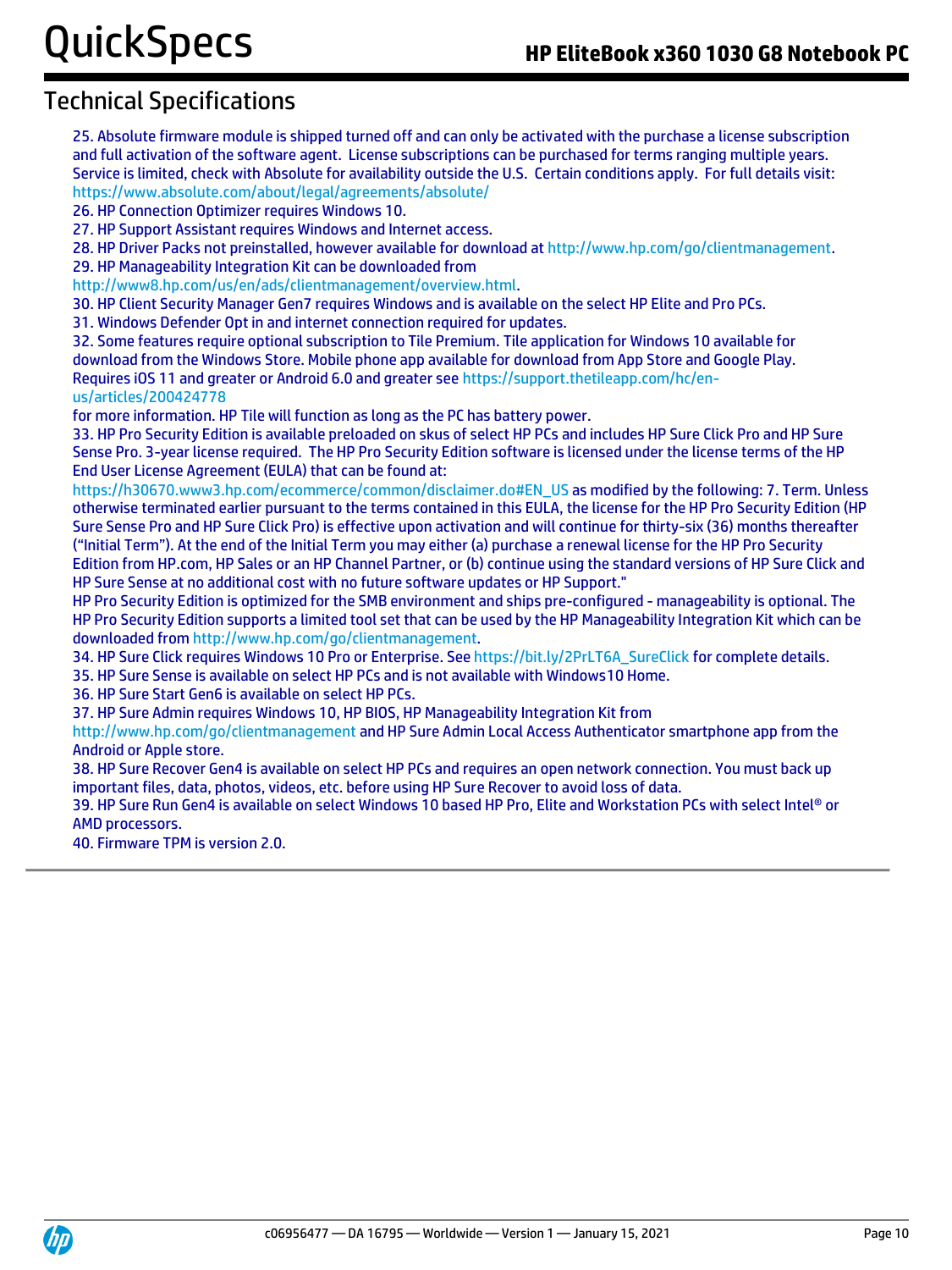#### **POWER**

**Power Supply** HP Smart 65 W USB Type-C adapter <sup>41</sup> HP 65 W USB Type-C slim adapter<sup>41</sup>

**Primary Battery**  HP Long Life 4-cell, 54.5 Wh Li-ion polymer <sup>42,43</sup>

**Power Cord** Premium 1m C5 power cord Conventional 1m C5 power cord

**Battery life <sup>44</sup>** Up to TBD Hours

41. Availability may vary by country.

42. Battery is internal and not replaceable by customer. Serviceable by warranty.

43. Actual battery Watt-hours (Wh) will vary from design capacity. Battery capacity will naturally decrease with shelf life, time, usage, environment, temperature, system configuration, loaded apps, features, power management settings and other factors.

44. Windows 10 MM18 battery life will vary depending on various factors including product model, configuration, loaded applications, features, use, wireless functionality, and power management settings. The maximum capacity of the battery will naturally decrease with time and usage. See www.bapco.com for additional details.

#### **WEIGHTS & DIMENSIONS**

**Product Weight** Starting at 2.68 lb<sup>45</sup>

Starting at 1.21 kg <sup>45</sup>

**Product Dimensions (w x d x h)**

11.96 x 7.63 x 0.63 in 30.37 x 19.39 x 1.61 cm

45. Weight will vary by configuration.

#### **PORTS/SLOTS**

#### **Ports**

2 SuperSpeed USB Type-C® 5Gbps signaling rate

2 SuperSpeed USB Type-A 5Gbps signaling rate (One charging)

1 HDMI 2.0b 46

1 External Nano SIM Slot for WWAN <sup>47</sup>

1 Headphone/Microphone Combo

46. HDMI cable sold separately.

47. SIM slot is not user accessible without WWAN configuration.

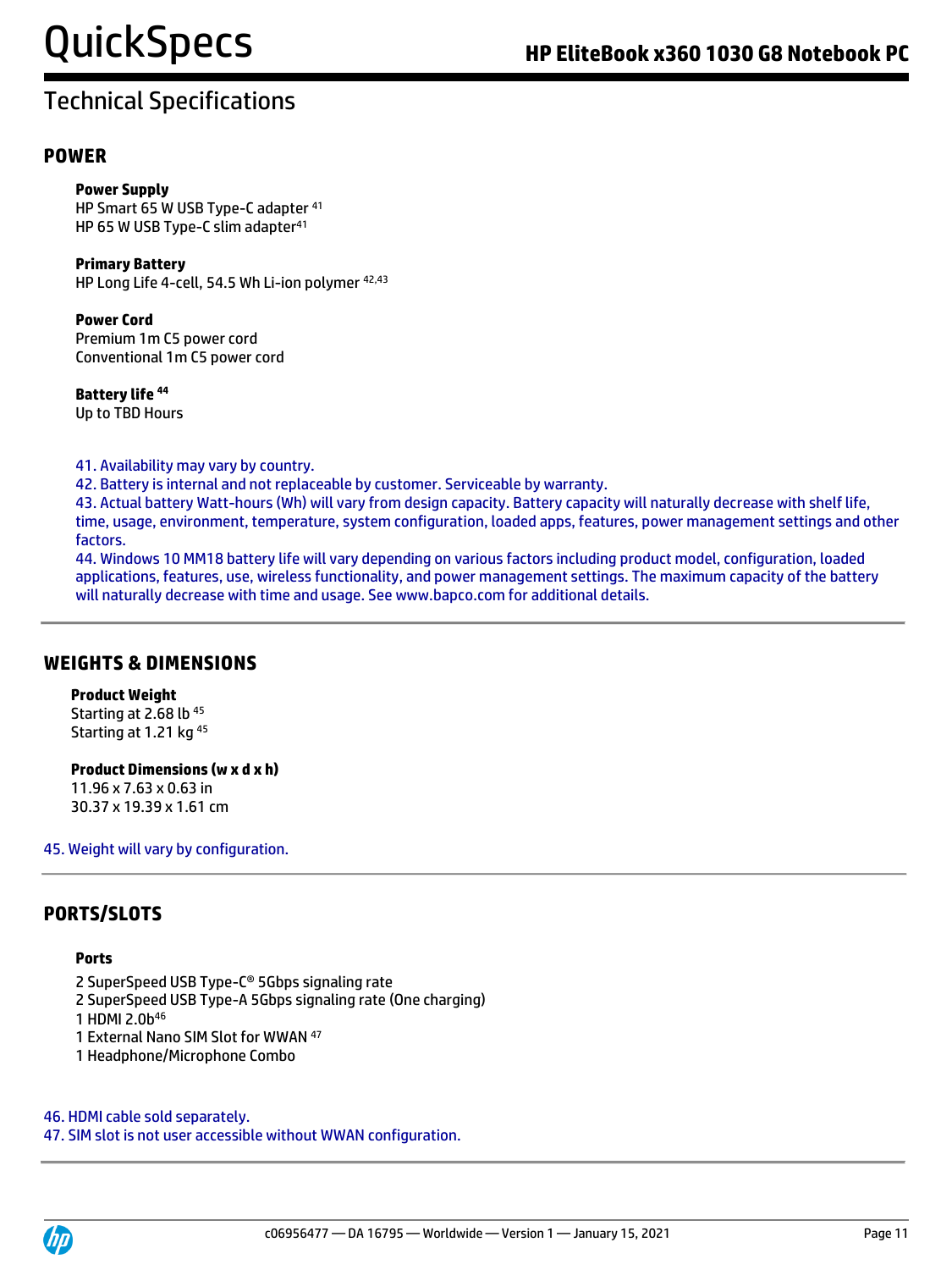#### **SERVICE AND SUPPORT**

1-year or 3-year limited warranty and 90 day software limited warranty options depending on country. Batteries have a default one year limited warranty except for HP Long Life batteries which will follow the one or three year warranty of the platform. Refer t[o http://www.hp.com/support/batterywarranty/](http://www.hp.com/support/batterywarranty/) for additional battery information. On-site service and extended coverage is also available. HP Care Pack Services are optional extended service contracts that go beyond the standard limited warranties. To choose the right level of service for your HP product, use the HP Care Pack Services Lookup Tool at[: http://www.hp.com/go/cpc.](http://www.hp.com/go/cpc) <sup>48</sup>

48. HP Care Packs are sold separately. Service levels and response times for HP Care Packs may vary depending on your geographic location. Service starts on date of hardware purchase. Restrictions and limitations apply. For details, visit www.hp.com/go/cpc. HP services are governed by the applicable HP terms and conditions of service provided or indicated to Customer at the time of purchase. Customer may have additional statutory rights according to applicable local laws, and such rights are not in any way affected by the HP terms and conditions of service or the HP Limited Warranty provided with your HP Product.

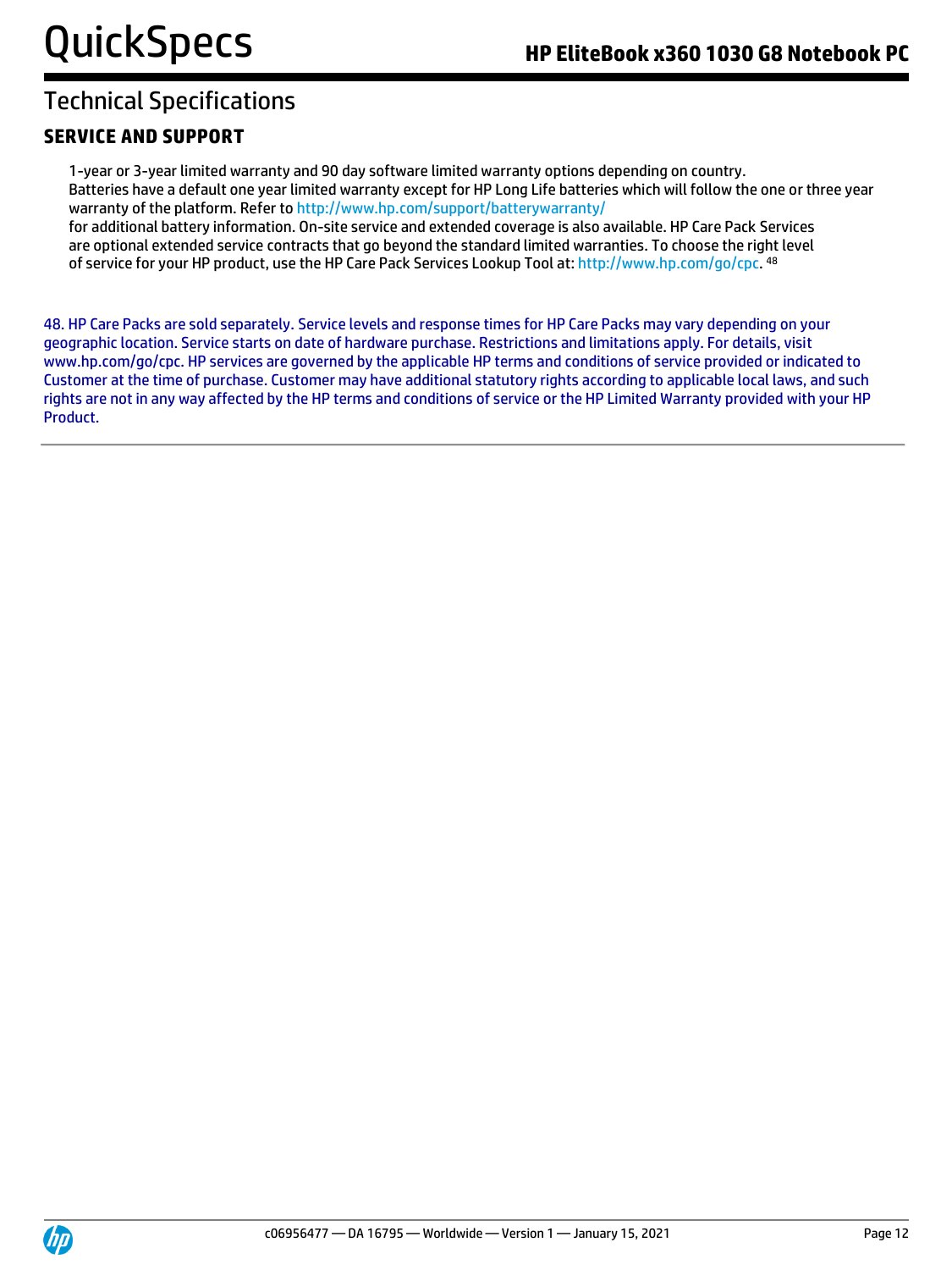#### CERTIFICATION AND COMPLIANCE

| <b>Energy Efficiency Compliance</b> |
|-------------------------------------|
| <b>Energy Efficiency Compliance</b> |
| <b>Environmental Specifications</b> |
| <b>Environmental Specifications</b> |

ENERGY STAR® certified<sup>49</sup> EPEAT® 2019 Gold in the U.S.<sup>50</sup> Low halogen<sup>51</sup> TCO 8.0 Certified

49. Configurations of the HP EliteBook x360 1030 G8 Notebook PC that are ENERGY STAR® qualified are identified as HP EliteBook x360 1030 G8 Notebook PC ENERGY STAR on HP websites and on http://www.energystar.gov.

50. EPEAT® registered where applicable. EPEAT registration varies by country. See http://www.epeat.net for registration status by country. Search keyword generator on HP's 3rd party option store for solar generator accessories at www.hp.com/go/options. 51. External power supplies, power cords, cables and peripherals are not Low Halogen. Service parts obtained after purchase may not be Low Halogen.

#### **SYSTEM UNIT**

| <b>Stand-Alone Power</b><br><b>Requirements (AC Power)</b> | <b>Nominal Operating</b><br><b>Voltage</b> | <b>AC 15V</b>                                              |
|------------------------------------------------------------|--------------------------------------------|------------------------------------------------------------|
|                                                            | <b>Average Operating Power</b>             |                                                            |
|                                                            | <b>Integrated Graphics</b>                 | Yes                                                        |
|                                                            | <b>Discrete Graphics</b>                   | N/A                                                        |
|                                                            | <b>Max Operating Power</b>                 | <b>UMA&lt;65W</b>                                          |
| <b>Temperature</b>                                         | <b>Operating</b>                           | 32° to 95° F (0° to 35° C) (not writing optical)           |
|                                                            | <b>Non-operating</b>                       | 41° to 95° F (5° to 35° C) (writing optical)               |
| <b>Relative Humidity</b>                                   | <b>Operating</b>                           | 32° to 95° F (0° to 35° C) (not writing optical)           |
|                                                            | <b>Non-operating</b>                       | 5% to 95%, 101.6° F (38.7° C) maximum wet bulb temperature |
| <b>Shock</b>                                               | <b>Operating</b>                           | 40 G, 2 ms, half-sine                                      |
|                                                            | <b>Non-operating</b>                       | 200 G, 2 ms, half-sine                                     |
| <b>Random Vibration</b>                                    | <b>Operating</b>                           | 1.043 grms                                                 |
|                                                            | <b>Non-operating</b>                       | 3.5 grms                                                   |
| Altitude (unpressurized)                                   | <b>Operating</b>                           | -50 to 10,000 ft (-15.24 to 3,048 m)                       |
|                                                            | <b>Non-operating</b>                       | -50 to 40,000 ft (-15.24 to 12,192 m)                      |
| <b>Planned Industry Standard</b>                           | UL                                         | Yes                                                        |
| <b>Certifications</b>                                      | <b>CSA</b>                                 | Yes                                                        |
|                                                            | <b>FCC Compliance</b>                      | Yes                                                        |
|                                                            | <b>ENERGY STAR®</b>                        | Yes                                                        |
|                                                            | <b>EPEAT</b>                               | Yes                                                        |
|                                                            | <b>ICES</b>                                | Yes                                                        |
|                                                            | Australia                                  | Yes                                                        |
|                                                            | <b>NZ A-Tick Compliance</b>                | Yes                                                        |
|                                                            | <b>CCC</b>                                 | Yes                                                        |
|                                                            | <b>Japan VCCI Compliance</b>               | Yes                                                        |
|                                                            | KC                                         | Yes                                                        |
|                                                            | <b>BSMI</b>                                | Yes                                                        |
|                                                            | <b>CE Marking Compliance</b>               | Yes                                                        |
|                                                            | <b>BNCI or BELUS</b>                       | Yes                                                        |
|                                                            | <b>CIT</b>                                 | Yes                                                        |

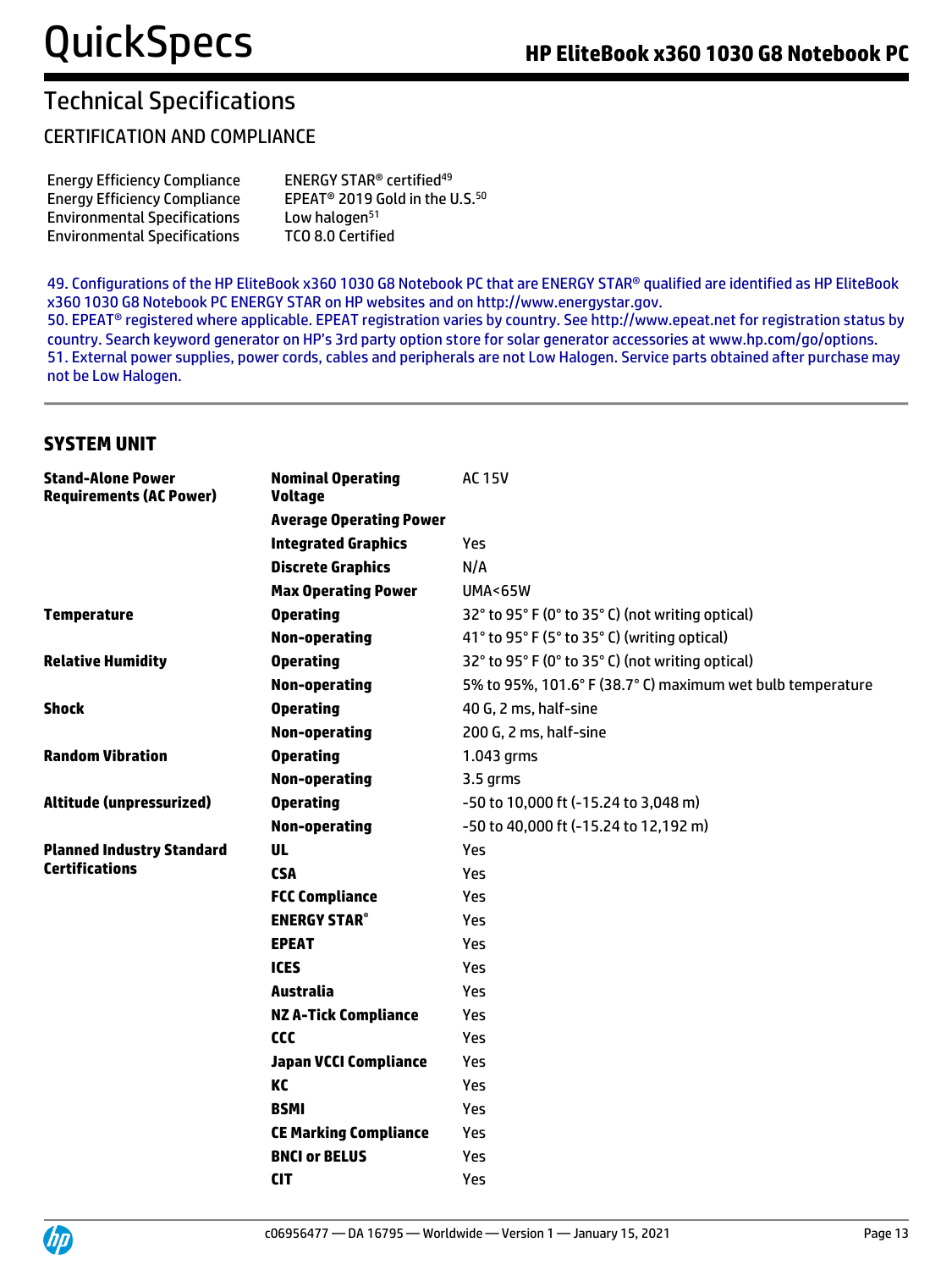| GOST                                          | Yes |
|-----------------------------------------------|-----|
| <b>Saudi Arabian Compliance</b> Yes<br>(ICCP) |     |
| <b>SABS</b>                                   | Yes |
| UKRSERTCOMPUTER                               | Υρς |

#### **DISPLAYS**

1. Actual brightness will be lower with touchscreen or Sure View.

Note: All specifications represent the typical specifications provided by HP's component manufacturers; actual performance may vary either higher or lower.

| Panel LCD 13.3 inch FHD<br>(1920x1080) Anti-Glare WLED<br><b>UWVA sRGB 100percent cg</b><br>400nits eDP 1.4+PSR2 bent LP | <b>Outline Dimensions (W x H x D)</b> | 299.06 x 176.54 mm (max) (FPC folding included) |
|--------------------------------------------------------------------------------------------------------------------------|---------------------------------------|-------------------------------------------------|
|                                                                                                                          | <b>Active Area</b>                    | 293.76 x 165.24 mm (typ.)                       |
|                                                                                                                          | Weight                                | 175 g (max)                                     |
|                                                                                                                          | <b>Diagonal Size</b>                  | $13.3$ inch                                     |
|                                                                                                                          | <b>Thickness</b>                      | $2.0$ mm $/$ 3.8 mm (PCB) (max)                 |
|                                                                                                                          | <b>Interface</b>                      | eDP 1.4 w/ PSRII (2 lane)                       |
|                                                                                                                          | <b>Surface Treatment</b>              | Anti-Glare                                      |
|                                                                                                                          | <b>Touch Enabled</b>                  | Yes.                                            |
|                                                                                                                          | <b>Contrast Ratio</b>                 | 1500:1(typ.)                                    |
|                                                                                                                          | <b>Refresh Rate</b>                   | 60 Hz                                           |
|                                                                                                                          | <b>Brightness</b>                     | 400 nits                                        |
|                                                                                                                          | <b>Pixel Resolution</b>               | 1920 x 1080 (FHD)                               |
|                                                                                                                          | <b>Format</b>                         | <b>RGB Stripe</b>                               |
|                                                                                                                          | <b>Backlight</b>                      | <b>LED</b>                                      |
|                                                                                                                          | <b>Color Gamut Coverage</b>           | sRGB 100% (NTSC 72%)                            |
|                                                                                                                          | <b>Color Depth</b>                    | 8 bits                                          |
|                                                                                                                          | <b>Viewing Angle</b>                  | UWVA 85/85/85/85                                |
|                                                                                                                          |                                       |                                                 |
|                                                                                                                          |                                       |                                                 |

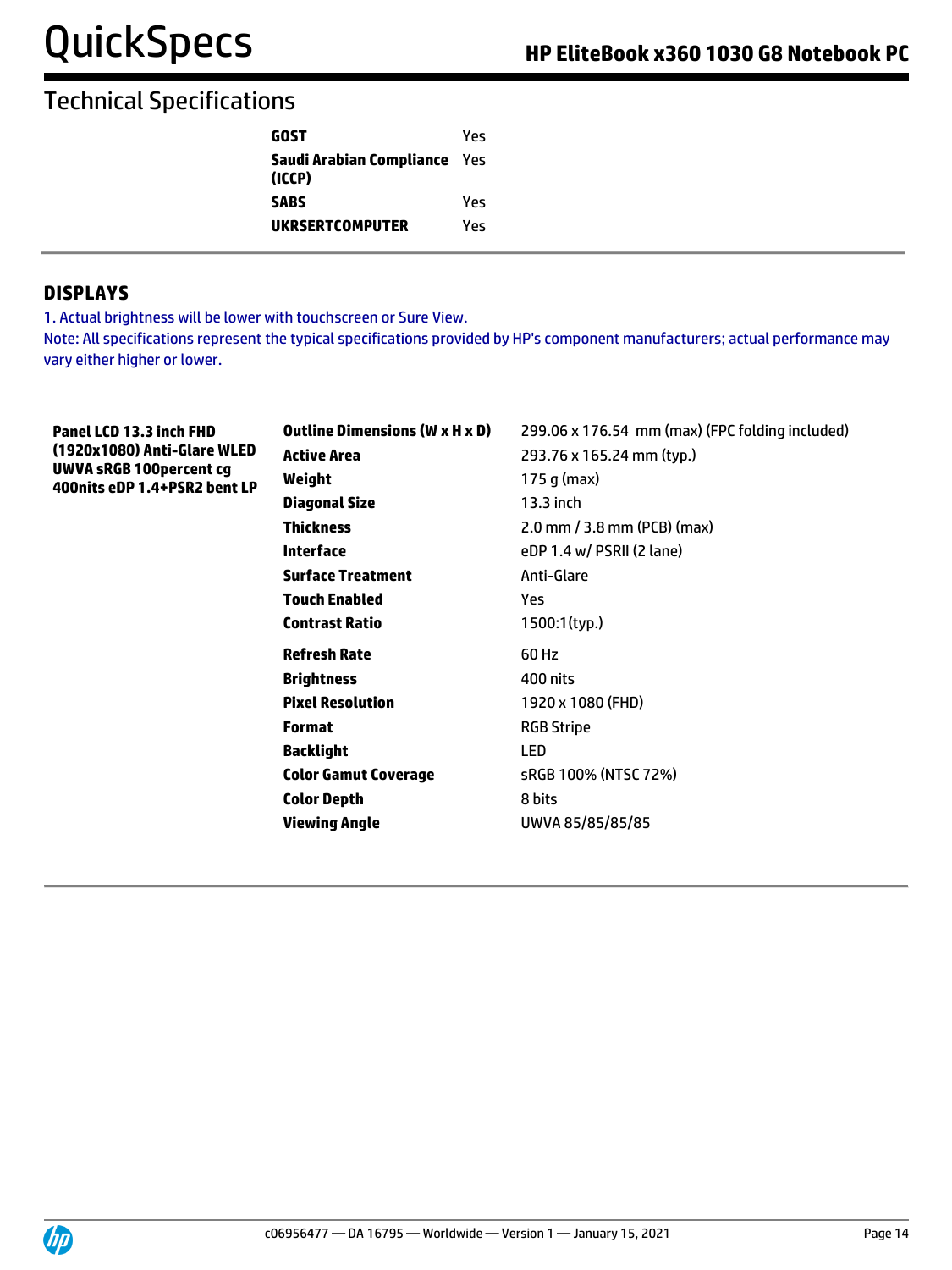| Panel LCD 13.3 inch FHD<br>293.76 x 165.24 mm (typ.)<br><b>Active Area</b><br>(1920x1080) BrightView WLED<br>175 g (max)<br>Weight<br><b>UWVA sRGB 100percent cg 400nits</b><br>eDP 1.4+PSR2 bent LP<br><b>13.3 inch</b><br><b>Diagonal Size</b> | 299.06 x 176.54 mm (max) (FPC folding included) |
|--------------------------------------------------------------------------------------------------------------------------------------------------------------------------------------------------------------------------------------------------|-------------------------------------------------|
|                                                                                                                                                                                                                                                  |                                                 |
|                                                                                                                                                                                                                                                  |                                                 |
|                                                                                                                                                                                                                                                  |                                                 |
| <b>Thickness</b><br>2.0 mm / 3.8 mm (PCB) (max)                                                                                                                                                                                                  |                                                 |
| <b>Interface</b><br>eDP 1.4 w/ PSRII (2 lane)                                                                                                                                                                                                    |                                                 |
| <b>Surface Treatment</b><br><b>BrightView</b>                                                                                                                                                                                                    |                                                 |
| <b>Touch Enabled</b><br><b>Yes</b>                                                                                                                                                                                                               |                                                 |
| 1500:1(typ.)<br><b>Contrast Ratio</b>                                                                                                                                                                                                            |                                                 |
| <b>Refresh Rate</b><br>60 Hz                                                                                                                                                                                                                     |                                                 |
| <b>Brightness</b><br>400 nits                                                                                                                                                                                                                    |                                                 |
| <b>Pixel Resolution</b><br>1920 x 1080 (FHD)                                                                                                                                                                                                     |                                                 |
| <b>RGB Stripe</b><br><b>Format</b>                                                                                                                                                                                                               |                                                 |
| <b>Backlight</b><br><b>LED</b>                                                                                                                                                                                                                   |                                                 |
| <b>Color Gamut Coverage</b><br>sRGB 100% (NTSC 72%)                                                                                                                                                                                              |                                                 |
| <b>Color Depth</b><br>8 bits                                                                                                                                                                                                                     |                                                 |
| <b>Viewing Angle</b><br>UWVA 85/85/85/85                                                                                                                                                                                                         |                                                 |
|                                                                                                                                                                                                                                                  |                                                 |
|                                                                                                                                                                                                                                                  |                                                 |
|                                                                                                                                                                                                                                                  |                                                 |

| Panel LCD 13.3-in FHD<br>(1920x1080) Anti-Glare WLED<br>UWVA 72percent cg 1000nits<br>eDP 1.4+PSR Privacy G4 | <b>Outline Dimensions (W x H x D)</b> | 299.06 x 176.54 mm (max)  |
|--------------------------------------------------------------------------------------------------------------|---------------------------------------|---------------------------|
|                                                                                                              | <b>Active Area</b>                    | 293.76 x 165.24 mm (typ.) |
|                                                                                                              | Weight                                | 220 g (max)               |
|                                                                                                              | <b>Diagonal Size</b>                  | 13.3 inch                 |
|                                                                                                              | <b>Thickness</b>                      | 3.9 mm (max)              |
|                                                                                                              | <b>Interface</b>                      | eDP 1.4 + PSR (4 lane)    |
|                                                                                                              | <b>Surface Treatment</b>              | Anti-glare                |
|                                                                                                              | <b>Touch Enabled</b>                  | Yes                       |
|                                                                                                              | <b>Contrast Ratio</b>                 | 1500:1 (typ.)             |
|                                                                                                              | <b>Refresh Rate</b>                   | 60 Hz                     |
|                                                                                                              | <b>Brightness</b>                     | $1000$ nits <sup>1</sup>  |
|                                                                                                              | <b>Pixel Resolution</b>               | 1920 x 1080 (FHD)         |
|                                                                                                              | <b>Format</b>                         | <b>RGB</b>                |

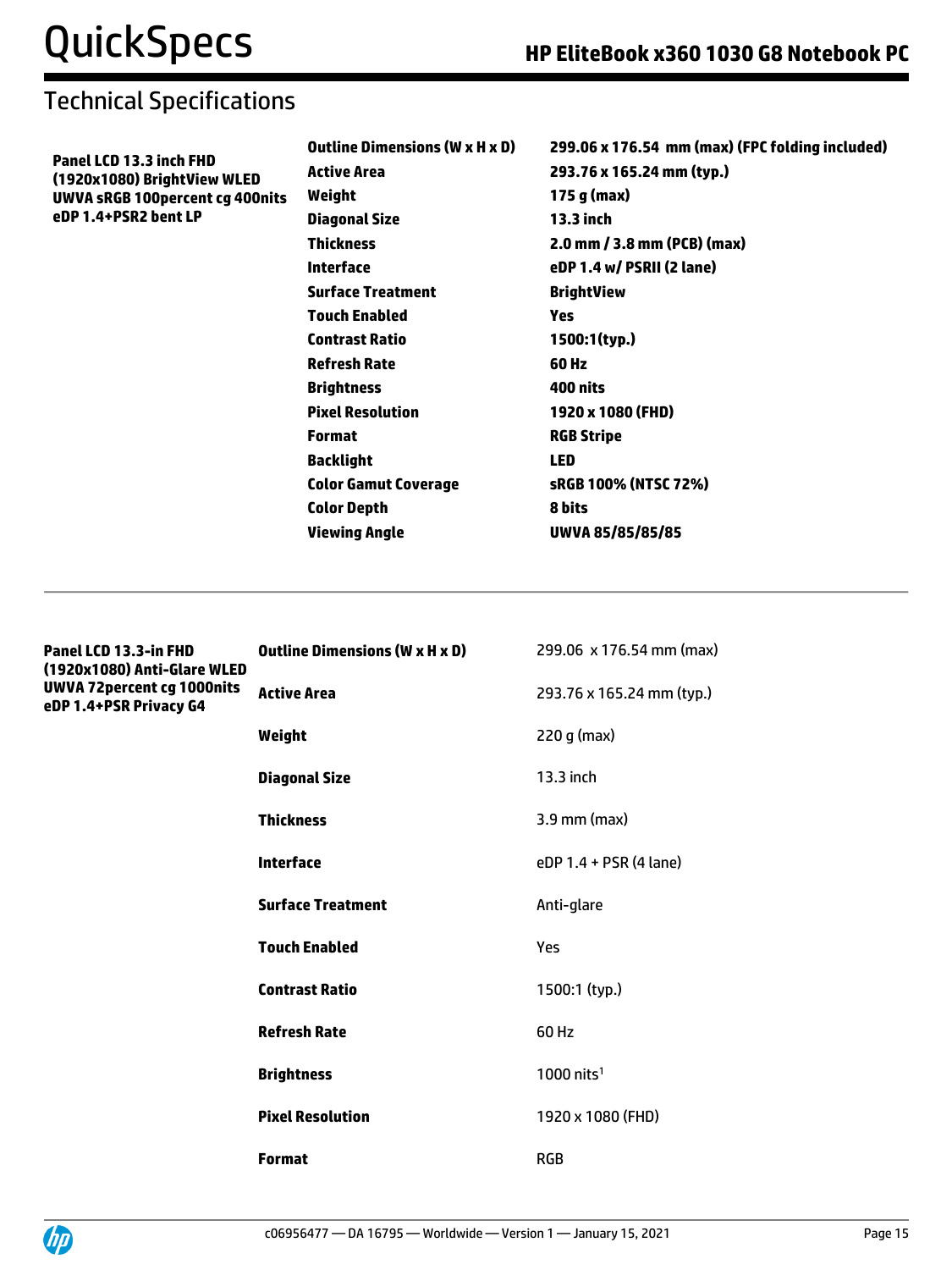# QuickSpecs **HP EliteBook x360 1030 G8 Notebook PC**

|                                                      | <b>Backlight</b>                       | <b>LED</b>                |
|------------------------------------------------------|----------------------------------------|---------------------------|
|                                                      | <b>Color Depth</b>                     | 8 bits                    |
|                                                      | <b>Viewing Angle</b>                   | UWVA 85/85/85/85          |
|                                                      |                                        |                           |
| Panel LCD 13.3-in FHD<br>(1920x1080) BrightView WLED | <b>Outline Dimensions (W x H x D)</b>  | 299.06 x 176.54 mm (max)  |
| UWVA 72percent cg 1000nits<br>eDP 1.4+PSR PrivacyG4  | <b>Active Area</b>                     | 293.76 x 165.24 mm (typ.) |
|                                                      | Weight                                 | 220 g (max)               |
|                                                      | <b>Diagonal Size</b>                   | 13.3 inch                 |
|                                                      | <b>Thickness</b>                       | 3.9 mm (max)              |
|                                                      | Interface                              | eDP 1.4 + PSR (4 lane)    |
|                                                      | <b>Surface Treatment</b>               | <b>BrightView</b>         |
|                                                      | <b>Touch Enabled</b>                   | Yes                       |
|                                                      | <b>Contrast Ratio</b>                  | 1500:1 (typ.)             |
|                                                      | <b>Refresh Rate</b>                    | 60 Hz                     |
|                                                      | <b>Brightness</b>                      | $1000$ nits <sup>1</sup>  |
|                                                      | <b>Pixel Resolution</b>                | 1920 x 1080 (FHD)         |
|                                                      | <b>Format of LCD Pixel Arrangement</b> | <b>RGB</b>                |
|                                                      | <b>Backlight</b>                       | LED                       |
|                                                      | <b>Color Gamut Coverage</b>            | 72%                       |
|                                                      | <b>Color Depth</b>                     | 8 bits                    |
|                                                      | <b>Viewing Angle</b>                   | UWVA 85/85/85/85          |
|                                                      |                                        |                           |

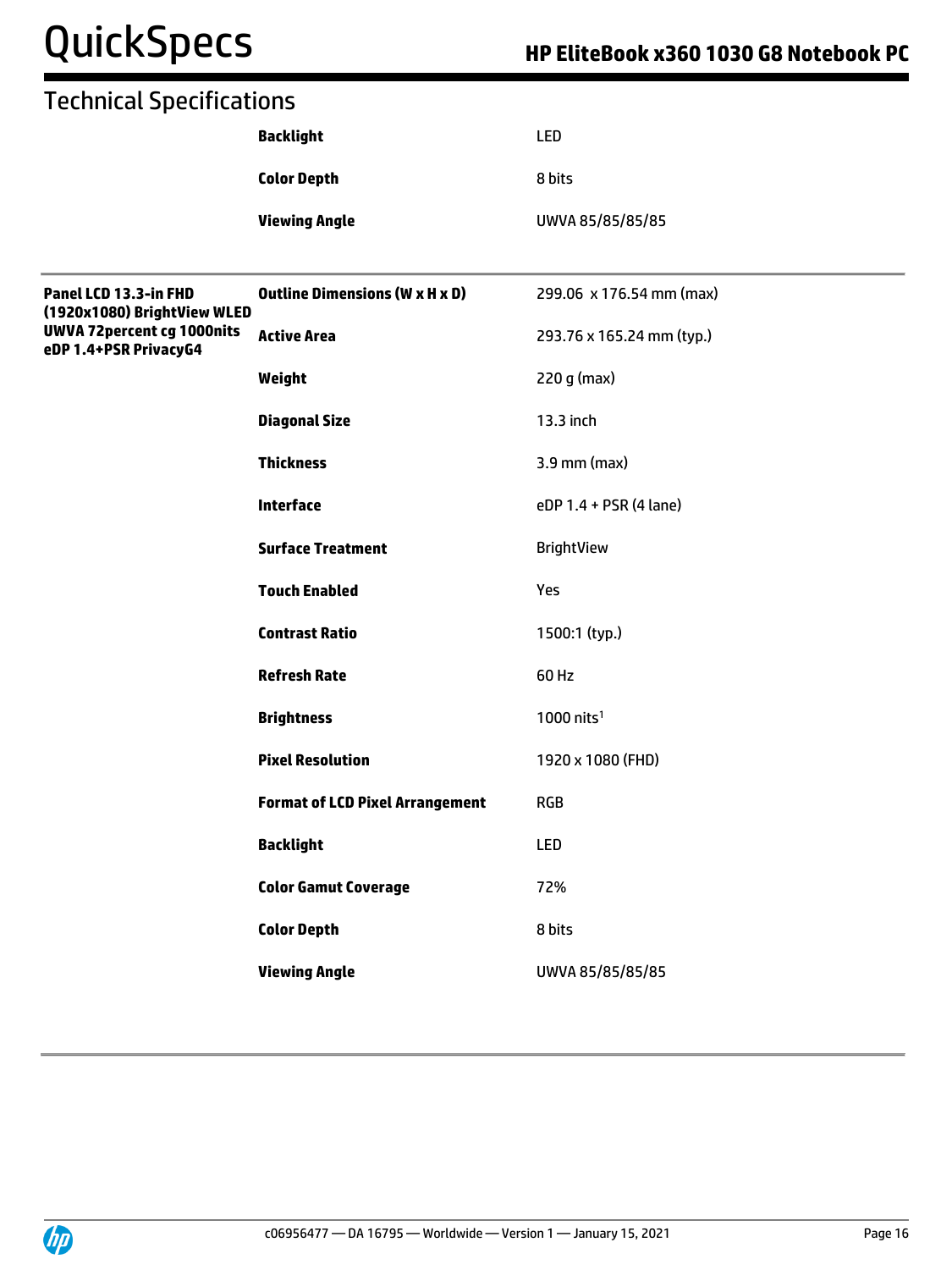# QuickSpecs **HP EliteBook x360 1030 G8 Notebook PC**

**Panel OLED 13.3-in UHD (3840x2160) BrightView AMOLED UWVA DCI-P3 100percent cg 400nits eDP 1.4+PSR NWBZ bent**

| <b>Outline Dimensions (W x H x D)</b> | 297.76 x 173.34 mm (max)        |
|---------------------------------------|---------------------------------|
| <b>Active Area</b>                    | 293.76 x 165.24 mm (typ.)       |
| Weight                                | 185 g (max)                     |
| <b>Diagonal Size</b>                  | 13.3 inch                       |
| <b>Thickness</b>                      | $3.24$ mm (w/PCB) (max)         |
| <b>Interface</b>                      | eDP 1.4                         |
| <b>Surface Treatment</b>              | <b>BrightView</b>               |
| <b>Touch Enabled</b>                  | Yes                             |
| <b>Contrast Ratio</b>                 | 100000:1 (typ.)                 |
| <b>Refresh Rate</b>                   | 60 Hz                           |
| <b>Brightness</b>                     | 400 nits @ OPR100% <sup>1</sup> |
| <b>Pixel Resolution</b>               | 3840 x 2160 (UHD)               |
| <b>Format</b>                         | <b>RGB Stripe</b>               |
| <b>Backlight</b>                      | <b>OLED</b>                     |
| <b>Color Gamut Coverage</b>           | DCI-P3 100%                     |
| <b>Color Depth</b>                    | 8 bits+2FRC                     |
| <b>Viewing Angle</b>                  | UWVA 85/85/85/85                |
|                                       |                                 |

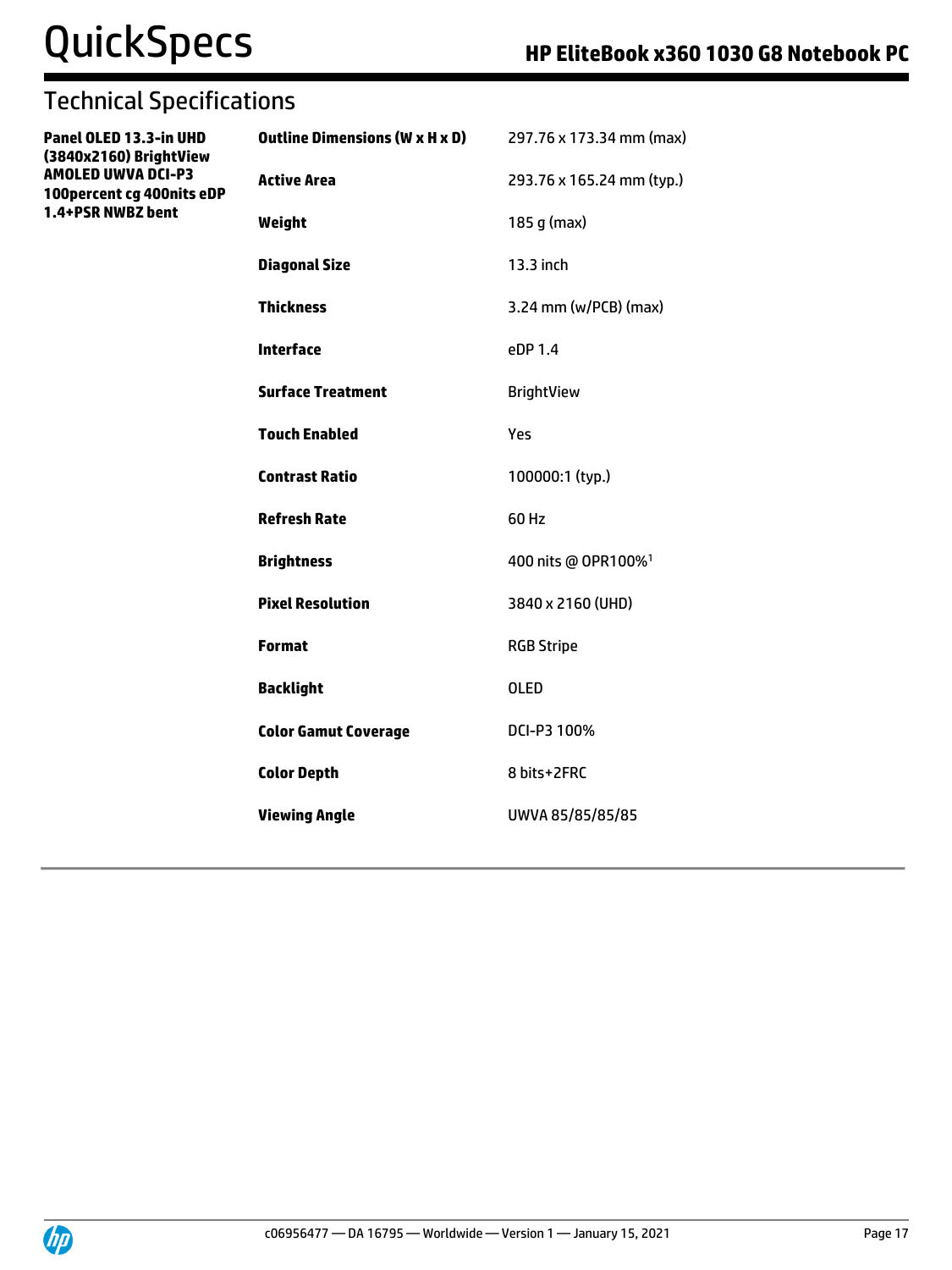**SSD 128GB 2280 PCIe-3x2** 

# Technical Specifications

#### **STORAGE**

**Three Layer Cell**

NOTE: For storage drives, GB = 1 billion bytes. TB = 1 trillion bytes. Actual formatted capacity is less. Up to 30 GB (for Windows 10) is reserved for system recovery software.

| Form Factor                     | M.2 2280                                 |
|---------------------------------|------------------------------------------|
| Capacity                        | 128 GB                                   |
| <b>NAND Type</b>                | TLC                                      |
| Height                          | $0.09$ in $(2.3$ mm)                     |
| Width                           | $0.87$ in (22 mm)                        |
| Weight                          | $0.02$ lb $(10q)$                        |
| Interface                       | PCIe NVMe Gen3X2                         |
| <b>Maximum Sequential Read</b>  | $1300 \sim 2047$ MB/s                    |
| <b>Maximum Sequential Write</b> | $630 \sim 800$ MB/s                      |
| Logical Blocks                  | 250,069,680                              |
| <b>Operating Temperature</b>    | 32° to 158°F (0° to 70°C) [ambient temp] |
| Features                        | ATA Security: DIPM; TRIM; DEVSLP         |
|                                 |                                          |

| SSD 1TB 2280 PCIe-3x4 NVMe  Form Factor<br>Three Layer Cell single-sided |                                 | M.2 2280                                 |
|--------------------------------------------------------------------------|---------------------------------|------------------------------------------|
|                                                                          | Capacity                        | 1 TB                                     |
|                                                                          | <b>NAND Type</b>                | <b>TLC</b>                               |
|                                                                          | <b>Height</b>                   | $0.09$ in $(2.3$ mm)                     |
|                                                                          | Width                           | $0.87$ in (22 mm)                        |
|                                                                          | Weight                          | $0.02$ lb $(10q)$                        |
|                                                                          | Interface                       | PCIe NVMe Gen3X4                         |
|                                                                          | <b>Maximum Sequential Read</b>  | $3100 \sim 3500$ MB/s                    |
|                                                                          | <b>Maximum Sequential Write</b> | 2770~3037 MB/s                           |
|                                                                          | <b>Logical Blocks</b>           | 2,000,409,264                            |
|                                                                          | <b>Operating Temperature</b>    | 32° to 158°F (0° to 70°C) [ambient temp] |
|                                                                          | <b>Features</b>                 | ATA Security; TRIM; L1.2                 |
|                                                                          |                                 |                                          |

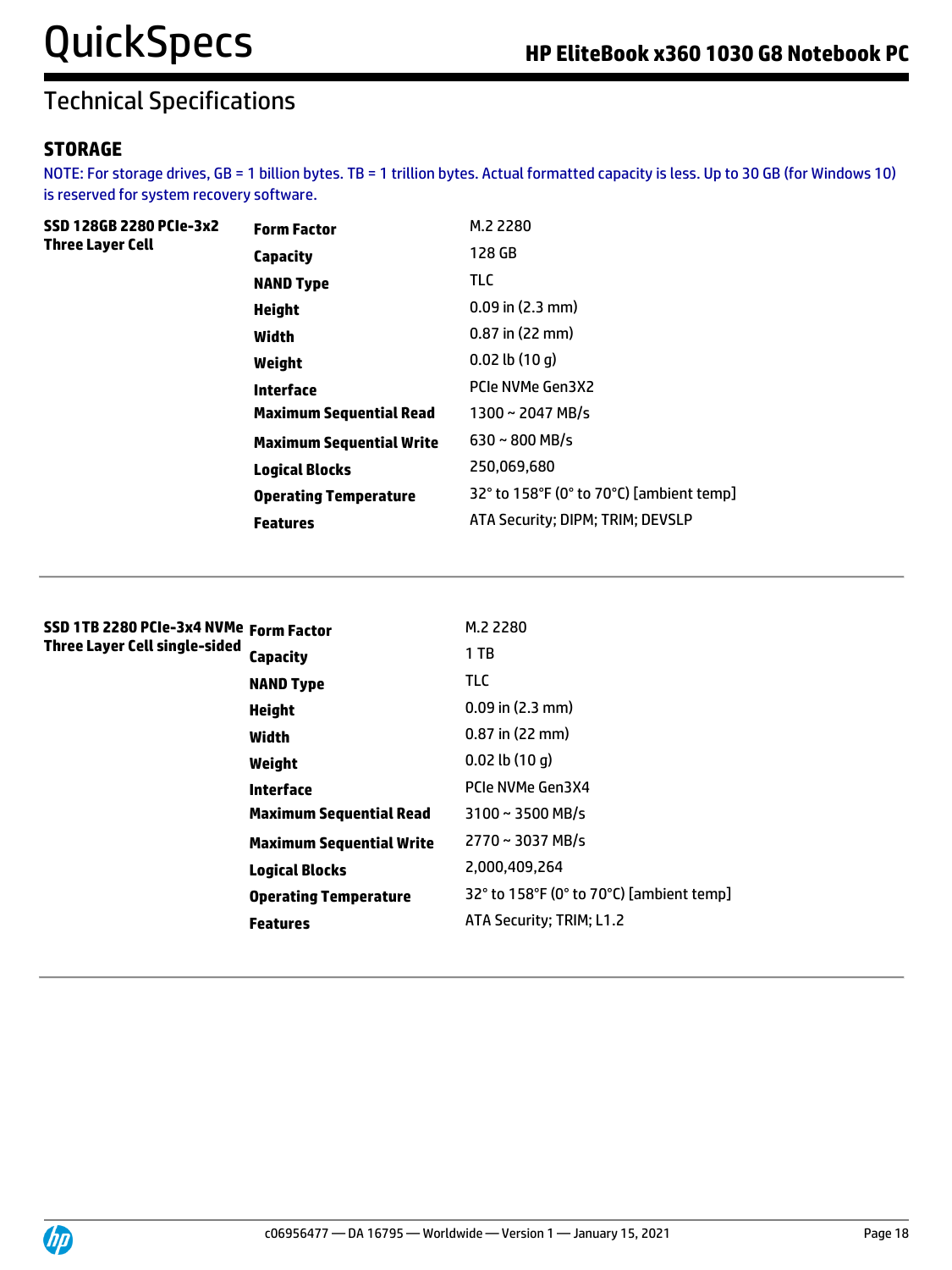| SSD 256GB 2280 M2 PCIe-3x4<br><b>SS NVMe TLC</b> | <b>Form Factor</b>              | M.2 2280                                 |
|--------------------------------------------------|---------------------------------|------------------------------------------|
|                                                  | Capacity                        | 256 GB                                   |
|                                                  | <b>NAND Type</b>                | TLC.                                     |
|                                                  | <b>Height</b>                   | $0.09$ in (2.3 mm)                       |
|                                                  | Width                           | $0.87$ in (22 mm)                        |
|                                                  | Weight                          | $0.02$ lb $(10q)$                        |
|                                                  | Interface                       | PCIe NVMe Gen3X4                         |
|                                                  | <b>Maximum Sequential Read</b>  | $2800 \sim 3500$ MB/s                    |
|                                                  | <b>Maximum Sequential Write</b> | 1400~2200 MB/s                           |
|                                                  | <b>Logical Blocks</b>           | 500,118,192                              |
|                                                  | <b>Operating Temperature</b>    | 32° to 158°F (0° to 70°C) [ambient temp] |
|                                                  | <b>Features</b>                 | ATA Security; TRIM; L1.2                 |

| SSD 256GB 2280 PCIe NVMe<br>Value | <b>Form Factor</b>              | M.2 2280                                 |
|-----------------------------------|---------------------------------|------------------------------------------|
|                                   | Capacity                        | 256 GB                                   |
|                                   | <b>NAND Type</b>                | Value                                    |
|                                   | Height                          | $0.09$ in (2.3 mm)                       |
|                                   | Width                           | $0.87$ in (22 mm)                        |
|                                   | Weight                          | $0.02$ lb $(10q)$                        |
|                                   | Interface                       | PCIe NVMe Gen3                           |
|                                   | <b>Maximum Sequential Read</b>  | $2100 \sim 2200$ MB/s                    |
|                                   | <b>Maximum Sequential Write</b> | $900 \sim 1400$ MB/s                     |
|                                   | <b>Logical Blocks</b>           | 500,118,192                              |
|                                   | <b>Operating Temperature</b>    | 32° to 158°F (0° to 70°C) [ambient temp] |
|                                   | <b>Features</b>                 | ATA Security (optional); TRIM; L1.2      |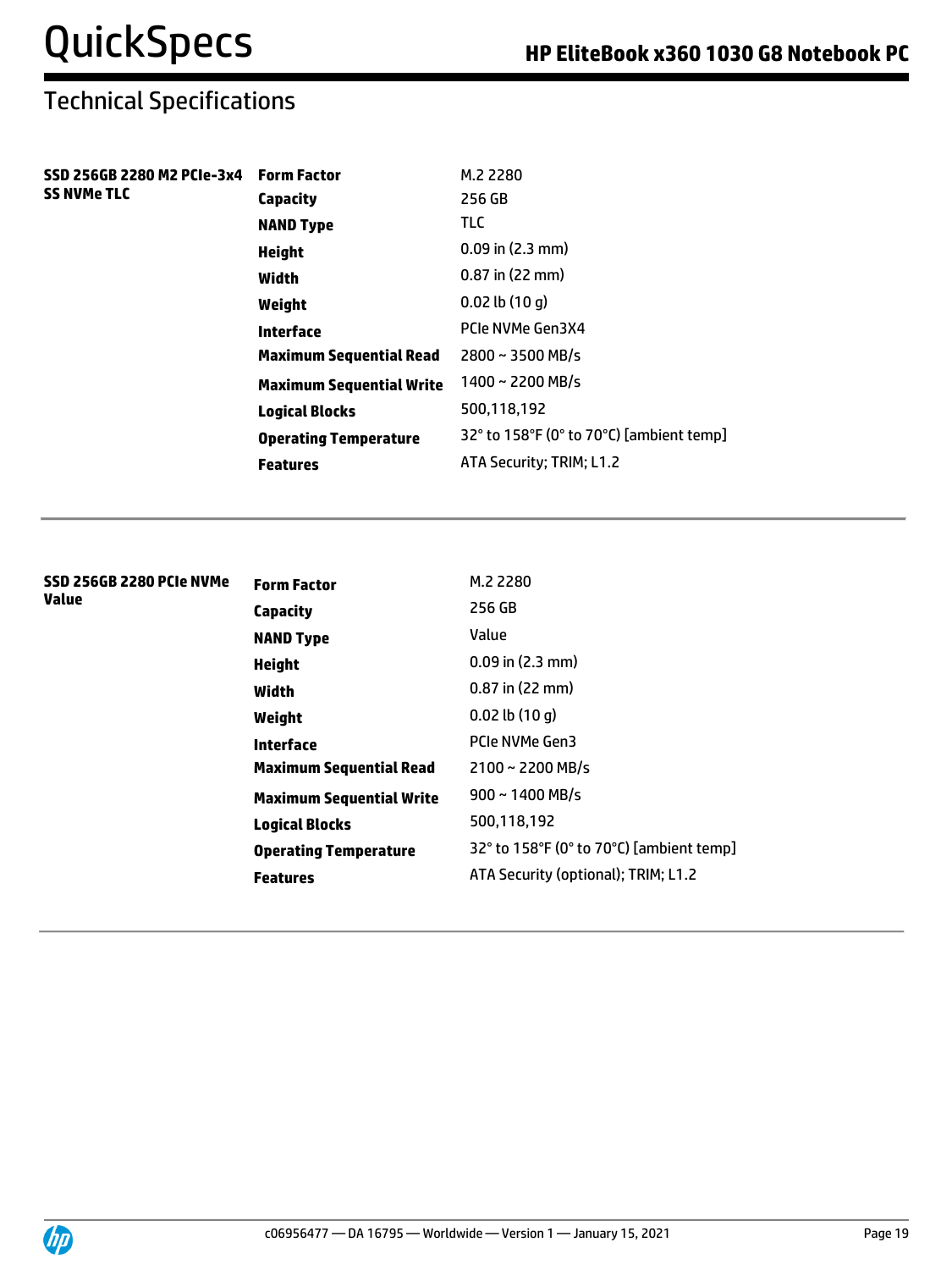**SSD 256GB 2280 PCIe-3x4 NVMe Self Encrypted OPAL2** 

**Three Layer Cell**

# Technical Specifications

| <b>Form Factor</b>             | M.2 2280                                        |
|--------------------------------|-------------------------------------------------|
| Capacity                       | 256 GB                                          |
| <b>NAND Type</b>               | <b>TLC</b>                                      |
| Height                         | $0.09$ in $(2.3$ mm)                            |
| Width                          | $0.87$ in (22 mm)                               |
| Weight                         | $0.02$ lb $(10q)$                               |
| Interface                      | PCIe NVMe Gen3X4                                |
| <b>Maximum Sequential Read</b> | $2800 \sim 3500$ MB/s                           |
| Maximum Sequential Write       | $1663 \sim 2200$ MB/s                           |
| Logical Blocks                 | 500,118,192                                     |
| <b>Operating Temperature</b>   | 32° to 158°F (0° to 70°C) [ambient temp]        |
| <b>Features</b>                | ATA Security (Option); TCG Opal 2.0; TRIM; L1.2 |

#### **SSD 512GB 2280 M2 PCIe-3x4 Form Factor** M.2 2280 **SS NVMe TLC**

| Capacity                        | 512 GB                                   |
|---------------------------------|------------------------------------------|
| NAND Type                       | TLC                                      |
| Height                          | $0.09$ in $(2.3$ mm)                     |
| Width                           | $0.87$ in (22 mm)                        |
| Weight                          | $0.02$ lb $(10q)$                        |
| Interface                       | PCIe NVMe Gen3X4                         |
| Maximum Sequential Read         | $3100 \sim 3500$ MB/s                    |
| <b>Maximum Sequential Write</b> | 2400~2956 MB/s                           |
| Logical Blocks                  | 1,000,215,215                            |
| Operating Temperature           | 32° to 158°F (0° to 70°C) [ambient temp] |
| Features                        | ATA Security; TRIM; L1.2                 |
|                                 |                                          |

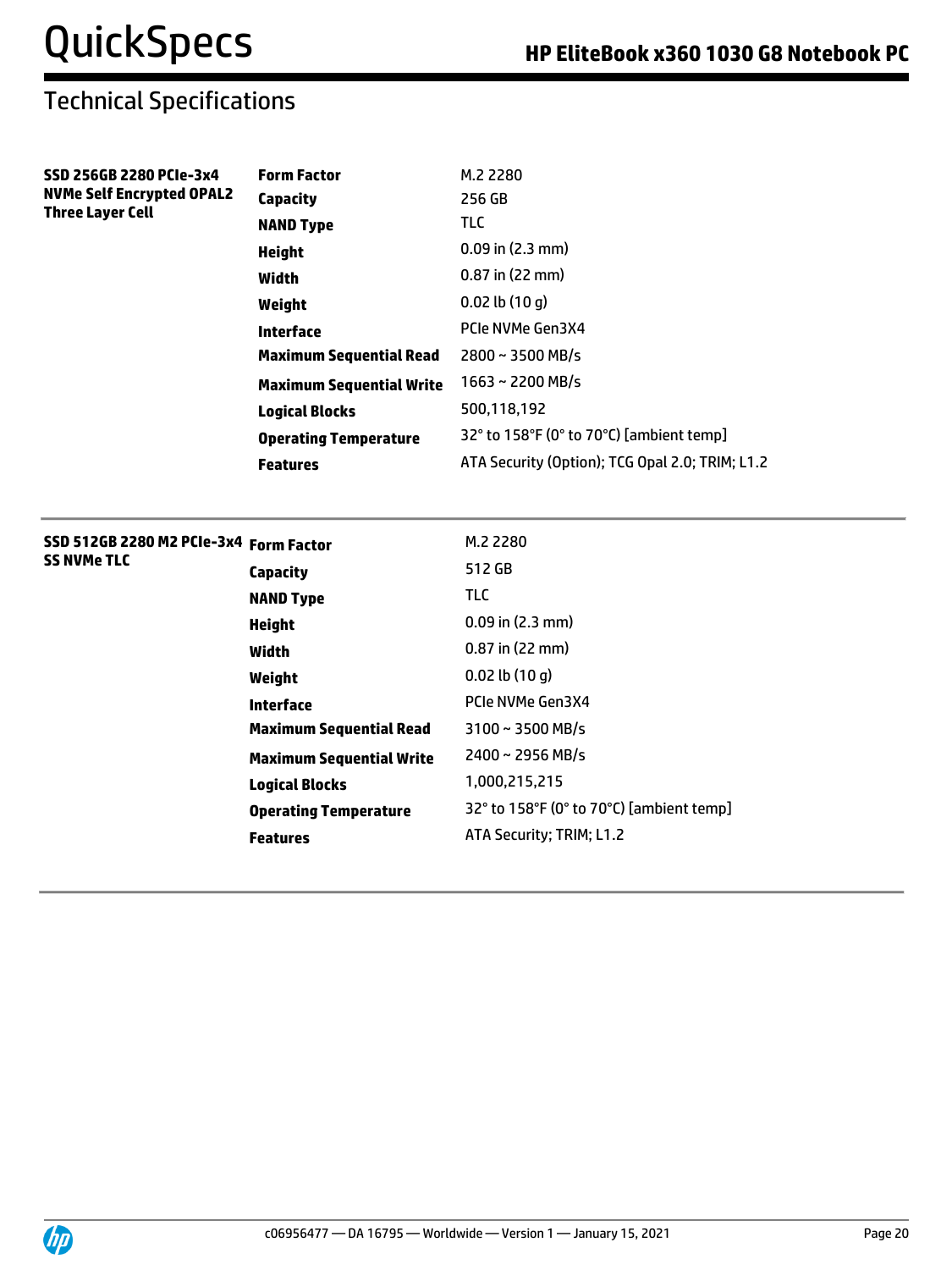| SSD 512GB 2280 PCIe NVMe<br><b>Value</b> | <b>Form Factor</b>              | M.2 2280                                 |
|------------------------------------------|---------------------------------|------------------------------------------|
|                                          | <b>Capacity</b>                 | 512GB                                    |
|                                          | <b>NAND Type</b>                | Value                                    |
|                                          | <b>Height</b>                   | $0.09$ in $(2.3$ mm)                     |
|                                          | Width                           | 0.87 in (22 mm)                          |
|                                          | Weight                          | $0.02$ lb $(10q)$                        |
|                                          | <b>Interface</b>                | PCIe NVMe Gen3                           |
|                                          | <b>Maximum Sequential Read</b>  | 2200~2300 MB/s                           |
|                                          | <b>Maximum Sequential Write</b> | $1000 \sim 1600$ MB/s                    |
|                                          | <b>Logical Blocks</b>           | 1,000,215,215                            |
|                                          | <b>Operating Temperature</b>    | 32° to 158°F (0° to 70°C) [ambient temp] |
|                                          | <b>Features</b>                 | ATA Security (optional); TRIM; L1.2      |
| SSD 512GB 2280 PCIe-3x2x2                | <b>Form Factor</b>              | M.2 2280                                 |
| NVMe+SSD 32GB 3D Xpoint                  | <b>Capacity</b>                 | 512 GB                                   |
|                                          | <b>NAND Type</b>                | QLC+3D XPoint                            |
|                                          | <b>Height</b>                   | $0.09$ in (2.3 mm)                       |
|                                          | Width                           | $0.87$ in (22 mm)                        |
|                                          | Weight                          | $0.02$ lb $(10q)$                        |
|                                          | <b>Interface</b>                | PCIe NVMe Gen3X2X2                       |
|                                          | <b>Maximum Sequential Read</b>  | Up to 2400 MB/s                          |
|                                          | <b>Maximum Sequential Write</b> | Up to 1300 MB/s                          |
|                                          | <b>Logical Blocks</b>           | 1,000,215,215                            |
|                                          | <b>Operating Temperature</b>    | 32° to 158°F (0° to 70°C) [ambient temp] |
|                                          | <b>Features</b>                 | ATA Security; TRIM; L1.2                 |
|                                          |                                 |                                          |

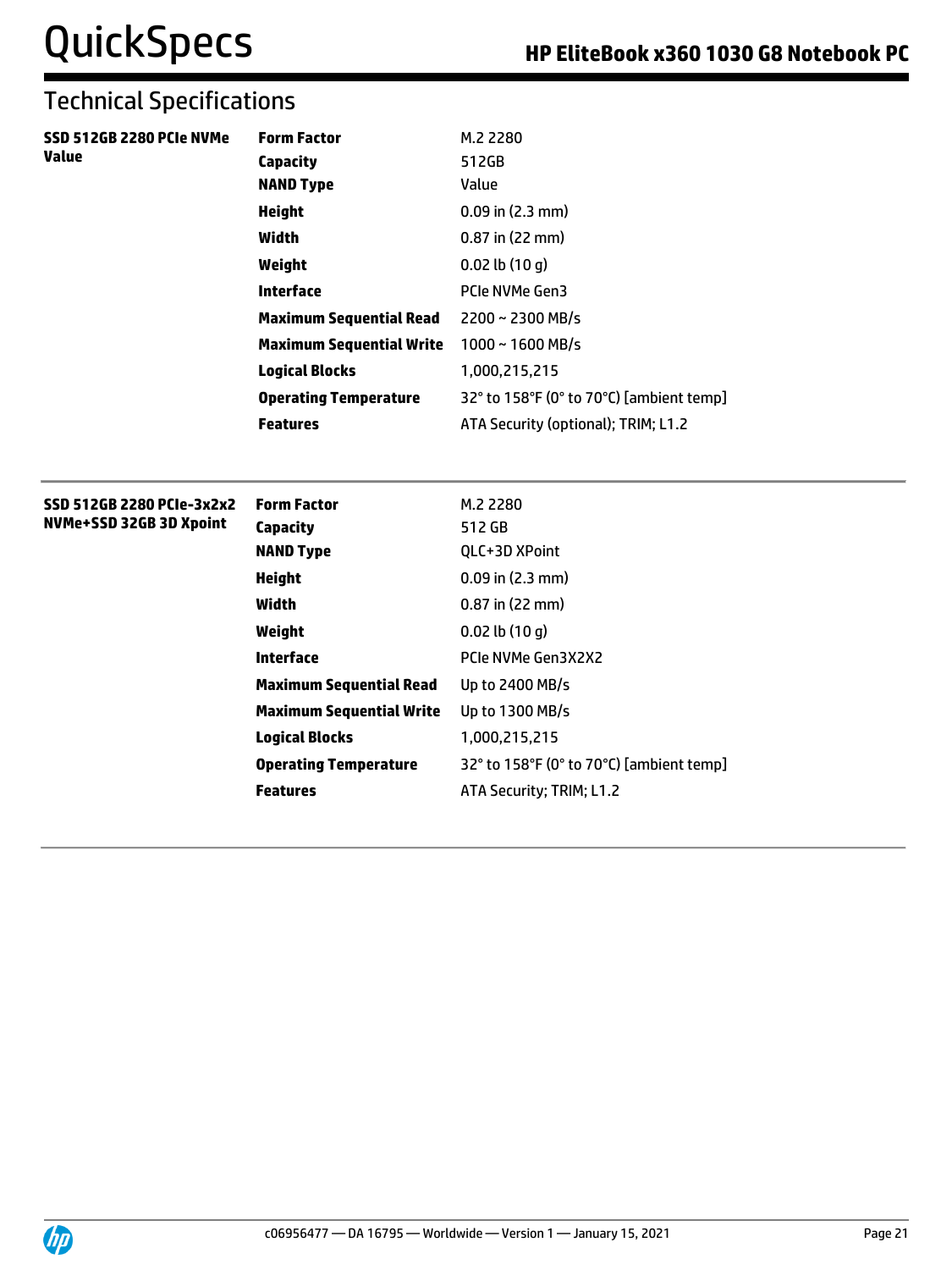| SSD 512GB 2280 PCIe-3x4          |  |
|----------------------------------|--|
| <b>NVMe Self Encrypted OPAL2</b> |  |
| <b>Three Layer</b>               |  |

| Form Factor              | M.2 2280                                        |
|--------------------------|-------------------------------------------------|
| Capacity                 | 512 GB                                          |
| NAND Type                | TLC.                                            |
| Height                   | $0.09$ in $(2.3$ mm)                            |
| Width                    | $0.87$ in (22 mm)                               |
| Weight                   | $0.02$ lb $(10q)$                               |
| Interface                | PCIe NVMe Gen3X4                                |
| Maximum Sequential Read  | $3100 \sim 3500$ MB/s                           |
| Maximum Sequential Write | $2400 \sim 2956$ MB/s                           |
| <b>Logical Blocks</b>    | 1,000,215,215                                   |
| Operating Temperature    | 32° to 158°F (0° to 70°C) [ambient temp]        |
| Features                 | ATA Security (Option); TCG Opal 2.0; TRIM; L1.2 |
|                          |                                                 |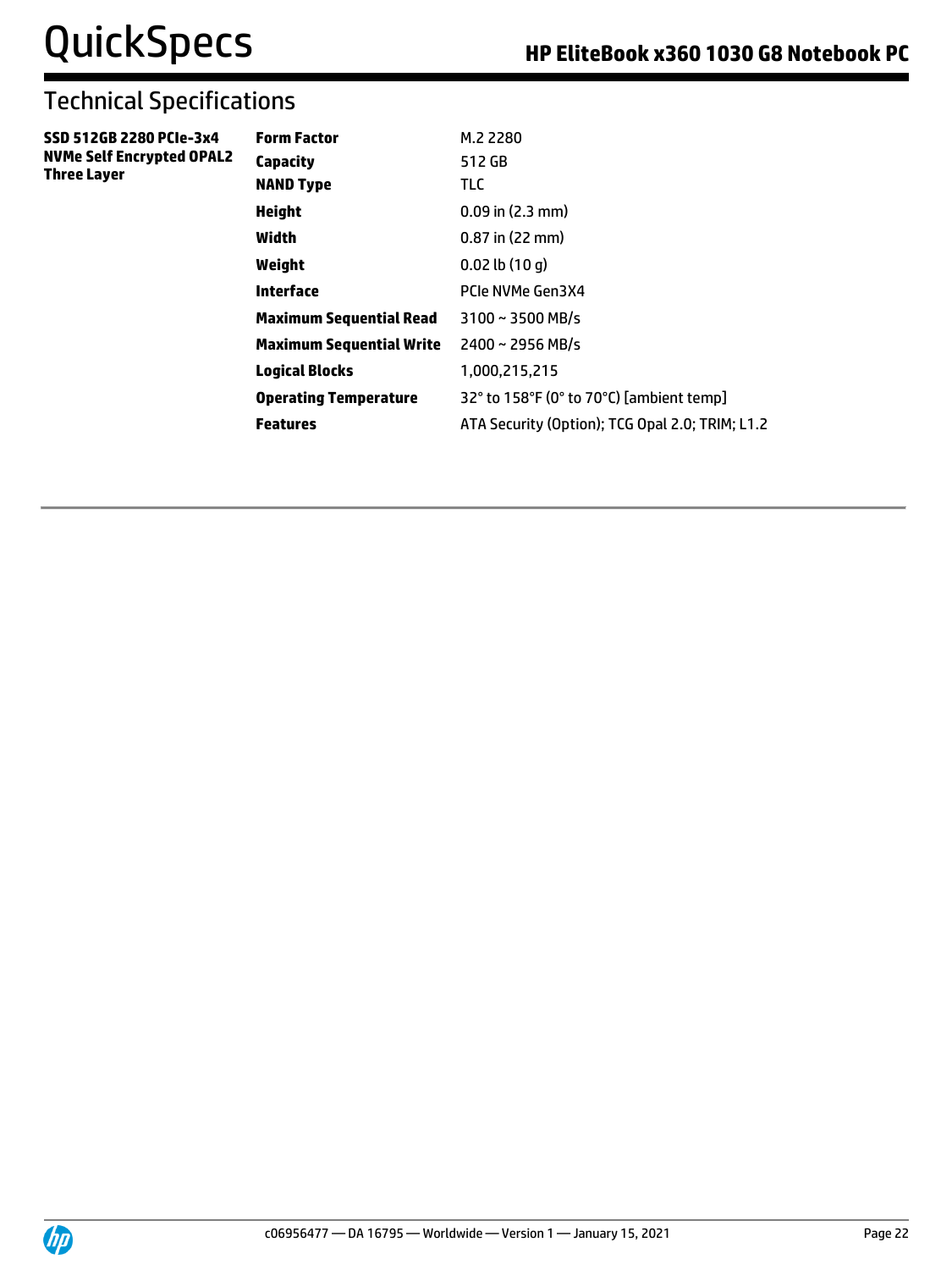#### **NETWORKING/COMMUNICATIONS**

| Intel® Wi-Fi® 6 <sup>1</sup> AX201 + Wireless LAN Standards<br>Bluetooth®5 (802.11ax<br>2x2, supporting gigabit<br>data rate <sup>5</sup> (vPro ®) |                                             | IEEE 802.11a<br>IEEE 802.11b<br>IEEE 802.11g<br>IEEE 802.11n<br><b>IEEE 802.11ac</b><br><b>IEEE 802.11ax</b><br>IEEE 802.11d<br>IEEE 802.11e<br>IEEE 802.11h<br>IEEE 802.11i<br><b>IEEE 802.11k</b><br>IEEE 802.11r<br><b>IEEE 802.11v</b>                                                                                            |
|----------------------------------------------------------------------------------------------------------------------------------------------------|---------------------------------------------|---------------------------------------------------------------------------------------------------------------------------------------------------------------------------------------------------------------------------------------------------------------------------------------------------------------------------------------|
|                                                                                                                                                    | <b>Interoperability</b>                     | Features Wi-Fi 6 technology                                                                                                                                                                                                                                                                                                           |
|                                                                                                                                                    | <b>Frequency Band</b>                       | 802.11b/g/n/ax<br>$-2.402 - 2.482$ GHz<br>802.11a/n/ac/ax<br>$-4.9 - 4.95$ GHz (Japan)<br>$-5.15 - 5.25$ GHz<br>$-5.25 - 5.35$ GHz<br>$-5.47 - 5.725$ GHz<br>$-5.825 - 5.850$ GHz                                                                                                                                                     |
|                                                                                                                                                    | <b>Data Rates</b>                           | •802.11b: 1, 2, 5.5, 11 Mbps<br>•802.11g: 6, 9, 12, 18, 24, 36, 48, 54 Mbps<br>•802.11a: 6, 9, 12, 18, 24, 36, 48, 54 Mbps<br>•802.11n: MCS 0 ~ MCS 15, (20MHz, and 40MHz)<br>•802.11ac: MCS0 ~ MCS9, (1SS, and 2SS) (20MHz, 40MHz, ,80MHz &<br>160MHz)<br>• 802.11ax: MCS0 ~ MCS11, (1SS and 2SS) (20MHz, 40MHz, ,80MHz &<br>160MHz) |
|                                                                                                                                                    | <b>Modulation</b>                           | Direct Sequence Spread Spectrum<br>OFDM, BPSK, QPSK, CCK, 16-QAM, 64-QAM, 256-QAM, 1024QAM                                                                                                                                                                                                                                            |
|                                                                                                                                                    | Security <sup>3</sup>                       | LTE: 23 dBm<br>HSPA+: 23.5 dBm                                                                                                                                                                                                                                                                                                        |
|                                                                                                                                                    | <b>Maximum power</b><br>consumption         | •IEEE compliant 64 / 128 bit WEP encryption for a/b/g mode only<br>•AES-CCMP: 128 bit in hardware<br>•802.1x authentication<br>.WPA, WPA2: 802.1x. WPA-PSK, WPA2-PSK, TKIP, and AES.<br>•WPA2 certification<br>•IEEE 802.11i<br>•WAPI                                                                                                 |
|                                                                                                                                                    | <b>Network Architecture</b>                 | Ad-hoc (Peer to Peer)                                                                                                                                                                                                                                                                                                                 |
|                                                                                                                                                    | <b>Models</b>                               | <b>Infrastructure (Access Point Required)</b>                                                                                                                                                                                                                                                                                         |
|                                                                                                                                                    | <b>Roaming</b><br>Output Power <sup>2</sup> | IEEE 802.11 compliant roaming between access points<br>• 802.11b: +18.5dBm minimum                                                                                                                                                                                                                                                    |
|                                                                                                                                                    |                                             |                                                                                                                                                                                                                                                                                                                                       |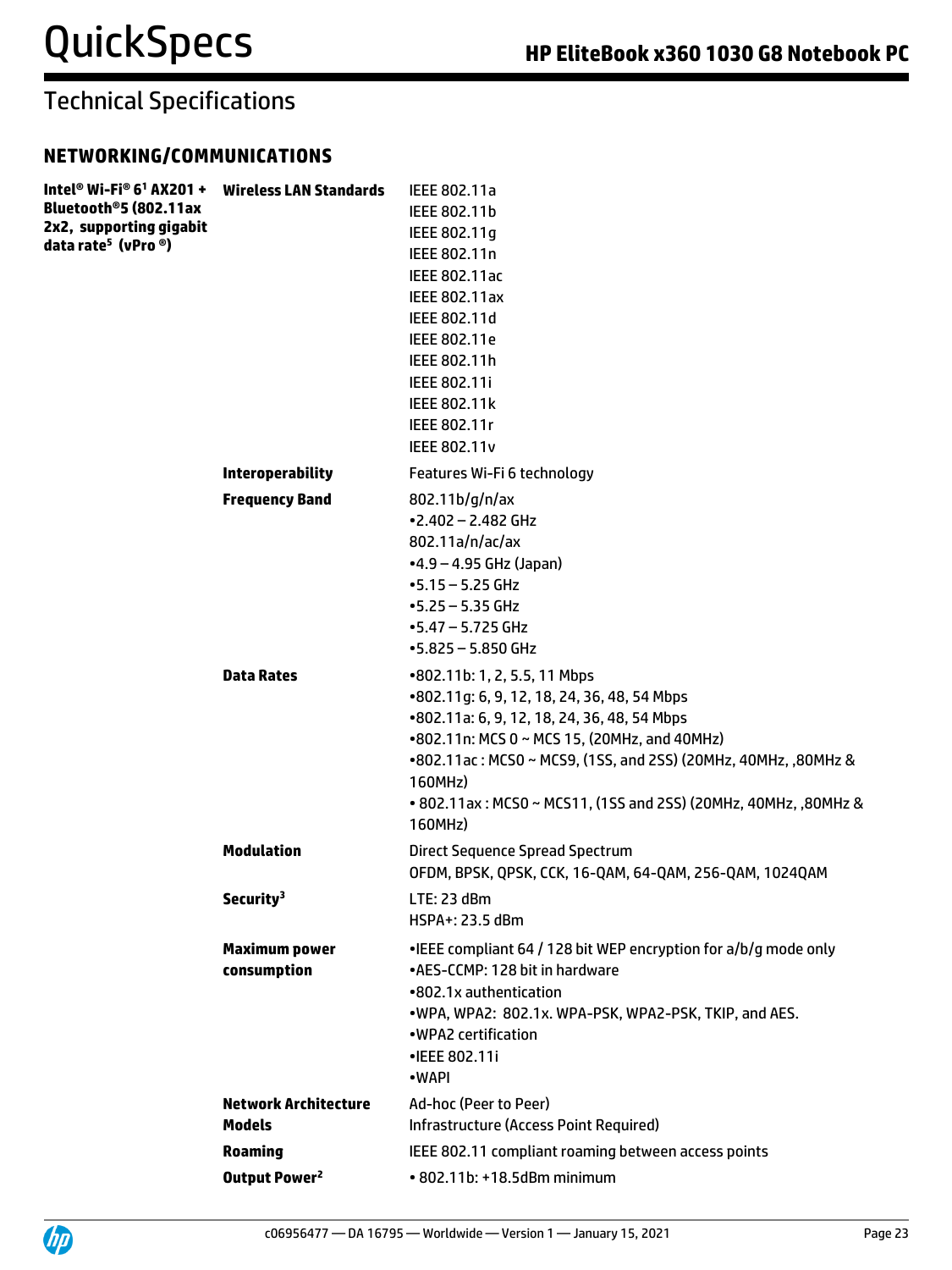|                                         | • 802.11g: +17.5dBm minimum<br>• 802.11a: +18.5dBm minimum                                                                             |
|-----------------------------------------|----------------------------------------------------------------------------------------------------------------------------------------|
|                                         | • 802.11n HT20(2.4GHz): +15.5dBm minimum<br>• 802.11n HT40(2.4GHz): +14.5dBm minimum                                                   |
|                                         | • 802.11n HT20(5GHz): +15.5dBm minimum                                                                                                 |
|                                         | • 802.11n HT40(5GHz): +14.5dBm minimum                                                                                                 |
|                                         | • 802.11ac VHT80(5GHz): +11.5dBm minimum                                                                                               |
|                                         | • 802.11ac VHT160(5GHz): +11.5dBm minimum                                                                                              |
|                                         | • 802.11ax HT40(2.4GHz): +10dBm minimum                                                                                                |
|                                         | • 802.11ax VHT160(5GHz): +10dBm minimum"                                                                                               |
| <b>Power Consumption</b>                | •Transmit mode: 2.0 W                                                                                                                  |
|                                         | .Receive mode: 1.6 W<br>•Idle mode (PSP)180 mW (WLAN Associated)                                                                       |
|                                         | •Idle mode:50 mW (WLAN unassociated)                                                                                                   |
|                                         | •Connected Standby/Modern Standby: 10mW                                                                                                |
|                                         | •Radio disabled:8 mW                                                                                                                   |
| <b>Power Management</b>                 | ACPI and PCI Express compliant power management                                                                                        |
|                                         | 802.11 compliant power saving mode                                                                                                     |
| <b>Receiver Sensitivity<sup>4</sup></b> | •802.11b, 1Mbps: -93.5dBm maximum                                                                                                      |
|                                         | •802.11b, 11Mbps: -84dBm maximum                                                                                                       |
|                                         | · 802.11a/g, 6Mbps: -86dBm maximum                                                                                                     |
|                                         | · 802.11a/g, 54Mbps: -72dBm maximum<br>• 802.11n, MCS07: -67dBm maximum                                                                |
|                                         | • 802.11n, MCS15: -64dBm maximum                                                                                                       |
|                                         | • 802.11ac, MCS0: -84dBm maximum                                                                                                       |
|                                         | • 802.11ac, MCS9: -59dBm maximum                                                                                                       |
|                                         | •802.11ax, MCS11(HT40): -59dBm maximum                                                                                                 |
|                                         | •802.11ax, MCS11(VHT160): -58.5dBm maximum                                                                                             |
| Antenna type                            | High efficiency antenna with spatial diversity, mounted in the display                                                                 |
|                                         | enclosure                                                                                                                              |
|                                         | Two embedded dual band 2.4/5 GHz antennas are provided to the card to<br>support WLAN MIMO communications and Bluetooth communications |
| <b>Form Factor</b>                      | PCI-Express M.2 MiniCard with CNVi Interface                                                                                           |
| <b>Dimensions</b>                       | 1. Type 2230: 2.3 x 22.0 x 30.0 mm                                                                                                     |
|                                         | 2. Type 1216: 1.67 x 12.0 x 16.0 mm                                                                                                    |
| Weight                                  | 1. Type 2230: 2.8g                                                                                                                     |
|                                         | 2. Type 126: 1.3g                                                                                                                      |
| <b>Operating Voltage</b>                | $3.3v +/- 9%$                                                                                                                          |
| <b>Temperature</b>                      | Operating: 14° to 158° F (-10° to 70° C)                                                                                               |
|                                         | Non-operating: -40° to 176° F (-40° to 80° C)                                                                                          |
| <b>Humidity</b>                         | Operating: 10% to 90% (non-condensing)                                                                                                 |
|                                         | Non-operating: 5% to 95% (non-condensing)                                                                                              |
| <b>Altitude</b>                         | Operating: 0 to 10,000 ft (3,048 m)                                                                                                    |
|                                         | Non-operating: 0 to 50,000 ft (15,240 m)                                                                                               |
| <b>LED Activity</b>                     | LED Amber - Radio OFF; LED White - Radio ON                                                                                            |
|                                         | staath 4.0/4.4/4.3/5.0/5.4.Wivelass Technology                                                                                         |

**HP Integrated Module with Bluetooth 4.0/4.1/4.2/5.0/5.1 Wireless Technology**

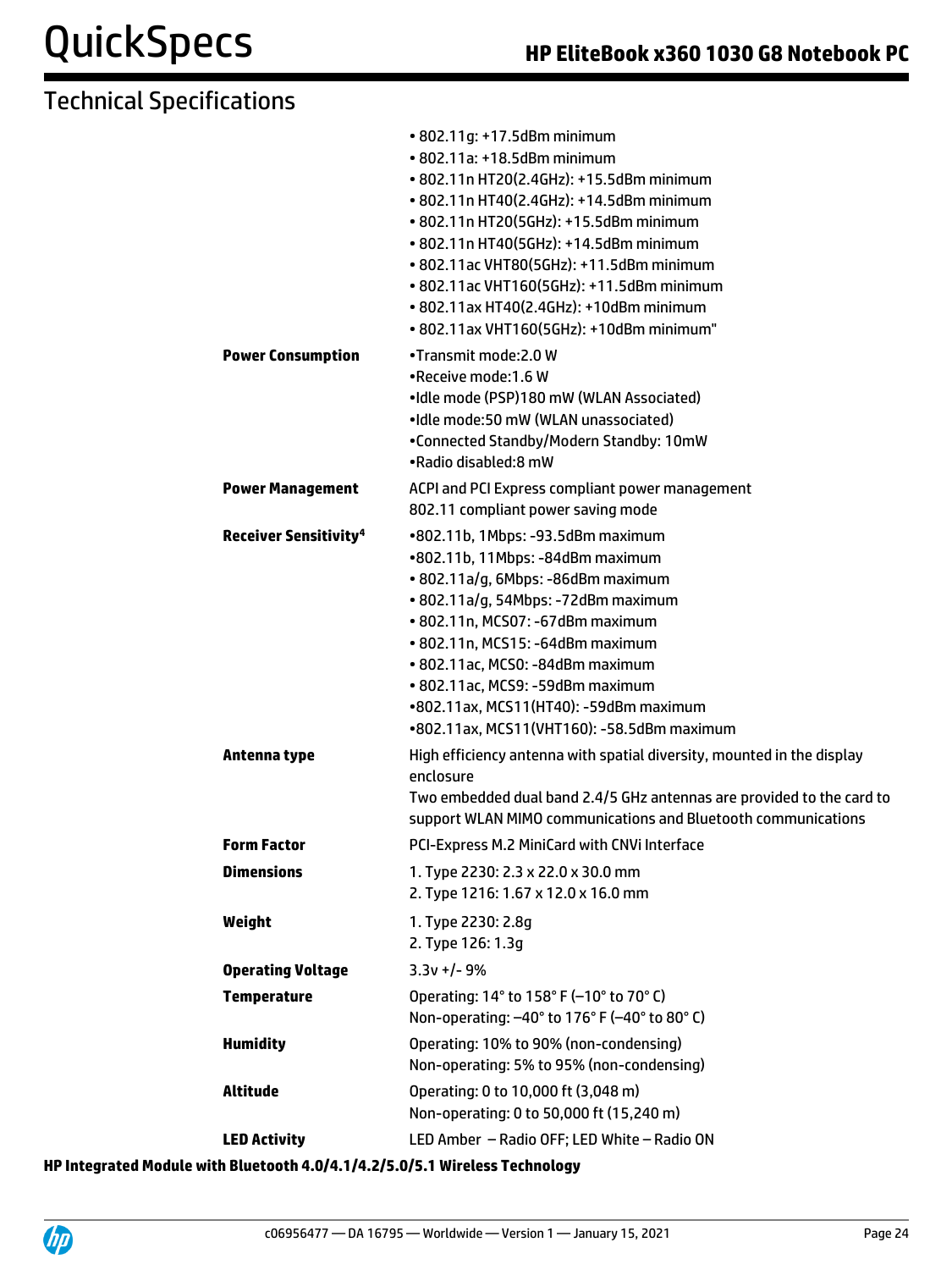| <b>Bluetooth Specification</b>                                        | 4.0/4.1/4.2/5.0/5.1 Compliant                                                                                                                                                                                                                                                                                                                                                                                                                                                                                                                                                                         |
|-----------------------------------------------------------------------|-------------------------------------------------------------------------------------------------------------------------------------------------------------------------------------------------------------------------------------------------------------------------------------------------------------------------------------------------------------------------------------------------------------------------------------------------------------------------------------------------------------------------------------------------------------------------------------------------------|
| <b>Frequency Band</b>                                                 | 2402 to 2480 MHz                                                                                                                                                                                                                                                                                                                                                                                                                                                                                                                                                                                      |
| <b>Number of Available</b><br><b>Channels</b>                         | Legacy: 0~79 (1 MHz/CH)<br>BLE: 0~39 (2 MHz/CH)                                                                                                                                                                                                                                                                                                                                                                                                                                                                                                                                                       |
| <b>Data Rates and</b><br><b>Throughput</b>                            | Legacy: 3 Mbps data rate; throughput up to 2.17 Mbps<br>BLE: 1 Mbps data rate; throughput up to 0.2 Mbps<br>Legacy: Synchronous Connection Oriented links up to 3, 64 kbps, voice<br>channels<br>Legacy: Asynchronous Connection Less links 2178.1 kbps/177.1 kbps<br>asymmetric (3-DH5) or 864 kbps symmetric (3-EV5)                                                                                                                                                                                                                                                                                |
| <b>Transmit Power</b>                                                 | The Bluetooth component shall operate as a Class II Bluetooth device with<br>a maximum transmit power of +9.5 dBm for BR and EDR.                                                                                                                                                                                                                                                                                                                                                                                                                                                                     |
| <b>Power Consumption</b>                                              | Peak (Tx): 330 mW<br>Peak (Rx): 230 mW<br>Selective Suspend: 17 mW                                                                                                                                                                                                                                                                                                                                                                                                                                                                                                                                    |
| <b>Bluetooth Software</b><br><b>Supported</b><br><b>Link Topology</b> | <b>Microsoft Windows Bluetooth Software</b>                                                                                                                                                                                                                                                                                                                                                                                                                                                                                                                                                           |
| <b>Power Management</b>                                               | Microsoft Windows ACPI, and USB Bus Support                                                                                                                                                                                                                                                                                                                                                                                                                                                                                                                                                           |
| <b>Certifications</b>                                                 | FCC (47 CFR) Part 15C, Section 15.247 & 15.249                                                                                                                                                                                                                                                                                                                                                                                                                                                                                                                                                        |
| <b>Power Management</b><br><b>Certifications</b>                      | ETS 300 328, ETS 300 826<br>Low Voltage Directive IEC950<br>UL, CSA, and CE Mark                                                                                                                                                                                                                                                                                                                                                                                                                                                                                                                      |
| <b>Bluetooth Profiles</b><br><b>Supported</b>                         | BT4.1-ESR 5/6/7 Compliance<br>LE Link Layer Ping<br><b>LE Dual Mode</b><br>LE Link Layer<br>LE Low Duty Cycle Directed Advertising<br><b>LE L2CAP Connection Oriented Channels</b><br>Train Nudging & Interlaced Scan<br>BT4.2 ESR08 Compliance<br>LE Secure Connection-Basic/Full<br>LE Privacy 1.2 - Link Layer Privacy<br>LE Privacy 1.2 - Extended Scanner Filter Policies<br>LE Data Packet Length Extension<br><b>FAX Profile (FAX)</b><br><b>Basic Imaging Profile (BIP)2</b><br><b>Headset Profile (HSP)</b><br>Hands Free Profile (HFP)<br><b>Advanced Audio Distribution Profile (A2DP)</b> |
| <b>Security &amp; Manageability</b>                                   | Intel <sup>®</sup> vPro <sup>™</sup> support with appropriate Intel <sup>®</sup> chipset components                                                                                                                                                                                                                                                                                                                                                                                                                                                                                                   |

1. Wireless access point and internet service required and sold separately. Availability of public wireless access points limited. Wi-Fi 6 is backwards compatible with prior 802.11 specs. The specifications for Wi-Fi 6 (802.11ax) are draft and are not final. If the final specifications differ from the draft specifications, it may affect the ability of the notebook to communicate with other 802.11ax devices. Only available in countries where 802.11ax is supported. 2. The FCC has declared as of September 1, 2014 products that utilize passive scanning on channel

UD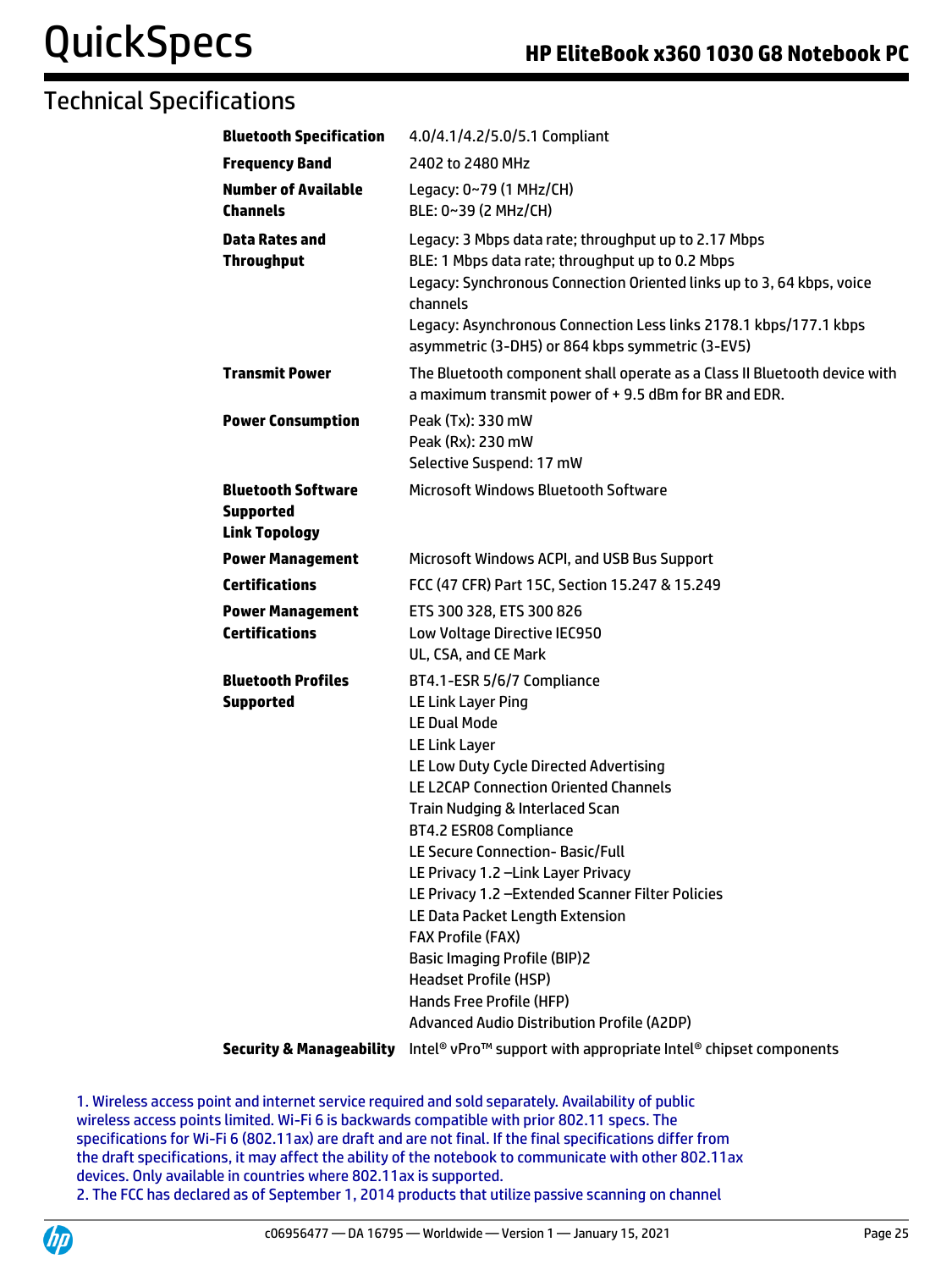- 12/13 and are capable of transmitting must fully comply with requirements of 15.247 or otherwise disable those channels.
- 3. Check latest software/driver release for updates on supported security features.
- 4. Receiver sensitivity is measured at a packet error rate of 8% for 802.11b (CKK modulation) and a

packet error rate of 10% for 802.11a/g (OFDM modulation). 5. Wi-Fi 5 or 6 is designed to support gigabit data rate when transferring files between two devices connected to the same router. Requires a wireless router, sold separately, that supports 80MHz and higher channels.

| Intel® Wi-Fi® 6 <sup>1</sup> AX201<br>and Bluetooth® 5.0<br>802.11ax 2x2, supporting<br>gigabit data rate <sup>5</sup><br>(non-vPro <sup>®</sup> ) | <b>Wireless LAN Standards</b> | IEEE 802.11a<br>IEEE 802.11b<br>IEEE 802.11g<br>IEEE 802.11n<br>IEEE 802.11ac<br><b>IEEE 802.11ax</b><br>IEEE 802.11d<br>IEEE 802.11e<br>IEEE 802.11h<br>IEEE 802.11i<br><b>IEEE 802.11k</b><br>IEEE 802.11r<br><b>IEEE 802.11v</b>                                                                                                   |
|----------------------------------------------------------------------------------------------------------------------------------------------------|-------------------------------|---------------------------------------------------------------------------------------------------------------------------------------------------------------------------------------------------------------------------------------------------------------------------------------------------------------------------------------|
|                                                                                                                                                    | <b>Interoperability</b>       | Features Wi-Fi 6 technology                                                                                                                                                                                                                                                                                                           |
|                                                                                                                                                    | <b>Frequency Band</b>         | 802.11b/g/n/ax<br>$•2.402 - 2.482$ GHz<br>802.11a/n/ac/ax<br>$-4.9 - 4.95$ GHz (Japan)<br>$-5.15 - 5.25$ GHz<br>$-5.25 - 5.35$ GHz<br>$-5.47 - 5.725$ GHz<br>$-5.825 - 5.850$ GHz                                                                                                                                                     |
|                                                                                                                                                    | <b>Data Rates</b>             | •802.11b: 1, 2, 5.5, 11 Mbps<br>•802.11g: 6, 9, 12, 18, 24, 36, 48, 54 Mbps<br>•802.11a: 6, 9, 12, 18, 24, 36, 48, 54 Mbps<br>•802.11n: MCS 0 ~ MCS 15, (20MHz, and 40MHz)<br>•802.11ac: MCS0 ~ MCS9, (1SS, and 2SS) (20MHz, 40MHz, ,80MHz &<br>160MHz)<br>• 802.11ax: MCS0 ~ MCS11, (1SS and 2SS) (20MHz, 40MHz, ,80MHz &<br>160MHz) |
|                                                                                                                                                    | <b>Modulation</b>             | Direct Sequence Spread Spectrum<br>OFDM, BPSK, QPSK, CCK, 16-QAM, 64-QAM, 256-QAM<br>, 1024QAM                                                                                                                                                                                                                                        |
|                                                                                                                                                    | Security <sup>3</sup>         | •IEEE compliant 64 /128 bit WEP encryption for a/b/g mode only<br>•AES-CCMP: 128 bit in hardware<br>•802.1x authentication<br>.WPA, WPA2: 802.1x. WPA-PSK, WPA2-PSK, TKIP, and AES.<br>.WPA2 certification<br>•IEEE 802.11i<br>•WAPI                                                                                                  |
|                                                                                                                                                    | <b>Network Architecture</b>   | Ad-hoc (Peer to Peer)                                                                                                                                                                                                                                                                                                                 |

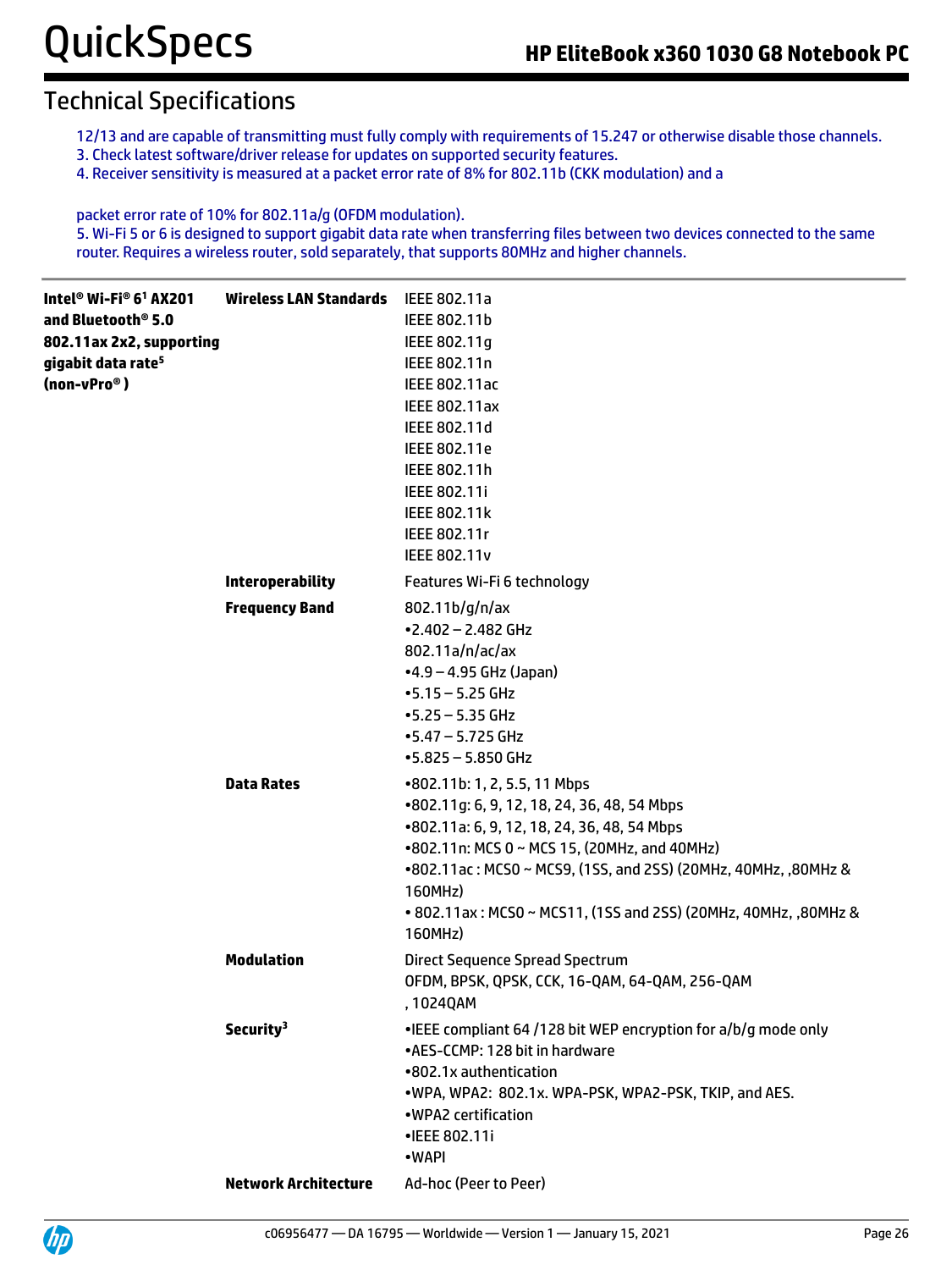| <b>Models</b>                           | Infrastructure (Access Point Required)                                                                                                                                                                                                                                                                                                                                                                                                                                        |  |
|-----------------------------------------|-------------------------------------------------------------------------------------------------------------------------------------------------------------------------------------------------------------------------------------------------------------------------------------------------------------------------------------------------------------------------------------------------------------------------------------------------------------------------------|--|
| <b>Roaming</b>                          | IEEE 802.11 compliant roaming between access points                                                                                                                                                                                                                                                                                                                                                                                                                           |  |
| Output Power <sup>2</sup>               | $\cdot$ 802.11b: $\cdot$ 18.5dBm minimum<br>• 802.11g: +17.5dBm minimum<br>$\cdot$ 802.11a : $\pm$ 18.5dBm minimum<br>• 802.11n HT20(2.4GHz): +15.5dBm minimum<br>• 802.11n HT40(2.4GHz): +14.5dBm minimum<br>• 802.11n HT20(5GHz): +15.5dBm minimum<br>• 802.11n HT40(5GHz): +14.5dBm minimum<br>• 802.11ac VHT80(5GHz): +11.5dBm minimum<br>• 802.11ac VHT160(5GHz): +11.5dBm minimum<br>• 802.11ax HT40(2.4GHz): +10dBm minimum<br>• 802.11ax VHT160(5GHz): +10dBm minimum |  |
| <b>Power Consumption</b>                | •Transmit mode 2.0 W<br>.Receive mode 1.6 W<br>•Idle mode (PSP) 180 mW (WLAN Associated)<br>•Idle mode 50 mW (WLAN unassociated)<br>•Connected Standby 10mW<br>.Radio disabled 8 mW                                                                                                                                                                                                                                                                                           |  |
| <b>Power Management</b>                 | ACPI and PCI Express compliant power management<br>802.11 compliant power saving mode                                                                                                                                                                                                                                                                                                                                                                                         |  |
| <b>Receiver Sensitivity<sup>4</sup></b> | •802.11b, 1Mbps: -93.5dBm maximum<br>•802.11b, 11Mbps: -84dBm maximum<br>· 802.11a/g, 6Mbps: -86dBm maximum<br>• 802.11a/g, 54Mbps: -72dBm maximum<br>• 802.11n, MCS07: -67dBm maximum<br>• 802.11n, MCS15: -64dBm maximum<br>• 802.11ac, MCS0: -84dBm maximum<br>· 802.11ac, MCS9: -59dBm maximum<br>•802.11ax, MCS11(HT40): -59dBm maximum<br>•802.11ax, MCS11(VHT160): -58.5dBm maximum                                                                                    |  |
| Antenna type                            | High efficiency antenna with spatial diversity, mounted in the display<br>enclosure<br>Two embedded dual band 2.4/5 GHz antennas are provided to the card to<br>support WLAN MIMO communications and Bluetooth communications                                                                                                                                                                                                                                                 |  |
| <b>Form Factor</b>                      | PCI-Express M.2 Mini Card with CNVi Interface                                                                                                                                                                                                                                                                                                                                                                                                                                 |  |
| <b>Dimensions</b>                       | 1. Type 2230: 2.3 x 22.0 x 30.0 mm<br>2. Type 1216: 1.67 x 12.0 x 16.0 mm                                                                                                                                                                                                                                                                                                                                                                                                     |  |
| Weight                                  | 1. Type 2230: 2.8g<br>2. Type 126: 1.3g                                                                                                                                                                                                                                                                                                                                                                                                                                       |  |
| <b>Operating Voltage</b>                | $3.3v + 1 - 9%$                                                                                                                                                                                                                                                                                                                                                                                                                                                               |  |
| <b>Temperature</b>                      | Operating: 14° to 158° F (-10° to 70° C)<br>Non-operating: -40° to 176° F (-40° to 80° C)                                                                                                                                                                                                                                                                                                                                                                                     |  |
| <b>Humidity</b>                         | Operating: 10% to 90% (non-condensing)<br>Non-operating: 5% to 95% (non-condensing)                                                                                                                                                                                                                                                                                                                                                                                           |  |
| <b>Altitude</b>                         | Operating: 0 to 10,000 ft (3,048 m)<br>Non-operating: 0 to 50,000 ft (15,240 m)                                                                                                                                                                                                                                                                                                                                                                                               |  |

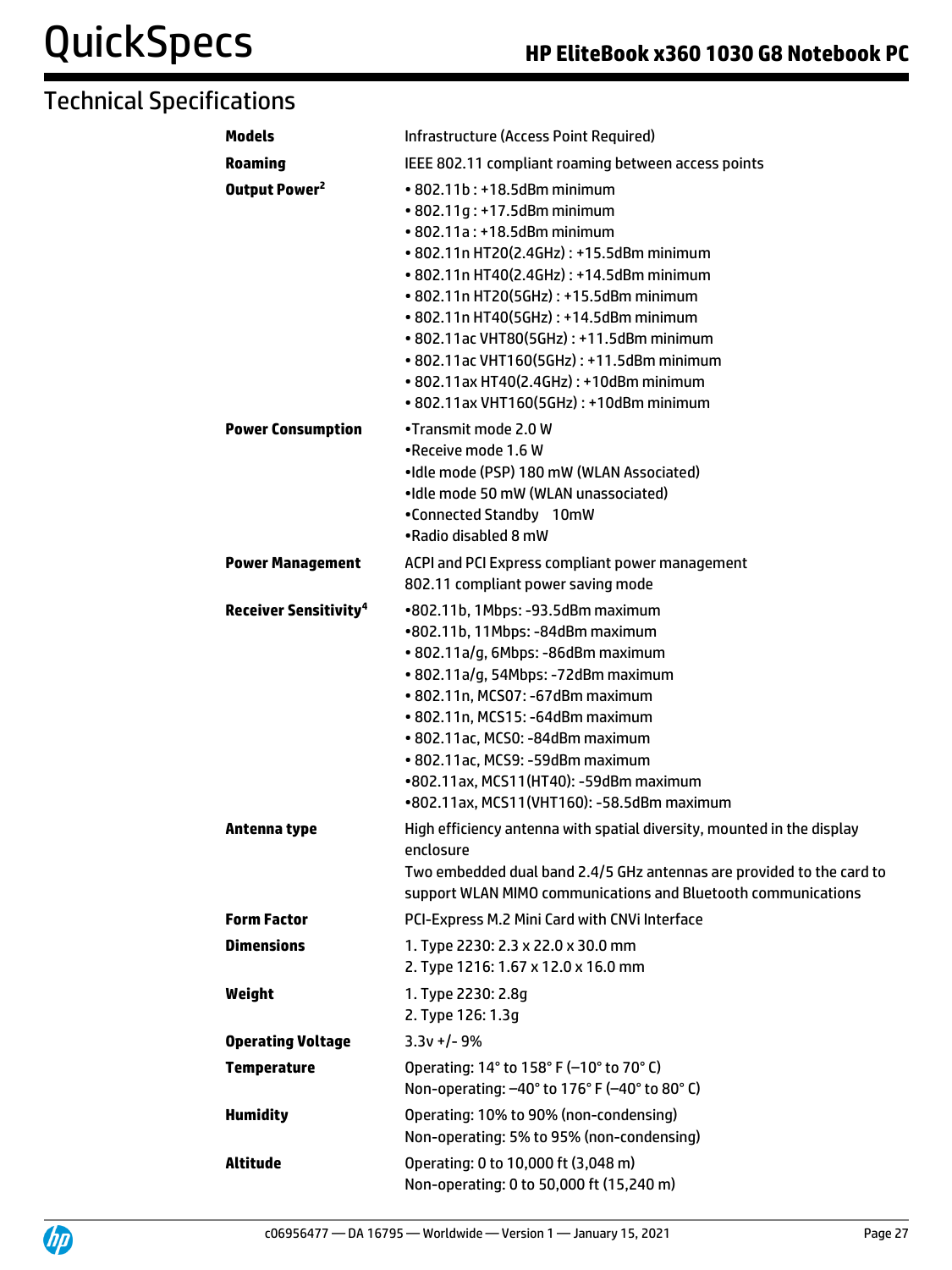| <b>LED Activity</b>                                                   | LED Amber - Radio OFF; LED Off - Radio ON                                                                                                                                                                                                                                                                                                                                                                                                                                                                                                                                                       |
|-----------------------------------------------------------------------|-------------------------------------------------------------------------------------------------------------------------------------------------------------------------------------------------------------------------------------------------------------------------------------------------------------------------------------------------------------------------------------------------------------------------------------------------------------------------------------------------------------------------------------------------------------------------------------------------|
|                                                                       | HP Integrated Module with Bluetooth 4.0/4.1/4.2/5.0/5.1 Wireless Technology                                                                                                                                                                                                                                                                                                                                                                                                                                                                                                                     |
|                                                                       | <b>Bluetooth Specification</b> 4.0/4.1/4.2/5.0/5.1 Compliant                                                                                                                                                                                                                                                                                                                                                                                                                                                                                                                                    |
| <b>Frequency Band</b>                                                 | 2402 to 2480 MHz                                                                                                                                                                                                                                                                                                                                                                                                                                                                                                                                                                                |
| <b>Number of Available</b><br><b>Channels</b>                         | Legacy: 0~79 (1 MHz/CH)<br>BLE: 0~39 (2 MHz/CH)                                                                                                                                                                                                                                                                                                                                                                                                                                                                                                                                                 |
| <b>Data Rates and</b><br><b>Throughput</b>                            | Legacy: 3 Mbps data rate; throughput up to 2.17 Mbps<br>BLE: 1 Mbps data rate; throughput up to 0.2 Mbps<br>Legacy: Synchronous Connection Oriented links up to 3, 64 kbps, voice<br>channels<br>Legacy: Asynchronous Connection Less links 2178.1 kbps/177.1 kbps<br>asymmetric (3-DH5) or 864 kbps symmetric (3-EV5)                                                                                                                                                                                                                                                                          |
| <b>Transmit Power</b>                                                 | The Bluetooth component shall operate as a Class II Bluetooth device with<br>a maximum transmit power of +9.5 dBm for BR and EDR.                                                                                                                                                                                                                                                                                                                                                                                                                                                               |
| <b>Power Consumption</b>                                              | Peak (Tx): 330 mW<br>Peak (Rx): 230 mW<br>Selective Suspend: 17 mW                                                                                                                                                                                                                                                                                                                                                                                                                                                                                                                              |
| <b>Bluetooth Software</b><br><b>Supported</b><br><b>Link Topology</b> | <b>Microsoft Windows Bluetooth Software</b>                                                                                                                                                                                                                                                                                                                                                                                                                                                                                                                                                     |
| <b>Power Management</b>                                               | Microsoft Windows ACPI, and USB Bus Support                                                                                                                                                                                                                                                                                                                                                                                                                                                                                                                                                     |
| <b>Certifications</b>                                                 | FCC (47 CFR) Part 15C, Section 15.247 & 15.249                                                                                                                                                                                                                                                                                                                                                                                                                                                                                                                                                  |
| <b>Power Management</b><br><b>Certifications</b>                      | ETS 300 328, ETS 300 826<br>Low Voltage Directive IEC950<br>UL, CSA, and CE Mark                                                                                                                                                                                                                                                                                                                                                                                                                                                                                                                |
| <b>Bluetooth Profiles</b><br><b>Supported</b>                         | BT4.1-ESR 5/6/7 Compliance<br>LE Link Layer Ping<br><b>LE Dual Mode</b><br>LE Link Layer<br>LE Low Duty Cycle Directed Advertising<br>LE L2CAP Connection Oriented Channels<br>Train Nudging & Interlaced Scan<br>BT4.2 ESR08 Compliance<br>LE Secure Connection- Basic/Full<br>LE Privacy 1.2 - Link Layer Privacy<br>LE Privacy 1.2 - Extended Scanner Filter Policies<br>LE Data Packet Length Extension<br><b>FAX Profile (FAX)</b><br><b>Basic Imaging Profile (BIP)2</b><br><b>Headset Profile (HSP)</b><br>Hands Free Profile (HFP)<br><b>Advanced Audio Distribution Profile (A2DP)</b> |
|                                                                       |                                                                                                                                                                                                                                                                                                                                                                                                                                                                                                                                                                                                 |

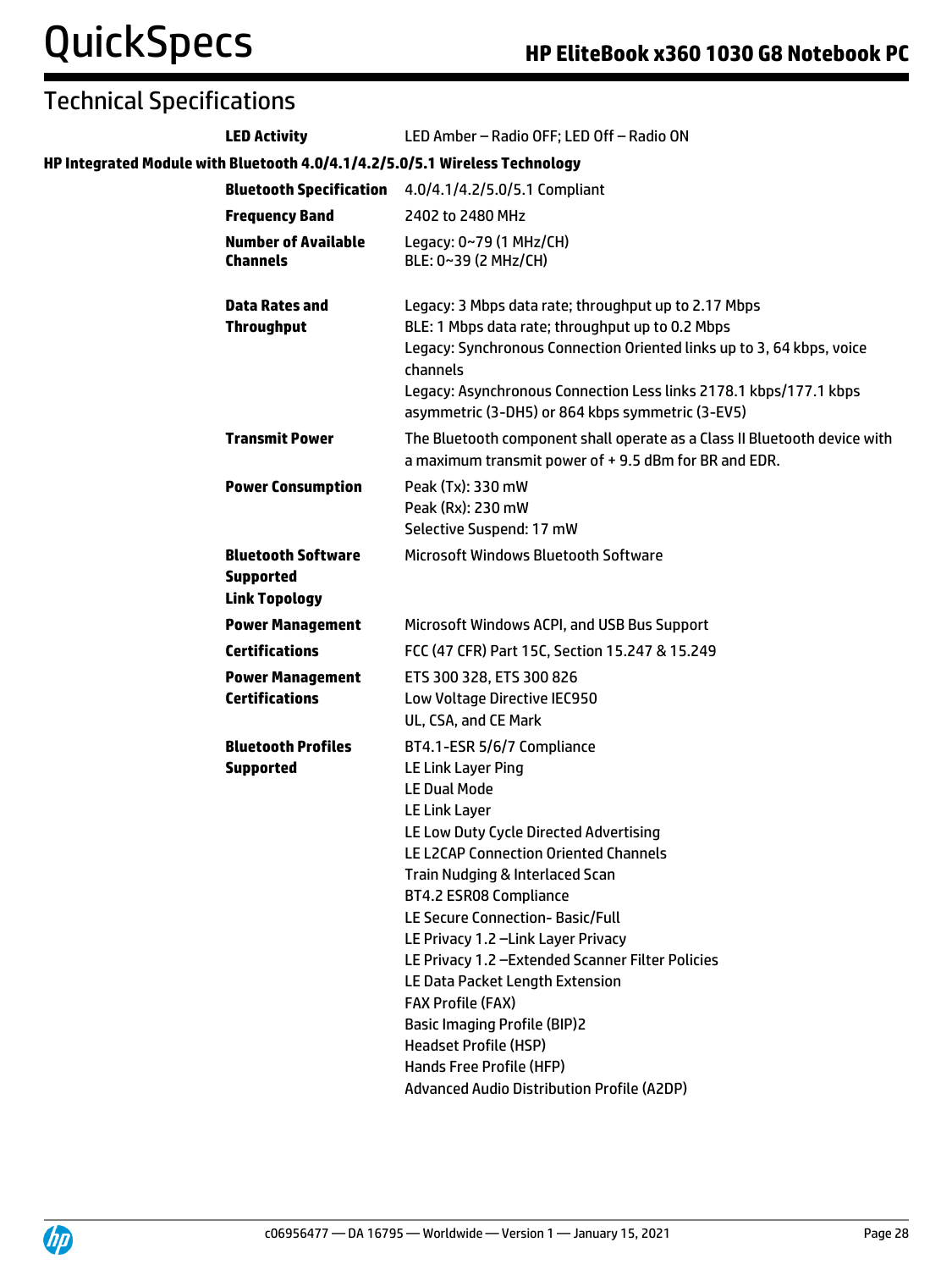1. Wireless access point and internet service required and sold separately. Availability of public wireless access points limited. Wi-Fi 6 is backwards compatible with prior 802.11 specs. The specifications for Wi-Fi 6 (802.11ax) are draft and are not final. If the final specifications differ from the draft specifications, it may affect the ability of the notebook to communicate with other 802.11ax devices. Only available in countries where 802.11ax is supported. 2. The FCC has declared as of September 1, 2014 products that utilize passive scanning on channel

12/13 and are capable of transmitting must fully comply with requirements of 15.247 or otherwise disable those channels.

3. Check latest software/driver release for updates on supported security features.

4. Receiver sensitivity is measured at a packet error rate of 8% for 802.11b (CKK modulation) and a

packet error rate of 10% for 802.11a/g (OFDM modulation).

5. Wi-Fi 5 or 6 is designed to support gigabit data rate when transferring files between two devices connected to the same router. Requires a wireless router, sold separately, that supports 80MHz and higher channels.

| <b>Qualcomm®</b><br>Snapdragon™<br><b>X555G</b><br><b>Modem (5G +</b><br><b>LTE CAT 20)<sup>1</sup></b> | <b>Technology/Operating</b><br>bands | WCDMA/HSDPA/HSUPA/HSPA+ operating bands:<br>Band 1: 1920 to 1980 MHz (UL), 2110 to 2170 MHz (DL)<br>Band 2: 1850 to 1910 MHz (UL), 1930 to 1990 MHz (DL)<br>Band 4: 1710 to 1755 MHz (UL), 2110 to 2155 MHz (DL)<br>Band 5: 824 to 849 MHz (UL), 869 to 894 MHz (DL)<br>Band 6: 830 to 840 MHz (UL), 875 to 885 MHz (DL)<br>Band 8: 880 to 915 MHz (UL), 925 to 960 MHz (DL)<br>Band 9: 1750 to 1785 MHz(UL), 1845to 1880 MHz (DL)<br>Band 19: 830 to 845 MHz (UL), 875 to 890 MHz (DL)<br>LTE FDD/TDD operating bands:<br>Band 1: 1920 to 1980 MHz (UL), 2110 to 2170 MHz (DL)<br>Band 2: 1850 to 1910 MHz (UL), 1930 to 1990 MHz (DL)<br>Band 3: 1710 to 1785 MHz (UL), 1805 to 1880 MHz (DL)<br>Band 4: 1710 to 1755 MHz (UL), 2110 to 2155 MHz (DL)<br>Band 5: 824 to 849 MHz (UL), 869 to 894 MHz (DL)<br>Band 7: 2500 to 2570 MHz (UL), 2620 to 2690 MHz (DL)<br>Band 8: 880 to 915 MHz (UL), 925 to 960 MHz (DL)<br>Band 12: 699 to 716 MHz (UL), 729 to 746 MHz (DL)<br>Band 13: 777 to 787 MHz (UL), 746 to 756 MHz (DL)<br>Band 14: 788 to 798 MHz (UL), 758 to 768 MHz (DL)<br>Band 17: 704 to 716 MHz (UL), 734 to 746 MHz (DL)<br>Band 18: 815 to 830 MHz (UL), 860 to 875 MHz (DL)<br>Band 19: 830 to 845 MHz (UL), 875 to 890 MHz (DL)<br>Band 20: 832 to 862 MHz (UL), 791 to 821 MHz (DL)<br>Band 25: 1850 to 1915 MHz (UL), 1930 to 1995 MHz (DL)<br>Band 26: 814 to 849 MHz (UL), 859 to 894 MHz (DL)<br>Band 28: 703 to 748 MHz (UL), 758 to 803 MHz (DL)<br>Band 29: 717 to 728 MHz (DL)<br>Band 30: 2305 to 2315 MHz (UL) 2350 to 2360 MHz (DL)<br>Band 32: 1452 to 1496 MHz (DL)<br>Band 34: 2010 to 2025 MHz (UL/DL)<br>Band 38: 2570 to 2620 MHz (UL/DL)<br>Band 39: 1880 to 1920 MHz (UL/DL)<br>Band 40: 2300 to 2400 MHz (UL/DL)<br>Band 41: 2496 to 2690 MHz (UL/DL)<br>Band 42: 3400 to 3600 MHZ (UL/DL)<br>Band 46: 5150 to 5925 MHZ (DL)<br>Band 48: 3550 to 3700 MHZ (UL/DL)<br>Band 66: 1710 to 1800 MHz (UL), 2110 to 2200 MHz (DL)<br>Band 71: 663 to 698 MHz (UL), 617 to 652 MHz (DL) |
|---------------------------------------------------------------------------------------------------------|--------------------------------------|----------------------------------------------------------------------------------------------------------------------------------------------------------------------------------------------------------------------------------------------------------------------------------------------------------------------------------------------------------------------------------------------------------------------------------------------------------------------------------------------------------------------------------------------------------------------------------------------------------------------------------------------------------------------------------------------------------------------------------------------------------------------------------------------------------------------------------------------------------------------------------------------------------------------------------------------------------------------------------------------------------------------------------------------------------------------------------------------------------------------------------------------------------------------------------------------------------------------------------------------------------------------------------------------------------------------------------------------------------------------------------------------------------------------------------------------------------------------------------------------------------------------------------------------------------------------------------------------------------------------------------------------------------------------------------------------------------------------------------------------------------------------------------------------------------------------------------------------------------------------------------------------------------------------------------------------------------------------------------------------------------------------------|
|                                                                                                         |                                      |                                                                                                                                                                                                                                                                                                                                                                                                                                                                                                                                                                                                                                                                                                                                                                                                                                                                                                                                                                                                                                                                                                                                                                                                                                                                                                                                                                                                                                                                                                                                                                                                                                                                                                                                                                                                                                                                                                                                                                                                                            |

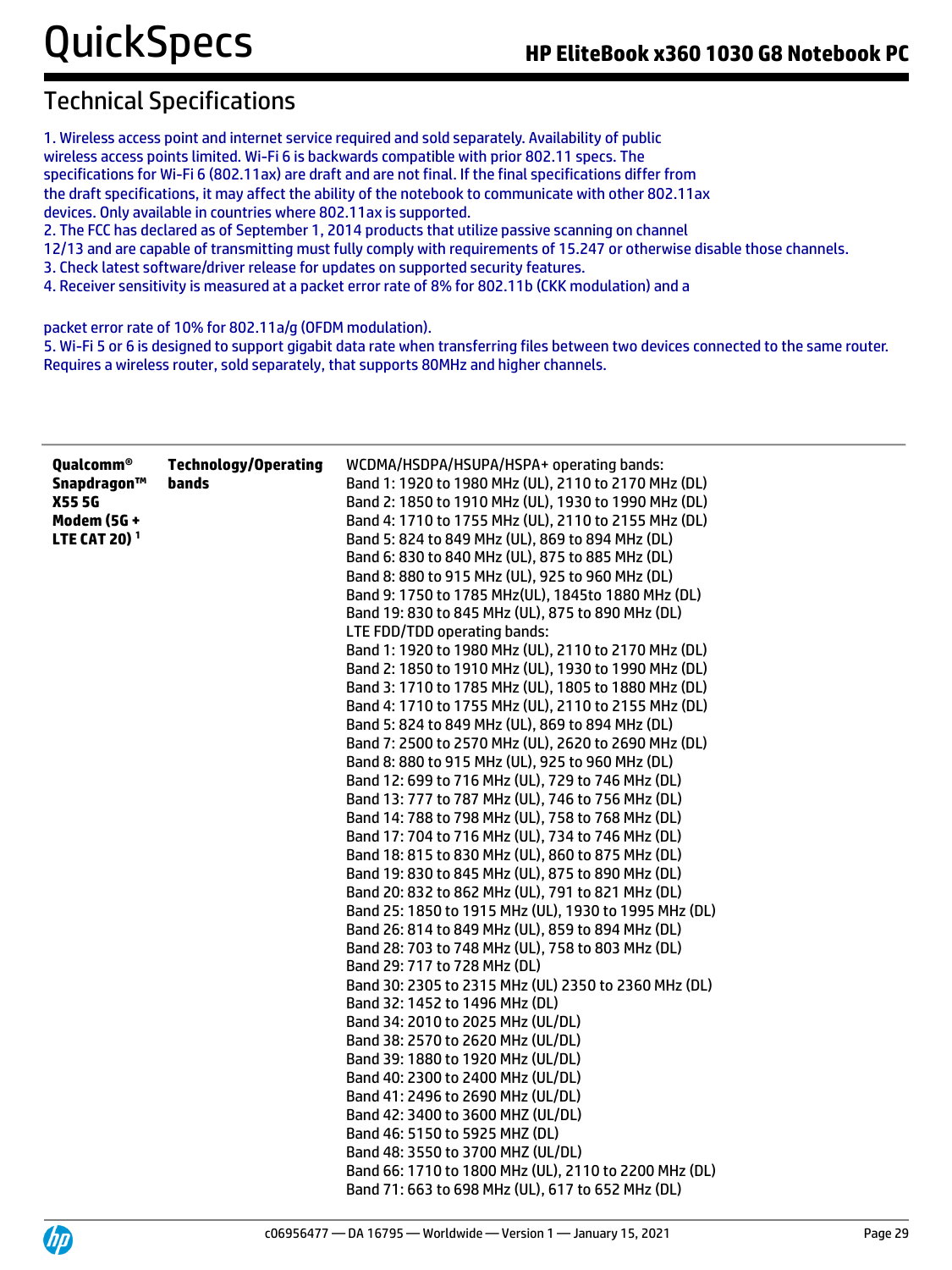|                                                             | 5GNR Sub 6GHZ<br>n1: 1920 to 1980 MHz (UL), 2110 to 2170 MHz (DL)<br>n2: 1850 to 1910 MHz (UL), 1930 to 1990 MHz (DL)<br>n3: 1710 to 1785 MHz (UL), 1805 to 1880 MHz (DL)<br>n5: 824 to 849 MHz (UL), 869 to 894 MHz (DL)<br>n7: 2500 to 2570 MHz (UL), 2620 to 2690 MHz (DL)<br>n8: 880 to 915 MHz (UL), 925 to 960 MHz (DL)<br>n12: 699 to 716 MHz (UL), 729 to 746 MHz (DL)<br>n20: 832 to 862 MHz (UL), 791 to 821 MHz (DL)<br>n28: 703 to 748 MHz (UL), 758 to 803 MHz (DL)<br>n41: 2496 to 2690 MHz (UL/DL)<br>n66: 1710 to 1800 MHz (UL), 2110 to 2200 MHz (DL)<br>n71: 663 to 698 MHz (UL), 617 to 652 MHz (DL)<br>n77: 3300 to 4200 MHz (UL/DL)<br>n78: 3300 to 3800 MHz (UL/DL)<br>n79: 4400 to 5000 MHz (UL/DL) |
|-------------------------------------------------------------|----------------------------------------------------------------------------------------------------------------------------------------------------------------------------------------------------------------------------------------------------------------------------------------------------------------------------------------------------------------------------------------------------------------------------------------------------------------------------------------------------------------------------------------------------------------------------------------------------------------------------------------------------------------------------------------------------------------------------|
| <b>Wireless protocol</b><br>standards                       | <b>5GNR Air Interface</b><br>L3GPP Rel15 5G NR sub-6<br>LTE Rel14<br>20 layers and 2 Gbps downlink (DL) throughput $-4 \times 4$ MIMO across 5x CA<br>200 Mbps uplink (UL) throughput - 40 MHz ULCA and 256 QAM<br><b>WCDMA</b><br>R99, 3GPP Release 5, 6, 7 and 8 UMTS Specification                                                                                                                                                                                                                                                                                                                                                                                                                                      |
| <b>GPS</b><br><b>GPS bands</b>                              | Standalone, A-GPS (MS-A, MS-B)<br>GPS: L1 (1575.42MHz); L5 (1176MHz)<br><b>GLONASS: L1 (1602MHz)</b><br>BeidouB1(1561.098MHz)<br>Galileo E1 (1575.42); E5a (1176MHz)                                                                                                                                                                                                                                                                                                                                                                                                                                                                                                                                                       |
| <b>Maximum data rates</b>                                   | 5G sub 6G: 3.8 Gbps<br>LTE: ue-CategoryDL 20, (DL: 2 Gbps)<br>ue-CategoryUL 13, (UL: 150Mbps)<br>DC-HSPA+: 42 Mbps (Download), 5.76 Mbps (Upload)<br>HSPA+: 21Mbps (Download), 5.76 Mbps (Upload)                                                                                                                                                                                                                                                                                                                                                                                                                                                                                                                          |
| <b>Maximum output</b><br>power                              | LTE: 23 dBm in all band except B41<br>LTE B41 HPUE = $26dBm$<br>HSPA+: 23.5 dBm                                                                                                                                                                                                                                                                                                                                                                                                                                                                                                                                                                                                                                            |
| <b>Maximum power</b><br>consumption                         | 5G Sub 6:2500 mA<br>LTE: 1,300 mA (peak); 1100 mA (average)<br>HSPA+: 1,100 mA (peak); 800 mA (average)                                                                                                                                                                                                                                                                                                                                                                                                                                                                                                                                                                                                                    |
| <b>Form Factor</b>                                          | M.2, 3042-S3 Key B                                                                                                                                                                                                                                                                                                                                                                                                                                                                                                                                                                                                                                                                                                         |
| Weight                                                      | 8 g                                                                                                                                                                                                                                                                                                                                                                                                                                                                                                                                                                                                                                                                                                                        |
| <b>Dimensions</b><br>(Length x Width x<br><b>Thickness)</b> | 42 mm × 30 mm × 2.6 mm                                                                                                                                                                                                                                                                                                                                                                                                                                                                                                                                                                                                                                                                                                     |

1. 5G module is an optional feature that must be configured at purchase. AT&T and T-Mobile networks supported in the U.S. Module designed for 5G networks as carriers deploy Evolved-Universal Terrestrial Radio Access New Radio Dual Connectivity (ENDC) with both 100Mhz of 5G NR and LTE channel bandwidth, using 256QAM 4x4 as defined by 3GPP, requires activation and separately purchased service contract. Check with service provider for coverage and availability in your area. Connection, upload and download speeds will vary due to network, location, environment, network conditions, and other factors. 5G not available on all products, in all regions. Backwards compatible to 4G LTE and 3G HSPA technologies. 5G module planned to be available in select countries, where carrier supported.

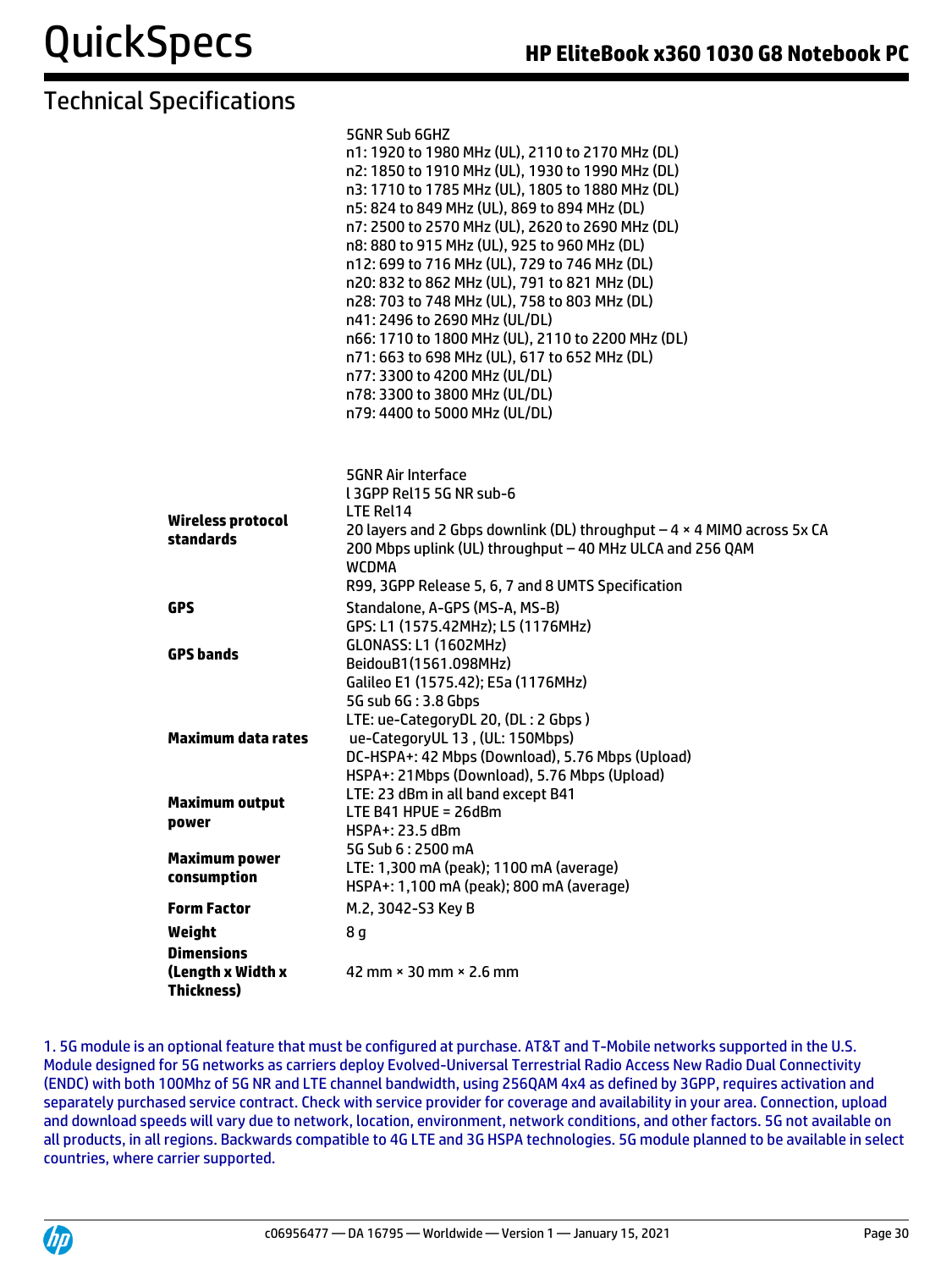| Intel® XMM™ 7360 LTE- | <b>Technology/Operating</b> | <b>FDD LTE:</b>                                                                         |
|-----------------------|-----------------------------|-----------------------------------------------------------------------------------------|
| Advanced <sup>1</sup> | <b>bands</b>                | LTE: 2100 (Band 1), 1900 (Band 2), 1800 (Band 3), 1700 (Band 4),                        |
|                       |                             | 850 (Band 5), 2600 (Band 7), 900 (Band 8), 1400 (Band 11), 700 (Band 12),               |
|                       |                             | 700 (Band 13)                                                                           |
|                       |                             | 700 (Band 17), 850 (Band 18), 850 (Band 19), 800 (Band 20), 1450 (Band                  |
|                       |                             | 21), 850 (Band 26)                                                                      |
|                       |                             | 700 (Band 28) MHz, 700 (Band 29), 2300 (Band 30), 2100 (Band 66) MHz<br><b>TDD LTE:</b> |
|                       |                             | 2600 (Band 38), 1900 (Band 39), 2300 (Band 40), 2500 (Band 41) MHz                      |
|                       |                             | HSPA+: 2100 (Band 1), 1900 (Band 2), 1700 (Band 4), 850 (Band 5), 900<br>(Band 8) MHz   |
|                       | Wireless protocol           | 3GPP Release 11 LTE Specification CAT.9, MAX 60MHz aggregation BW                       |
|                       | standards                   | WCDMA R99, 3GPP Release 5, 6, 7 and 8 UMTS Specification                                |
|                       | <b>GPS</b>                  | Standalone, A-GPS (MS-B and LTO)                                                        |
|                       | <b>GPS bands</b>            | GPS 1575.42 MHz ± 1.023 MHz, GLONASS 1596-1607MHz, Beidou                               |
|                       |                             | 1561.098 ± 2.046 MHz                                                                    |
|                       | <b>Maximum data rates</b>   | LTE: 450 Mbps (DL 3CA), 50 Mbps (Upload)                                                |
|                       |                             | DC-HSPA+: 42 Mbps (Download), 5.76 Mbps (Upload)                                        |
|                       |                             | HSPA+: 21 Mbps (Download), 5.76 Mbps (Upload)                                           |
|                       | <b>Maximum output power</b> | LTE: 23 dBm                                                                             |
|                       |                             | HSPA+: 23.5 dBm                                                                         |
|                       | <b>Maximum power</b>        | LTE: 1,200 mA (peak); 900 mA (average)                                                  |
|                       | consumption                 | HSPA+: 1,100 mA (peak); 800 mA (average)                                                |
|                       | <b>Form Factor</b>          | M.2, 3042-S3 Key B                                                                      |
|                       | Weight                      | 6 q                                                                                     |
|                       | <b>Dimensions</b>           | 42 x 30 x 2.3 mm                                                                        |
|                       | (Length x Width x           |                                                                                         |
|                       | <b>Thickness)</b>           |                                                                                         |

1. WWAN module is an optional feature, requires factory configuration and requires separately purchased service contract. Check with service provider for coverage and availability in your area. Connection speeds will vary due to location, environment, network conditions, and other factors. LTE not available on all products, in all regions.

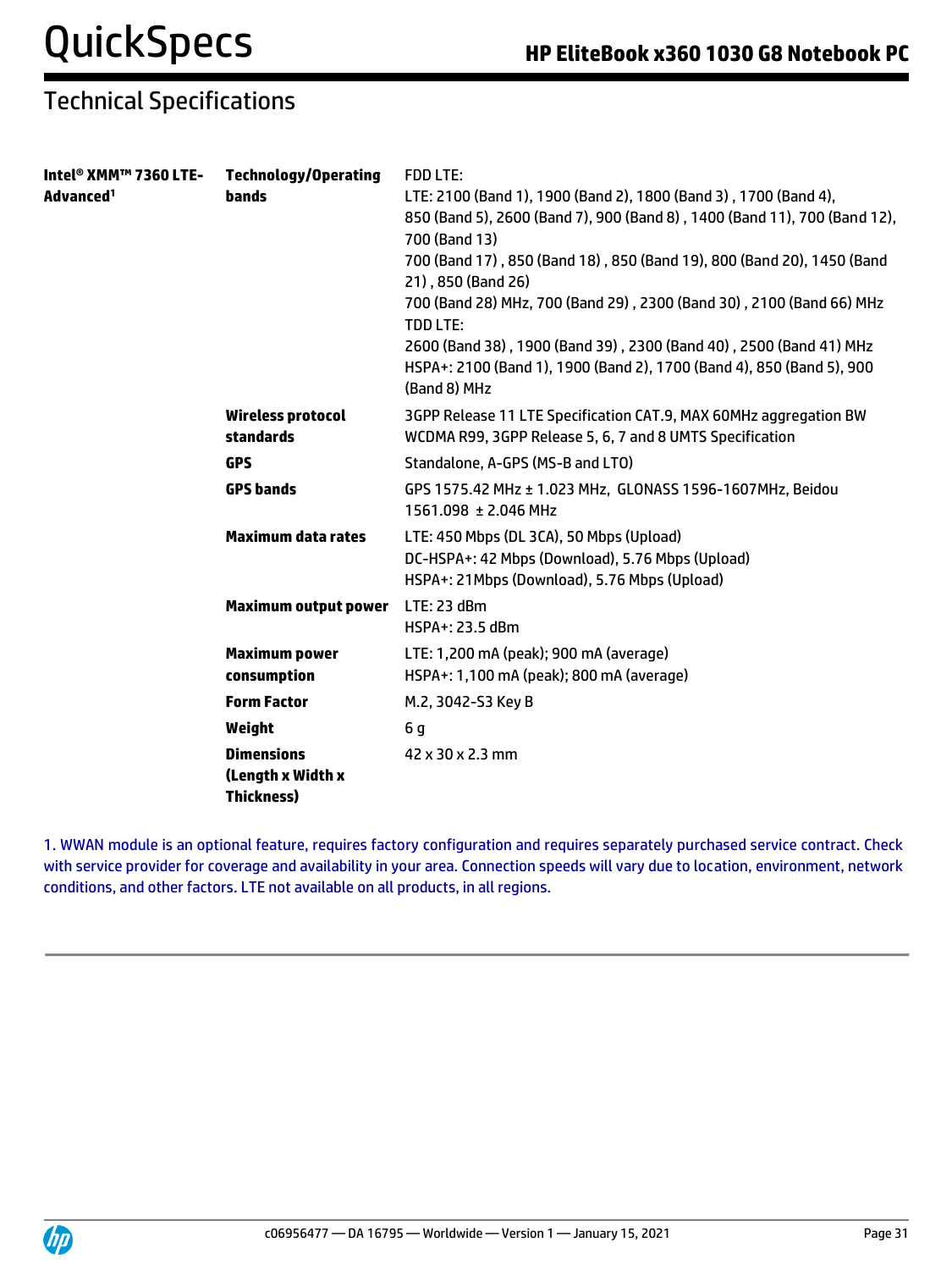# QuickSpecs **HP EliteBook x360 1030 G8 Notebook PC**

| <b>Technical Specifications</b>                                               |                                                         |                                                                                                                                                 |
|-------------------------------------------------------------------------------|---------------------------------------------------------|-------------------------------------------------------------------------------------------------------------------------------------------------|
| <b>NXP NPC300 Near Field</b><br><b>Communication Module</b>                   | Dimensions (L x W x H)                                  | Module 17 mm by 10 mm by 2.0 mm                                                                                                                 |
|                                                                               | <b>Chipset</b>                                          | <b>NPC300</b>                                                                                                                                   |
|                                                                               | <b>System interface</b>                                 | 12C                                                                                                                                             |
|                                                                               | <b>NFC RF standards</b>                                 | ISO/IEC 14443 A<br>ISO/IEC 14443 B<br><b>ISO/IEC 15693</b><br><b>ISO/IEC 18092</b><br>ECMA-340 NFCIP-1 Target and Initiator<br>ECMA-320 NFCIP-2 |
|                                                                               | <b>NFC Forum Support</b>                                | Tag Type 1, Type 2, Type3 and Type 4, NFCIP-1 and NFCIP-2                                                                                       |
|                                                                               | Reader (PCD-VCD) Mode <sup>1</sup> ISO/IEC 14443 A      | ISO/IEC 14443 B<br><b>ISO/IEC 15693</b><br><b>MIFARE 1K</b><br><b>MIFARE 4K</b><br><b>MIFARE DESFire</b><br>FeliCa<br>Jewel and Topaz cards     |
|                                                                               | <b>Card Emulation (PICC-</b><br>VICC) Mode <sup>1</sup> | ISO/IEC 14443 A<br>ISO/IEC 14443 B and B'<br><b>MIFARE</b><br>FeliCa                                                                            |
|                                                                               | <b>Frequency</b>                                        | 13.56 MHz                                                                                                                                       |
|                                                                               | <b>NFC Modes Supported</b>                              | Reader/Writer, Peer-to-Peer                                                                                                                     |
|                                                                               | <b>Raw RF Data Rates</b>                                | 106, 212, 424, 848 kbps                                                                                                                         |
|                                                                               | <b>Operating temperature</b>                            | -25°C to 80°C                                                                                                                                   |
|                                                                               | <b>Storage temperature</b>                              | -25°C to 125°C                                                                                                                                  |
|                                                                               | <b>Humidity</b>                                         | 10-90% operating<br>5-95% non-operating                                                                                                         |
|                                                                               | <b>Supply Operating</b><br>voltage                      | 2.7 to 5.5 Volts                                                                                                                                |
| <b>Power Consumption</b><br>(Booster enable, VBAT=<br>$3.3V, VCC_BOOST = 5V)$ | I/O Voltage                                             | 1.8V or 3.3V                                                                                                                                    |
|                                                                               | Mode                                                    | Power Consumption, Typical <sup>2</sup>                                                                                                         |
|                                                                               | <b>Polling</b>                                          | 710.93 mW                                                                                                                                       |
|                                                                               | Detected Test Tag Type 1 152.09 mW                      |                                                                                                                                                 |
|                                                                               | Detected Test Tag Type 2 341.26 mW                      |                                                                                                                                                 |
|                                                                               | Detected Test Tag Type 3 383.76 mW                      |                                                                                                                                                 |
|                                                                               | Detected Test Tag Type 4 312.26 mW                      |                                                                                                                                                 |
|                                                                               | Antenna                                                 | Antenna connector, 0.3mm pitch, 7 connector FPC. Antenna matching is<br>external to module.                                                     |
|                                                                               |                                                         |                                                                                                                                                 |

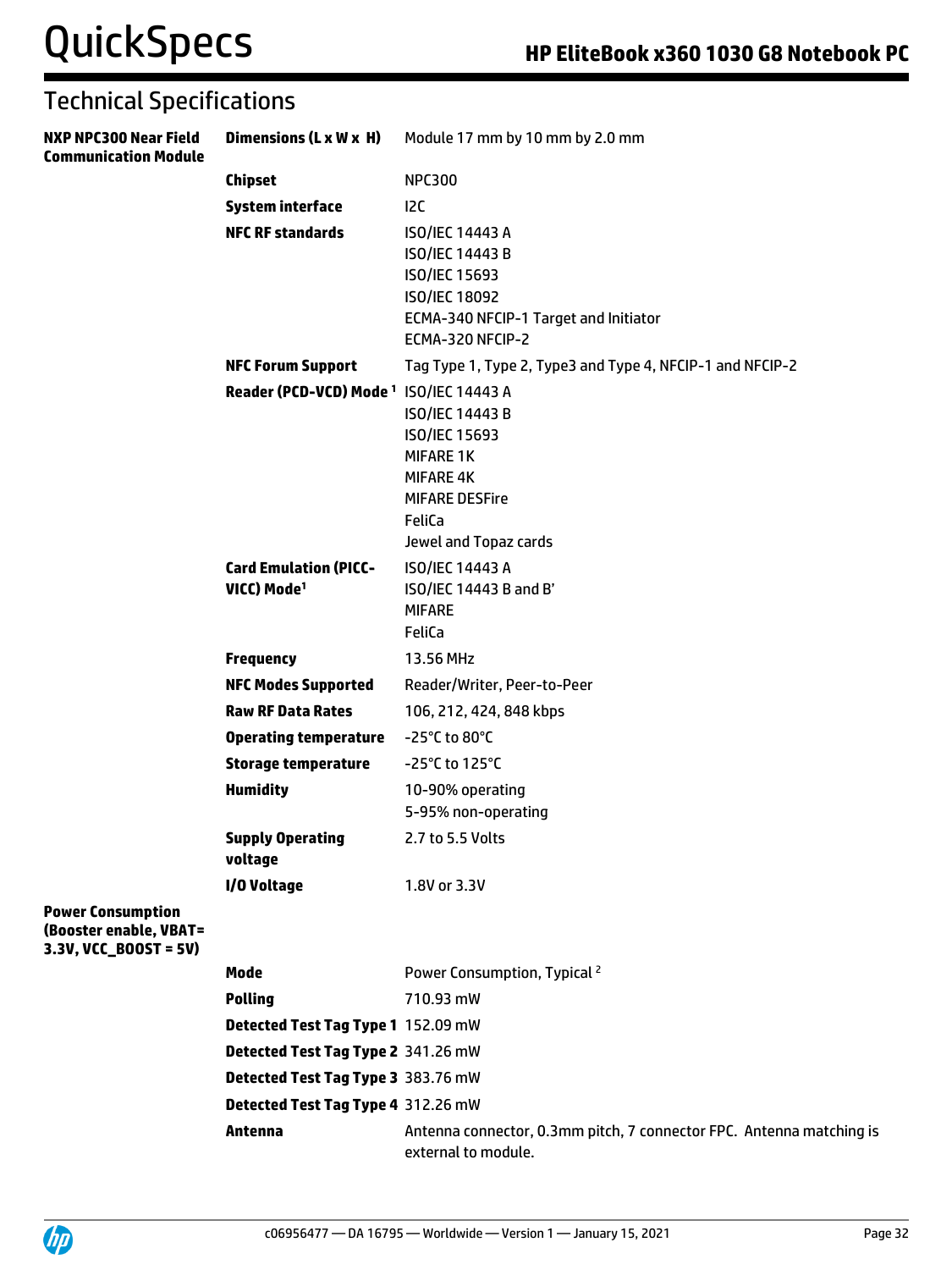#### 1. With application or UICC support

2. Actual Power Consumption is dependent on NFC antenna and matching circuit and on the particular polling sequence and period configured.

#### **POWER**

| <b>AC Adapter 65 Watt nPFC</b><br><b>Slim USB type C Straight</b> | <b>Dimensions</b><br>Weight                    | 88x53.5x21mm<br>unit: 220g +/- 10g                    |                                                                                                                                                                                                                                                              |
|-------------------------------------------------------------------|------------------------------------------------|-------------------------------------------------------|--------------------------------------------------------------------------------------------------------------------------------------------------------------------------------------------------------------------------------------------------------------|
| 1.0 <sub>m</sub>                                                  | <b>Input</b>                                   |                                                       |                                                                                                                                                                                                                                                              |
|                                                                   |                                                | <b>Input Efficiency</b>                               | 81.5% min at 115 Vac/ 230Vac @ 5V/3A<br>86.7% min at 115 Vac/ 230Vac @ 9V/3A<br>88% min at 115 Vac/ 230Vac @ 12V/5A<br>89% min at 115 Vac/ 230Vac @ 15V/4.33A<br>89% min at 115 Vac/ 230Vac @ 20V/3.25A                                                      |
|                                                                   |                                                | <b>Input frequency range</b>                          | $47 \sim 63$ Hz                                                                                                                                                                                                                                              |
|                                                                   |                                                | <b>Input AC current</b>                               | 1.6 A at 90 VAC and maximum load                                                                                                                                                                                                                             |
|                                                                   | <b>Output</b>                                  | <b>Output power</b>                                   | 65W                                                                                                                                                                                                                                                          |
|                                                                   |                                                | <b>DC</b> output                                      | 5V/9V/12V/15V/20V                                                                                                                                                                                                                                            |
|                                                                   |                                                | Hold-up time                                          | 5ms at 115 Vac input                                                                                                                                                                                                                                         |
|                                                                   | <b>Connector</b>                               | <b>Output current limit</b><br><b>USB Type C</b>      | < 8.0A                                                                                                                                                                                                                                                       |
|                                                                   | <b>Environmental Design</b>                    | <b>Operating temperature</b>                          | 32°Fto 95°F (0°to 35°C)                                                                                                                                                                                                                                      |
|                                                                   |                                                | <b>Non-operating (storage)</b><br>temperature         | -4°Fto 185°F (-20°to 85°C)                                                                                                                                                                                                                                   |
|                                                                   |                                                | <b>Altitude</b>                                       | 0 to 16,400 ft (0 to 5000m)                                                                                                                                                                                                                                  |
|                                                                   |                                                | <b>Humidity</b>                                       | 5% to 95%                                                                                                                                                                                                                                                    |
|                                                                   |                                                | <b>Storage Humidity</b>                               | 5% to 95%                                                                                                                                                                                                                                                    |
|                                                                   | <b>EMI and Safety</b><br><b>Certifications</b> | Eg:<br>FCC Class B, CISPR22 Class B, CCC, NOM-1 NYCE. | *CE Mark - full compliance with LVD and EMC directives<br>* Worldwide safety standards - IEC60950, EN60950, UL60950, Class1,<br>SELV; Agency approvals - C-UL-US, NORDICS, DENAN, EN55022 Class B,<br>* MTBF - over 100,000 hours at 25°C ambient condition. |
| <b>AC Adapter 65 Watt nPFC</b>                                    | <b>Dimensions</b>                              | 90.0x51x28.5mm                                        |                                                                                                                                                                                                                                                              |
| <b>Standard USB type C</b>                                        | Weight                                         | unit: 250g +/- 10g                                    |                                                                                                                                                                                                                                                              |
| <b>Straight 1.0m</b>                                              | Input                                          |                                                       |                                                                                                                                                                                                                                                              |
|                                                                   |                                                | <b>Input Efficiency</b>                               | 81.5% min at 115 Vac/ 230Vac @ 5V/3A<br>86.7% min at 115 Vac/ 230Vac @ 9V/3A<br>88% min at 115 Vac/ 230Vac @ 12V/5A<br>89% min at 115 Vac/ 230Vac @ 15V/4.33A<br>89% min at 115 Vac/ 230Vac @ 20V/3.25A                                                      |
|                                                                   |                                                | <b>Input frequency range</b>                          | $47 \sim 63$ Hz                                                                                                                                                                                                                                              |
|                                                                   |                                                | <b>Input AC current</b>                               | 1.6 A at 90 VAC and maximum load                                                                                                                                                                                                                             |
|                                                                   | <b>Output</b>                                  | <b>Output power</b>                                   | 65W                                                                                                                                                                                                                                                          |
|                                                                   |                                                | <b>DC</b> output                                      | 5V/9V/12V/15V/20V                                                                                                                                                                                                                                            |

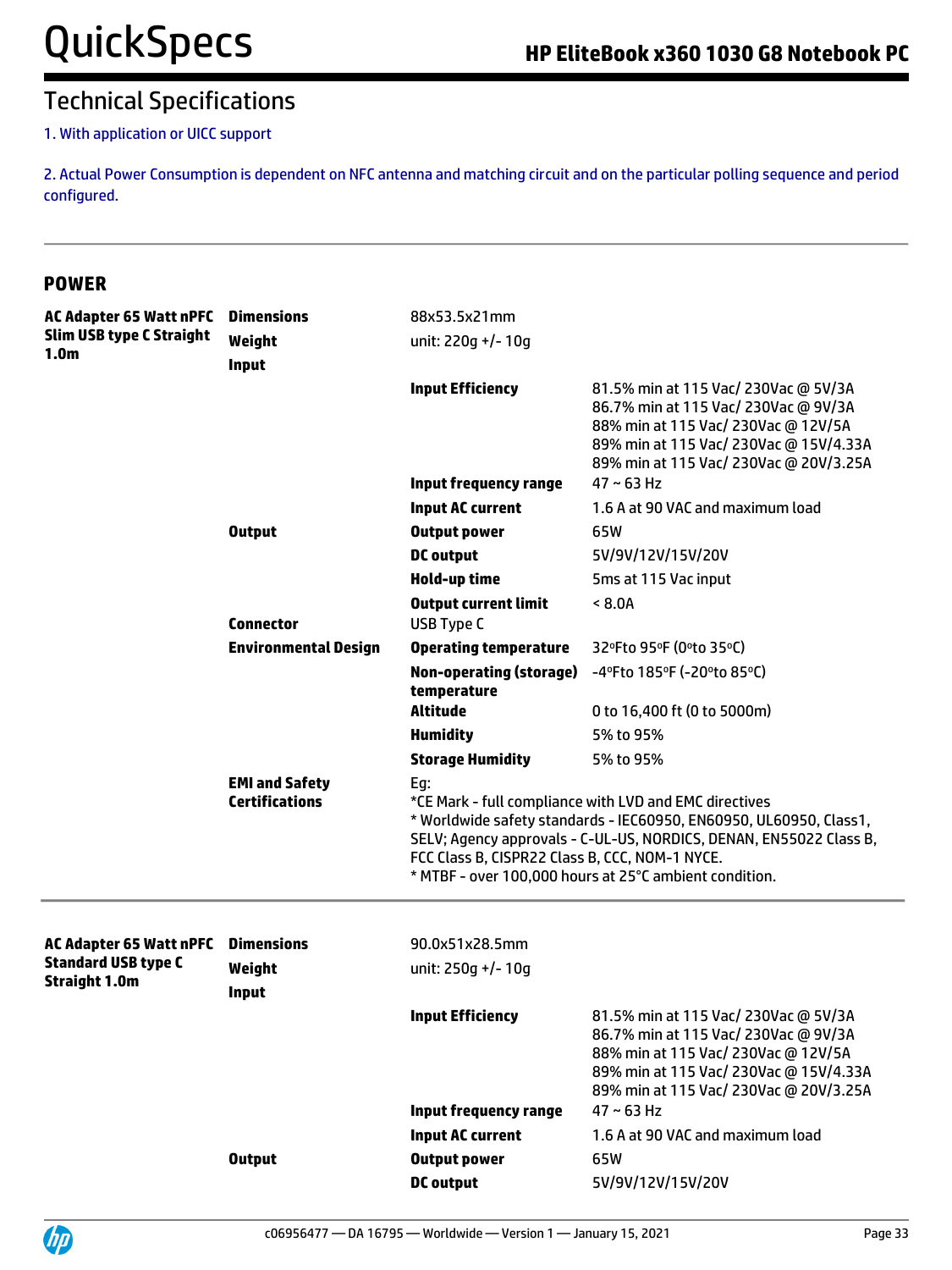|                                                | Hold-up time                                                                                                                                                                                                                                                                                                            | 5ms at 115 Vac input        |
|------------------------------------------------|-------------------------------------------------------------------------------------------------------------------------------------------------------------------------------------------------------------------------------------------------------------------------------------------------------------------------|-----------------------------|
| <b>Connector</b>                               | <b>Output current limit</b><br>USB TYPE C                                                                                                                                                                                                                                                                               | 8.0A Max.                   |
| <b>Environmental Design</b>                    | <b>Operating temperature</b>                                                                                                                                                                                                                                                                                            | 32°F to 95°F (0°to 35°C)    |
|                                                | Non-operating (storage)<br>temperature                                                                                                                                                                                                                                                                                  | -4°F to 185°F (-20°to 85°C) |
|                                                | Altitude                                                                                                                                                                                                                                                                                                                | 0 to 16,400 ft (0 to 5000m) |
|                                                | <b>Humidity</b>                                                                                                                                                                                                                                                                                                         | 20% to 95%                  |
|                                                | <b>Storage Humidity</b>                                                                                                                                                                                                                                                                                                 | 10% to 95%                  |
| <b>EMI and Safety</b><br><b>Certifications</b> | - CE Mark - full compliance with LVD and EMC directives<br>- Worldwide safety standards -IEC60950, EN60950, UL60950, UL62368,<br>Class1, SELV; Agency approvals - C-UL-US, NORDICS, DENAN, EN55022<br>Class B, FCC Class B, CISPR22 Class B, CCC, NOM-1 NYCE.<br>- MTBF - over 200,000 hours at 25°C ambient condition. |                             |

| Battery HK 4 Cell Wh 54   | <b>Dimensions</b> $(H \times W \times L)$   | 5.85mm*89.7mm*268.2mm          |                                 |
|---------------------------|---------------------------------------------|--------------------------------|---------------------------------|
| Long Life -PL Fast Charge | Weight                                      | $221q \pm 10q$                 |                                 |
|                           | <b>Cells/Type</b><br>4-cell; Polymer        |                                |                                 |
|                           | <b>Energy</b>                               | Voltage                        | 7.7V                            |
|                           |                                             | <b>Amp-hour capacity</b>       | 7.013Ah                         |
|                           |                                             | Watt-hour capacity             | 54Wh                            |
|                           |                                             | <b>Operating (Charging)</b>    | $0 \sim 45$ °C                  |
|                           | <b>Temperature</b>                          | <b>Operating (Discharging)</b> | $-10^{\circ}$ C~60 $^{\circ}$ C |
|                           |                                             | <b>Fuel Gauge LED</b>          | No                              |
|                           | <b>Optional Travel Battery</b><br>Available | N/A                            |                                 |
|                           |                                             |                                |                                 |

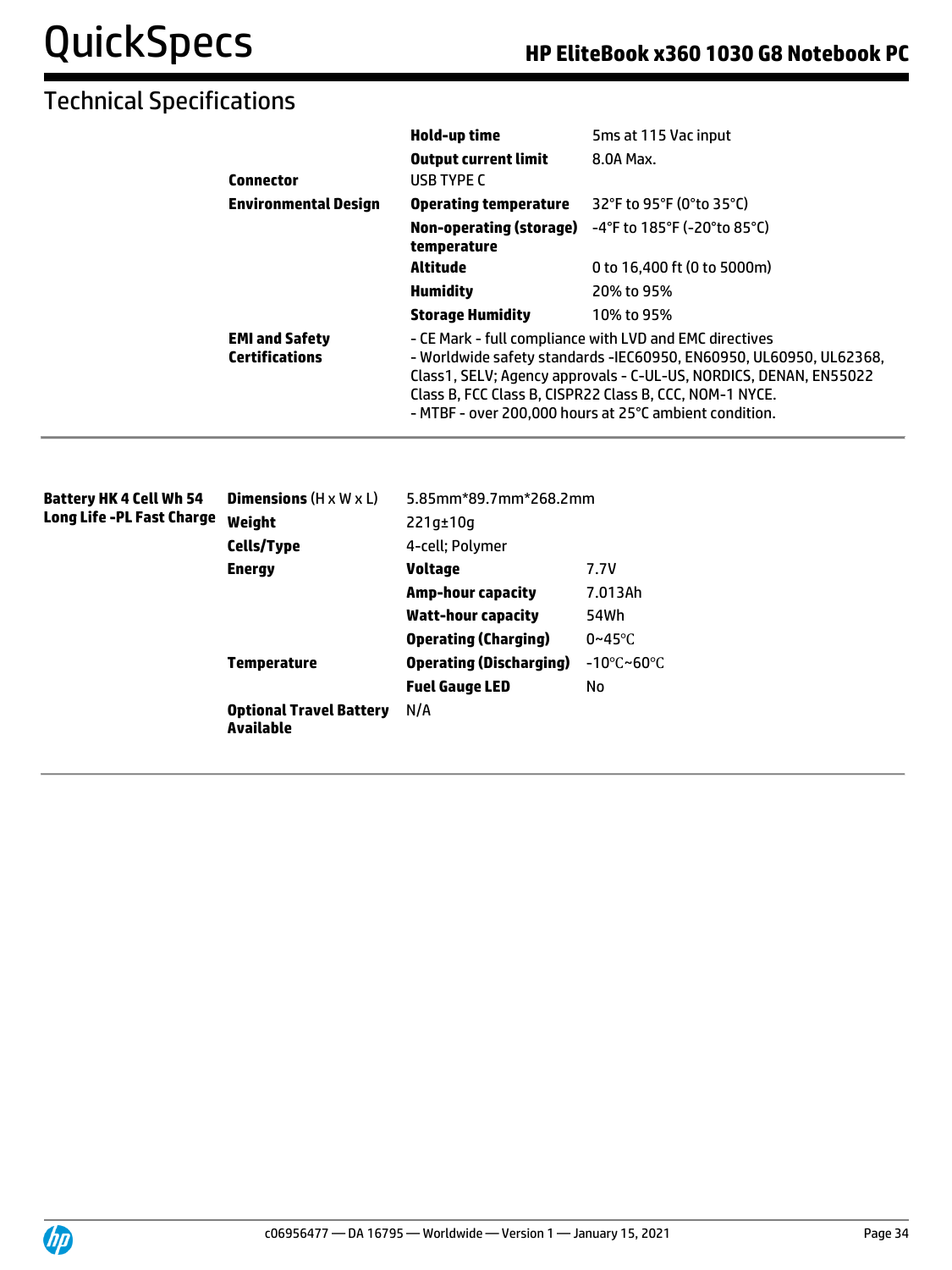### **FINGERPRINT READER**

Model: Synaptics Validity VFS7604 touch sensor Mobile Voltage Operation: 3.0V to 3.6V Operating Temperature: 0~60°C Current Consumption Image: 100mA Max Low Latency Wait For Finger: 260 uA Capture Rate: Image transmitter output frequency 9.6MHz ESD Resistance: IEC 61000-4-2 4B (+/-15KV) Detection Matrix: 363 dpi / 7.4x6mm sensor area FRR (False Reject Rate) / FAR (False Acceptance Rate): FRR <1% @ 1:50K FAR

#### **COUNTRY OF ORIGIN**

China

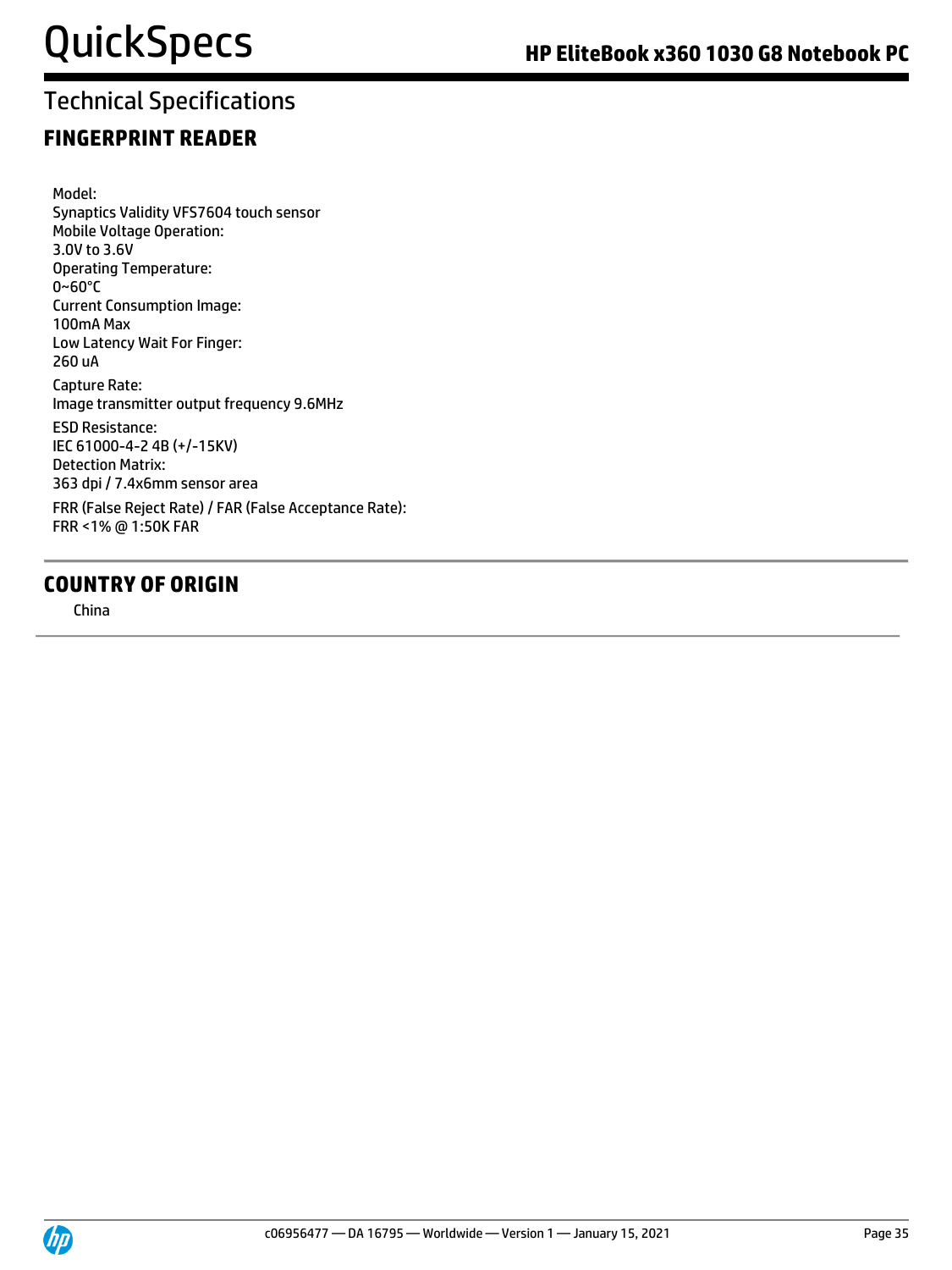# QuickSpecs **HP EliteBook x360 1030 G8 Notebook PC**

## Options and Accessories (sold separately and availability may vary by country)

| <b>Type</b>    | <b>Description</b>                                | Part#                               |
|----------------|---------------------------------------------------|-------------------------------------|
| Cases          | HP Business Slim 14.1 Top Load                    | 2SC65AA,2SC65UT,2SC65ET             |
|                | HP Executive 15.6 Backpack                        | 6KD07AA,6KD07UT,6KD07ET             |
|                | HP Executive Slim 14.1 Top Load                   | 6KD04AA,6KD04UT,6KD04ET             |
|                | HP Reversible 13.3 Sleeve                         | <b>7ZE82AA</b>                      |
| <b>Docking</b> | HP Thunderbolt 120W Dock G2                       | 6HP48AA, 2UK37AA, 2UK37ET           |
|                | HP Thunderbolt 120W Dock w/Audio G2               | 3YE87AA, 2UK37UT, 3YE87ET           |
|                | HP Thunderbolt 230W Dock w/Combo Cable G2         | 3TR87AA, 3TR87UT, 3TR87ET           |
|                | HP USB-C 120W G5 Dock                             | 26D32AA,5TW10AA,5TW10UT,<br>5TW10ET |
|                | <b>HP USB-C Mini Dock</b>                         | 2SR85AA,1PM64AA,1PM64UT,1<br>PM64ET |
|                | HP USB-C/A 120W Universal Dock G2                 | 5TW13AA,5TW13UT,5TW13ET             |
| Input/Output   | HP HDMI to VGA Adapter                            | H4F02AA, H4F02UT, H4F02ET           |
|                | HP TB Dock 120W G2 Cable                          | 3XB94AA,3XB94UT,3XB94ET             |
|                | HP TB Dock 230W G2 Combo Cable                    | 3XB96AA,3XB96UT,3XB96ET             |
|                | HP USB-C to DisplayPort Adapter                   | N9K78AA,N9K78UT                     |
|                | HP USB-C to HDMI 2.0 Adapter                      | 2PC54AA,1WC36UT,1WC36AA             |
|                | HP USB-C to RJ45 Adapter                          | V8Y76AA, V7W66AA, V7W66UT           |
|                | HP USB-C to USB-A Hub                             | Z8W90AA,Z6A00AA,Z6A00UT,Z<br>6A00ET |
|                | HP USB Collaboration Keyboard                     | Z9N38AA, Z9N38UT                    |
|                | HP Wireless USB Premium Keyboard                  | Z9N41AA, Z9N41AT                    |
|                | HP WL BT Collaboration Keyboard                   | Z9N39AA, Z9N39UT                    |
|                | HP WL USB Keyboard                                | <b>T6U20AA, T6U20UT</b>             |
|                | HP Slim Wireless Keyboard and Mouse               | T6L04AA, T6L04UT                    |
|                | HP Wired Desktop 320MK Mouse and Keyboard         | 9SR36AA,9SR36UT,9SR36ET             |
|                | HP Wireless Rechargeable 950MK Mouse and Keyboard | 3M165AA                             |
|                | HP 235 WL Mouse and Keyboard Combo                | 1Y4D0AA                             |
|                | HP 125 Wired Keyboard                             | 266C9AA                             |
|                | HP 320M Wired Mouse                               | 9VA80AA, 9VA80UT, 9VA80ET           |
|                | <b>HP Comfort Grip Wireless USB Mouse</b>         | H2L63AA,H2L63UT                     |
|                | <b>HP Presenter Bluetooth Mouse</b>               | 2CE30AA, 2CE30UT, 2CE30ET           |
|                | <b>HP Travel Bluetooth Mouse</b>                  | 6SP30AA,6SP30UT,6SP30ET             |
|                | <b>HP Travel USB Mouse</b>                        | G1K28AA, G1K28ET                    |
|                | <b>HP UltraMobile Wireless Mouse</b>              | H6F25AA, H6F25UT                    |
|                | HP Active RECHBL Pen G3                           | 6SG43AA,6SG43UT                     |
| <b>Power</b>   | HP 65W USB-C AC Power Adapter                     | 1HE08AA,1HE08UT                     |
|                | HP 65W USB-C LC AC Power Adapter                  | 1P3K6AA,1P3K6UT                     |

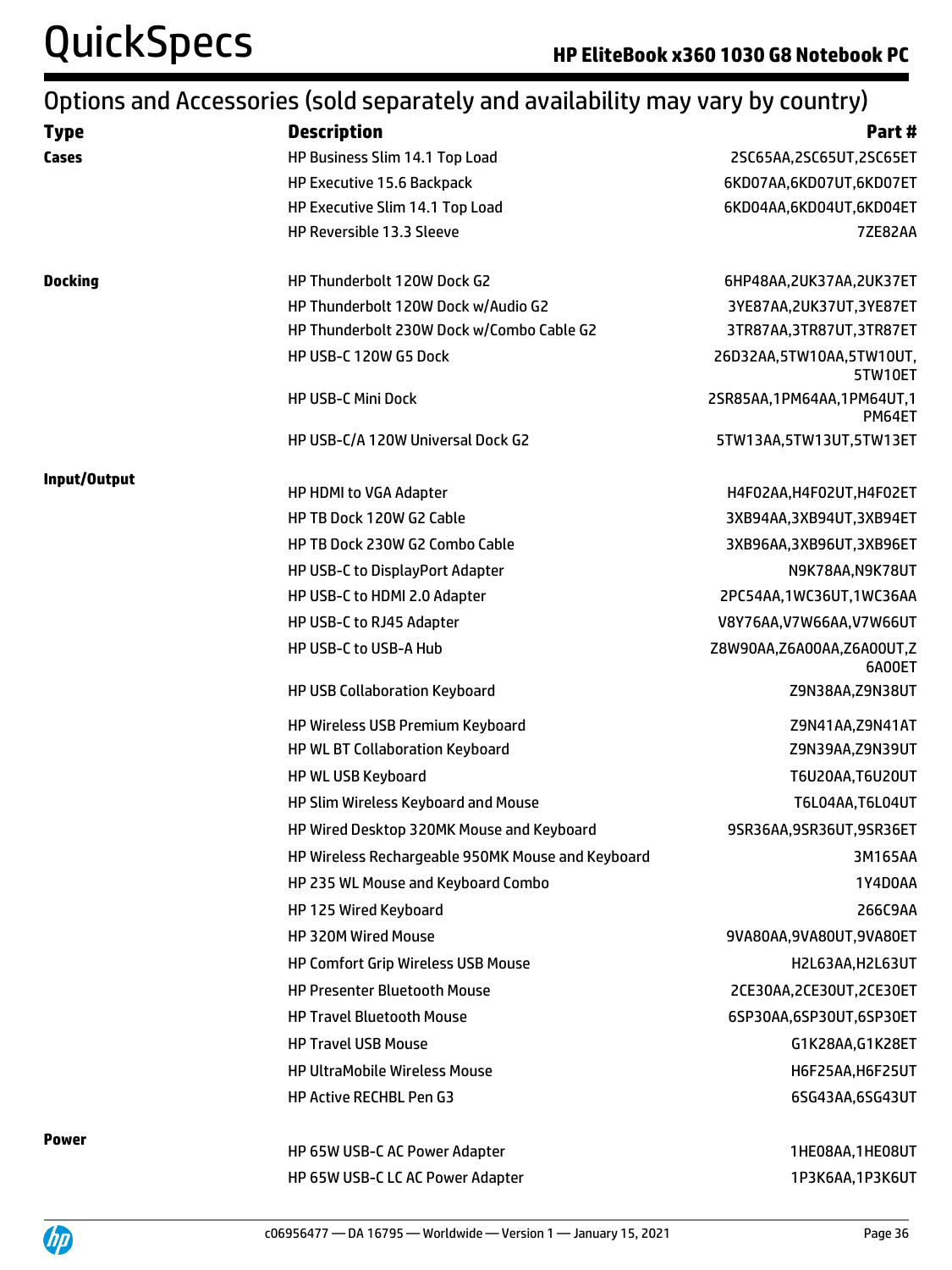# Options and Accessories (sold separately and availability may vary by country)

|                 | HP 65W USB-C Slim Travel AC Power Adapter | X7W50AA,3PN48AA,3PN48UT                    |
|-----------------|-------------------------------------------|--------------------------------------------|
|                 | <b>HP USB Power Bank</b>                  | N9F71AA, N9F71UT                           |
|                 | <b>HP USB-C Essential Power Bank</b>      | 3TB55AA,3TB55UT                            |
| <b>Storage</b>  | <b>HP USB DVD-Writer EXT ODD</b>          | Y3T76AA,F2B56AA,F2B56UT,F2<br><b>B56ET</b> |
| <b>Security</b> | <b>HP Dual Head Nano Cable Lock</b>       | 1AJ41AA,1AJ41UT                            |
|                 | <b>HP Nano Cable Lock</b>                 | 1AJ39AA,1AJ39UT                            |
|                 | HP SureKey Standard/Nano/Wedge Cable Lock | 6UW42AA,6UW42UT                            |
| <b>UCC</b>      | <b>HP BT UC WL Duo Headset</b>            | W3K09AA#ABB, W3K09AA#UUF                   |
|                 | <b>HP Wired Thunderbolt Audio Module</b>  | 3AQ21AA,3AQ21UT,3AQ21ET                    |
|                 | <b>HP Wired USB-A Stereo Headset</b>      | <b>T1A67AA</b>                             |
|                 | HP Wireless BT UC WL Mono Headset         | W3K08AA#ABB, W3K08AA#UUF                   |